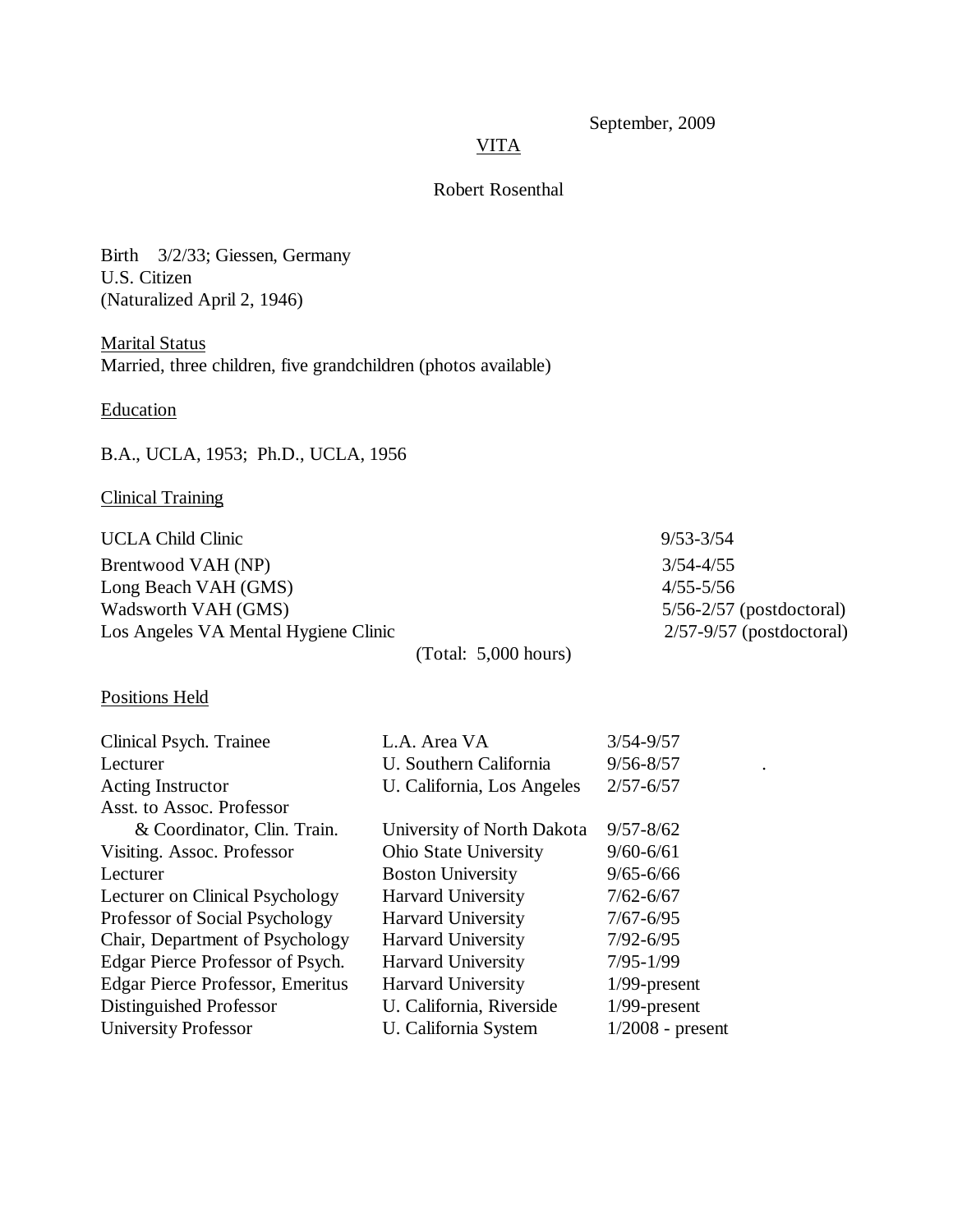#### Membership in Professional Organizations (present and former)

Association for the Advancement of Science (Fellow) (Awards Committee) American Psychological Association (Div. 5 [Fellow], Div. 8 [Fellow], Div. 12 [Fellow]) Co-chair, Task Force on Statistical Inference, Board of Scientific Affairs Senior Editor, Methodology, *Encyclopedia of Psychology* Association for Psychological Science (Fellow) (Cattell Awards Committee) Eastern Psychological Association Massachusetts Psychological Association (Fellow) Midwestern Psychological Association North Dakota Psychological Association (Past President) Society of Experimental Social Psychology Society for Personality and Social Psychology (Fellow) (Campbell Award Committee) Society for Projective Techniques (Past Treasurer) Society for Social Studies of Science Western Psychological Association

Membership in Honorary Societies Phi Beta Kappa Sigma Xi

Certification Certified in North Dakota by North Dakota Psychological Assoc. Diplomate in Clinical Psychology (ABEPP)

Prizes, Awards, and Honors AAAS Socio-psychological Prize, 1960 (with K. Fode) Cattell Fund Award APA Div. 13, 1967 (First Prize) (with L. Jacobson) Senior Fulbright Scholar, Australian American Educational Foundation, 1972, (U. of Sydney; Macquarie U., Flinders U.) Guggenheim Fellowship 1973-1974 Distinguished Career Contribution Award, Massachusetts Psych. Association, 1979 Wiener Award, University of Manitoba, 1979 Distinguished Lecture APA Div. 26, 1982 Lansdowne Visitor, University of Victoria, 1982 Hoopes Prize Teaching Award (Student Awardee: Sarah Hechtman ), 1987 Fellow, Center for Advanced Study in the Behavioral Sciences, 1988-89 Donald Campbell Award, 1988 (Society for Personality and Social Psychology) EPA Distinguished Lecturer, 1989 AAAS Prize for Behavioral Science Research, 1993 (with N. Ambady)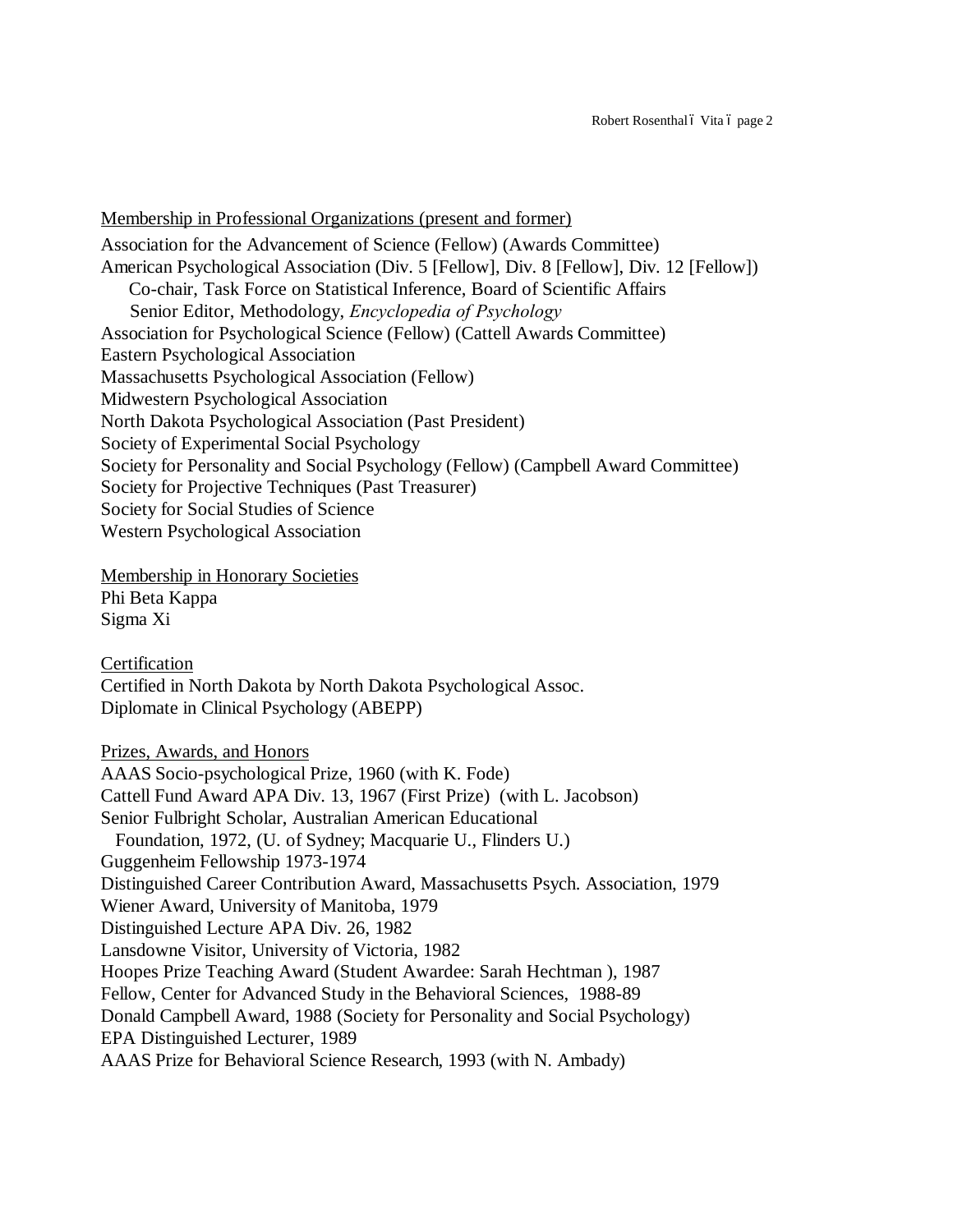Hoopes Prize Teaching Award (Student Awardee: Joyce Kuo), 1994 Hoopes Prize Teaching Award (Student Awardee: Andrea Halverson), 1995 James McKeen Cattell Sabbatical Award, 1995-1996 Golden Anniversary Monograph Award (Speech Communication Association), 1996 (with J. Burgoon and B. Le Poire) Distinguished Scientist Award (Society of Experimental Social Psychology), 1996 Psi Chi Distinguished Lecturer, 1998 Watson Lecturer, University of New Hampshire, 1998 Lanzetta Memorial Lecturer, Dartmouth College, 1998 Bayer Lecturer, Yale University, 1998 Foa Lecturer, Temple University, 2001 James McKeen Cattell Award (American Psychological Society), 2001 Distinguished Psychology Alumni Lecturer, UCLA, 2001 Professor of the Year Award, Department of Psychology, UCR, 2000-2001 Distinguished Scientific Contributions Award (APA Division 5 - Evaluation, Measurement, and Statistics), 2002 Distinguished Scientific Award for Applications of Psychology, APA, 2002 Marschak Lecturer, UCLA, 2003 Gold Medal Award for Life Achievement in the Science of Psychology of the American Psychological Foundation, 2003 Dr. philosophy, h. c., University of Giessen, 2003 Professor of the Year Award, Department of Psychology, UCR (2006-2007) University Professor, U. California System (2008) Honoree, Foundation for the Advancement of Behavioral and Brain Sciences, 2007 Lifetime Achievement Award, Western Psychological Association (2009) American Academy of Arts and Sciences, Fellow, (2009)

Festschrift

P. D. Blanck (Ed.). *Interpersonal expectations: Theory, research, and applications*. New York: Cambridge University Press, 1993.

Visiting Committees Adelphi University Brandeis University University of Delaware Lehigh University

Advisory Editor or Board Member

APA Encyclopedia of Psychology (Senior Editor for Methodology) Bayer Institute for Health Care Communication (Chair, Research Committee) Critical Studies in Mass Communication Current Psychological Research and Reviews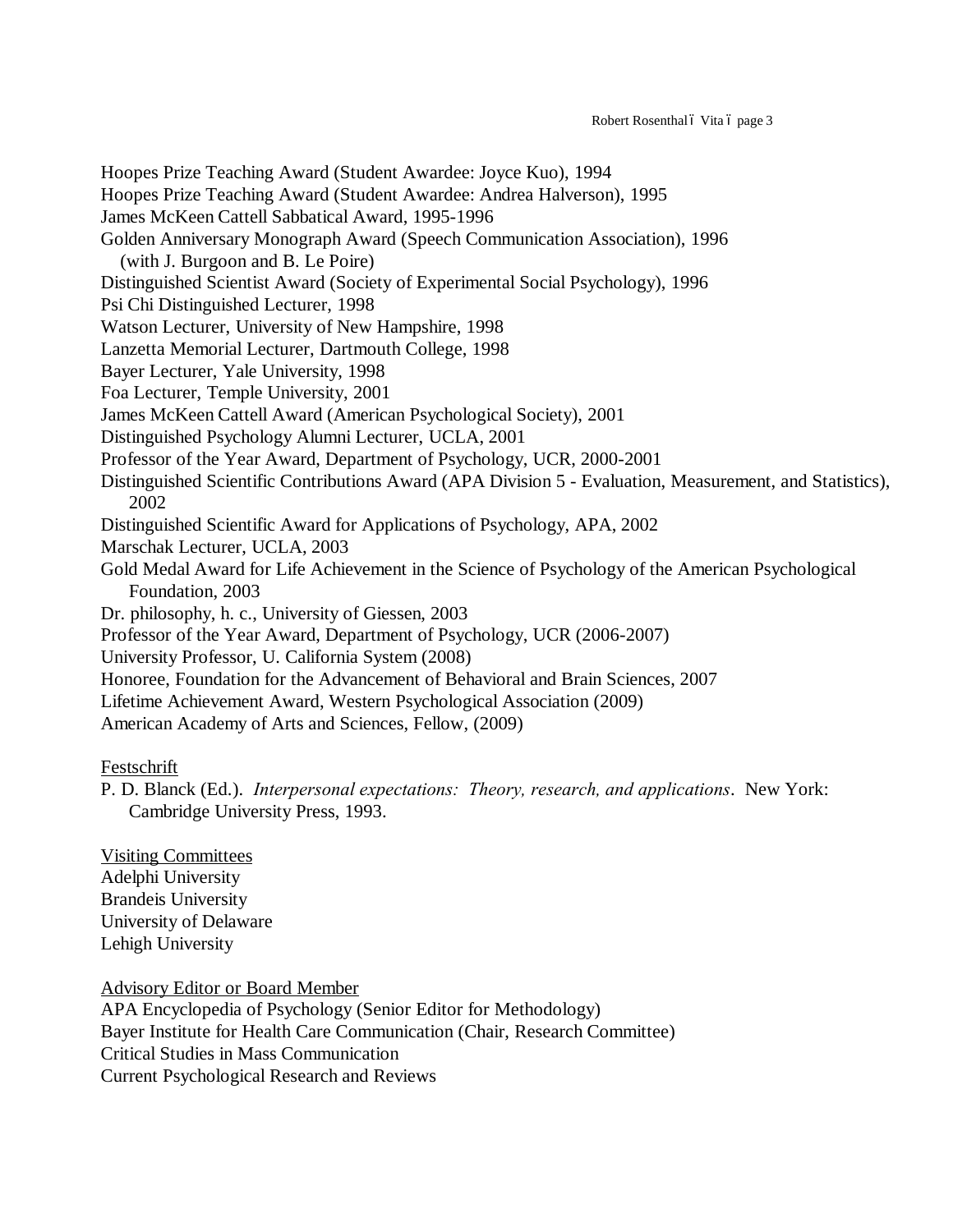Robert Rosenthal ó Vita ó page 4

Encyclopedia of Mental Health Foundations International Journal of Psychiatry in Medicine Journal of Consulting and Clinical Psychology Journal of Educational Psychology Journal of Educational Psychological Research Journal of Experimental Social Psychology Journal of Nonverbal Behavior Journal of Personality Journal of Research in Education Psychological Bulletin Replications in Social Psychology Social Behavior, Personality and Human Development

### Reviewer

American Journal of Education American Journal of Sociology American Psychologist American Statistician Animal Behaviour Applied Psycholinguistics Australian Research Grants Scheme Behavioral Science **Biometrics** British Journal of Mathematical and Statistical Psychology Canada Council Canadian Journal of Behavioral Science Canadian Journal of Psychology Child Development Crime and Delinquency Current Directions in Psychological Science Developmental Psychology Diabetes Care Economic and Social Research Council Evaluation and Program Planning Foundations of Physics International Journal of Psychiatry in Medicine International Journal of Psychology Italian Journal of Psychology Israel Science Foundation Journal of Abnormal Psychology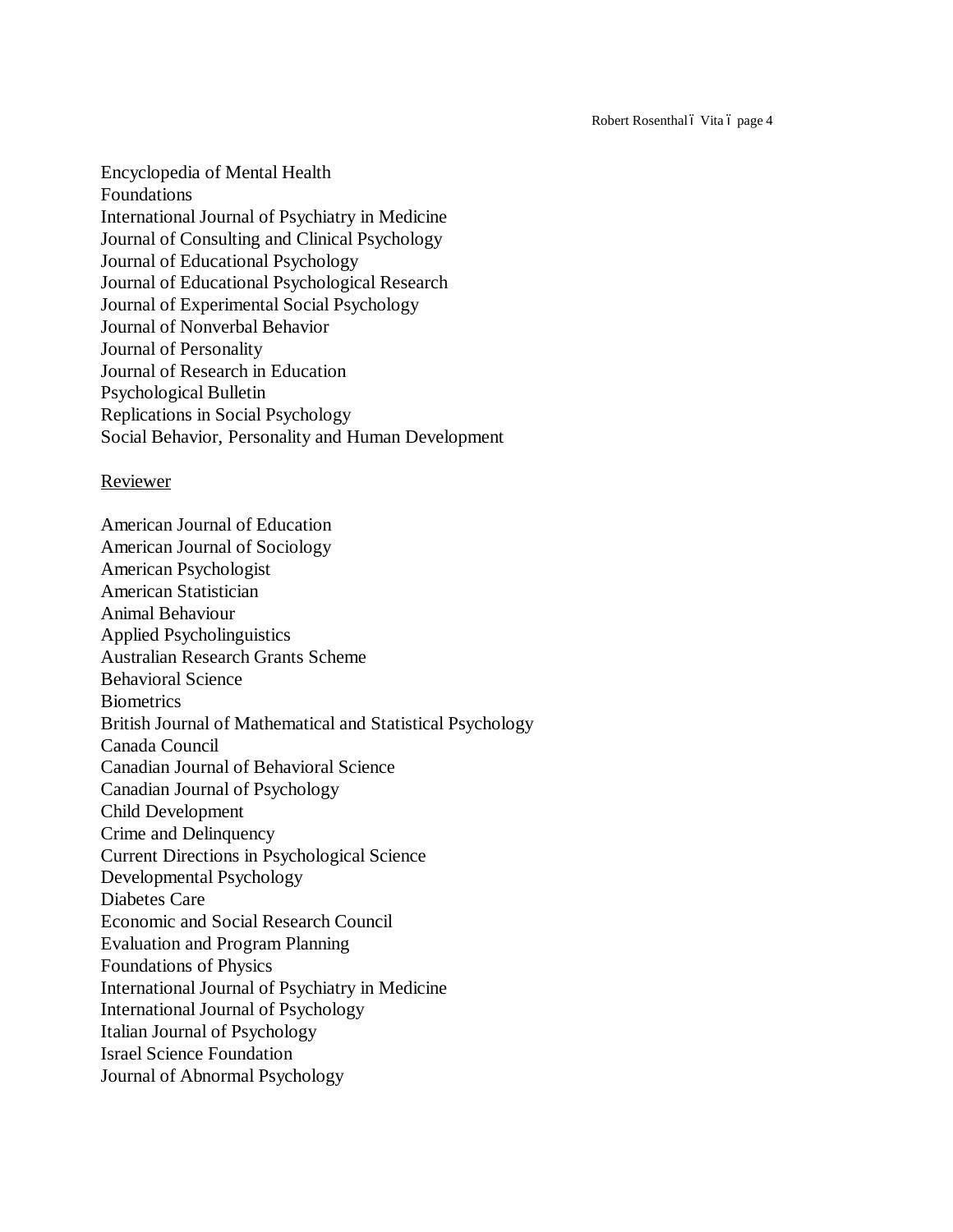Robert Rosenthal ó Vita ó page 5

Journal of the American Statistical Association Journal of Applied Psychology Journal of Applied Social Psychology Journal of Clinical Psychopharmacology Journal of Educational Statistics Journal of Family Psychology Journal of Gerontology Journal of Parapsychology Journal of Personality and Social Psychology Journal of Research in Personality Journal for the Theory of Social Behavior Motivation and Emotion Multivariate Behavioral Research National Institutes of Health National Science Foundation New Ideas in Psychology Perceptual and Motor Skills Psychological Bulletin Psychological Inquiry Psychological Methods Psychological Reports Psychological Review Psychological Science Psychometrika Psychonomic Bulletin & Review Psychonomic Science Psychopharmacology Psychophysiology Review of Educational Research School Review Science Sex Roles Social Cognition Social Psychology Quarterly Social Science Research Sociological Methodology Sociological Methods & Research Sociometry Virginia Journal of Science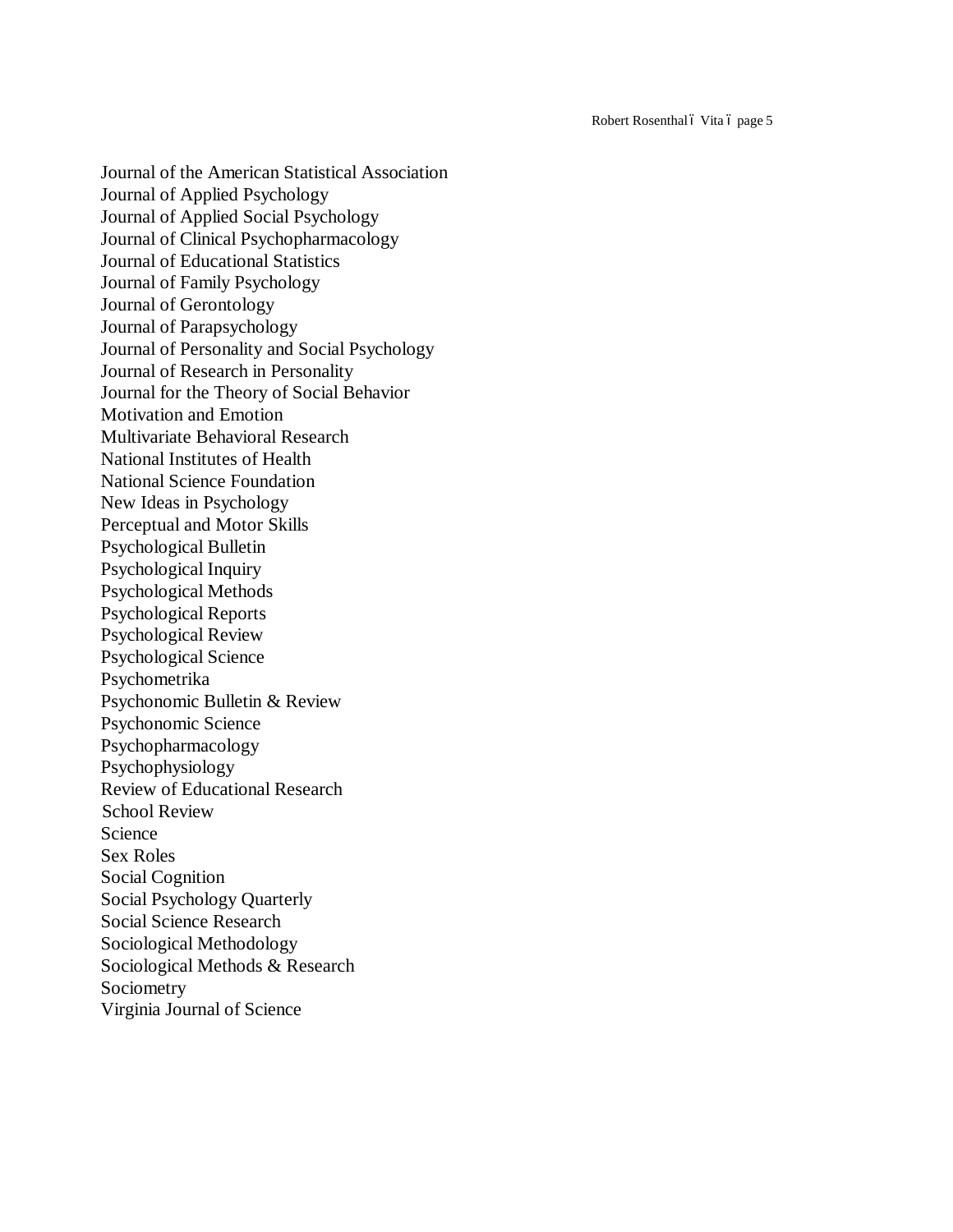# **Publications**

| 1.  | 1957. Clinical psychology in education. <i>UND Coll. Educ. Rec.</i> , 43, 20-22.                                                                                                                                        |
|-----|-------------------------------------------------------------------------------------------------------------------------------------------------------------------------------------------------------------------------|
| 2.  | 1958. Training clinical students in personality theory. American Psychologist, 13, 605-606.                                                                                                                             |
| 3.  | 1958. A note on the fallible E. Psychol. Rep., 4, 662.                                                                                                                                                                  |
| 4.  | 1958. An interdisciplinary approach to behavior deviations. North Dakota Quarterly, 26, 47-52.                                                                                                                          |
| 5.  | 1959. Perception of success or failure in pictures of others. J.Clin.Psych., 15, 215-217.                                                                                                                               |
| 6.  | 1959. Hypotheses, personality theory, and counselor training. Personnel Guid.J., 37, 516-517 (with P.<br>Munger).                                                                                                       |
| 7.  | 1959. The experimental induction of the defense mechanism of projection. <i>J.Proj.Tech.</i> , 23, 357-364.                                                                                                             |
| 8.  | 1959. A comparison of clinical and counseling. UND Coll. Educ.Rec., 44, 94-97 (with P. Munger).                                                                                                                         |
| 9.  | 1959. Review of Holt and Luborsky, Personality Patterns of Psychiatrists. J. Proj. Tech., 23, 248-250.                                                                                                                  |
| 10. | 1959. The revival, modification, and application of the Galton Composite Picture Technique.<br>Percept.Mot.Skills, 9, 399-403 (with C. A. Johnson & C. J. Friedman).                                                    |
| 11. | 1959. Professional Training. In C. J. Eugene (Ed.), A preliminary survey of resources available in North<br>Dakota for the mentally ill and their families. NIMH, 41.                                                   |
| 12. | 1960. Ausubel's value judgments. Contemp .Psych., 5, 351.                                                                                                                                                               |
| 13. | 1960. Subjects' perception of their experimenter under conditions of experimenter bias.<br>Percept.Mot.Skills, 11, 325-331 (with K. L. Fode, C.J. Friedman, & L. Vikan-Kline).                                          |
| 14. | The problem of experimenter outcome-bias. In D.P. Ray (Ed.), Series research in social psychology.<br>Symposia studies series no.8. Washington, D.C.: Natl.Inst. of Social and Behavioral Science (with K.<br>L. Fode). |
| 15. | 1962. Toward earlier research activity in psychology: Encouraging undergraduate research at the<br>University of North Dakota. Canadian Psychologist, 3, 43-49.                                                         |
| 16. | 1962. Further refinements for the Modal Technique. Percept. Mot. Skills, 14, 119-122 (with C.J.                                                                                                                         |

Friedman & C.A. Johnson).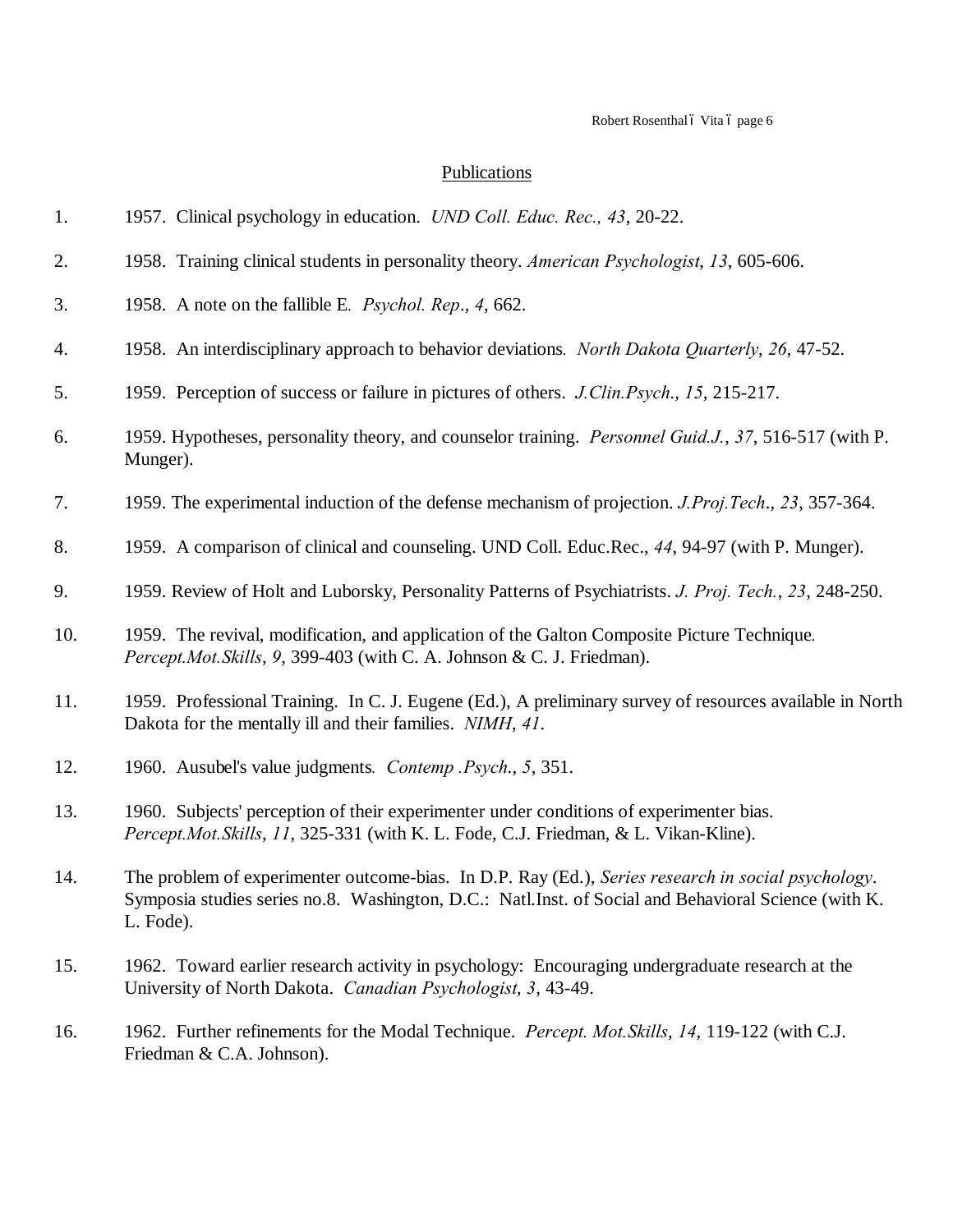- 17. 1962. Experimenter bias, anxiety, and social desirability. *Percept.Mot.Skills*, *15*, 73-74 (with G. Persinger & K. L. Fode).
- 18. 1962. Let's pretend: Subjects' perception of imaginary experimenters. *Percept.Mot.Skills*, *14*, 407-409 (with G. Persinger).
- 19. 1962. Experimenter effect in the study of invertebrate behavior. *Psychol.Rep., 11*, 251-256 (with E. S. Halas).
- 20. 1963. The interpretation of levels of significance by psychological researchers. *J.Psychol., 55*, 33-38 (with J. Gaito).
- 21. 1963. The role of the research assistant in the mediation of experimenter bias. *J.Pers., 31*, 313-335 (with G. Persinger, L. Vikan-Kline & R. Mulry).
- 22. 1963. Three experiments in experimenter bias. *Psychol. Rep. Monogr., 12*, 491-511 (with K. L. Fode).
- 23. 1963. Anxiety level and the retention of neutral and affectively toned verbal material. *J.Proj.Tech.*, *27*, 47-50 (with B.Bummer).
- 24. 1963. Experimenter attributes as determinants of subjects' responses. *J.Proj.Tech.Pers.Asses.*, *27*, 324- 331.
- 25. 1963. On the social psychology of the psychological experiment: The experimenter's hypothesis as unintended determinant of experimental results. *Amer.Sci*., *51*, 268-283.
- 26. 1963. The effect of experimenter outcome-bias and subject set on awareness in verbal conditioning experiments. *J.Verbal Learn. Verbal.Behav.*, *2*. 275-283 (with G. Persinger, L. Vikan-Kline & K. L. Fode).
- 27. 1963. The effect of experimenter bias on the performance of the albino rat. *Behav.Sci.*, *8*, 183-189 (with K. L. Fode).
- 28. 1963. Experimenter modeling effects as determinants of subjects' responses. *J.Proj.Tech.Pers.Assess., 27*, 467-471.
- 29. 1963. The effect of early data returns on data subsequently obtained by outcome-biased experimenters*. Sociometry*, *26*, 487-498 (with G. Persinger, L. Vikan-Kline, & K. L. Fode).
- 30. 1964. Verbal conditioning: Mediator of experimenter expectancy effects? *Psychol.Rep.*, *14*, 71-74 (with K. L. Fode, L. Vikan-Kline, & G. Persinger).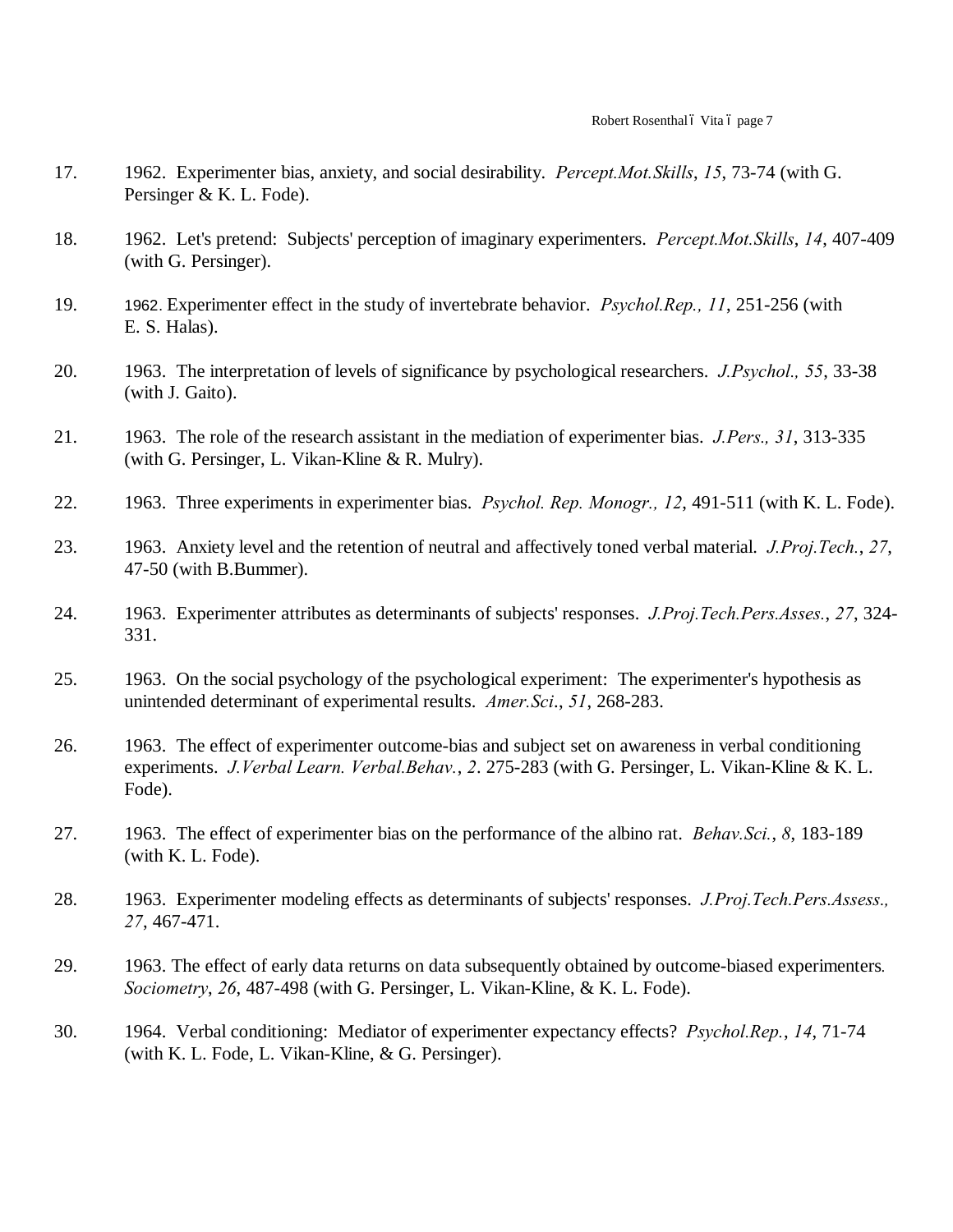- 31. 1964. A longitudinal study of the effects of experimenter bias on the operant learning of laboratory rats. *J.Psychiat.Res.*, *2*, 61-72 (with R. Lawson).
- 32. 1964. Quis Custodiet Custodies ipsos? *Behav.Sci.*, 9, 66.
- 33. 1964. Review of Farberow, N.L. Taboo Topics. NY: Atherton, 1963. *J.Proj.Tech.Pers.Assess.*, *28*, 245-246.
- 34. 1964. Further evidence for the Cliff Effect in the interpretation of levels of significance. *Psychol.Rep.*, *15*, 570 (with J. Gaito).
- 35. 1964. Experimenter outcome-orientation and the results of the psychological experiment. *Psych.Bull.*, *61*, 405-412.
- 36. 1964. Who will watch the brain-watchers? *Behav.Sci.*, *9*, 256-57.
- 37. 1964. Changes in experimental hypotheses as determinants of experimental results. *J.Proj.Tech.Pers.Assess.*, *28*, 465-469 (with G. Persinger, R. Mulry, L. Vikan-Kline & M. Grothe).
- 38. 1964. Emphasis on experimental procedure, sex of subjects and the biasing effects of experimental hypotheses. *J.Proj.Tech.Pers. Assess*., *28*, 470-473 (with G. Persinger, R. Mulry, L. Vikan-Kline, M. Grothe).
- 39. 1964. Variables affecting experimenter bias in a group situation. *Genet.Psych.Monogr.*, *70*, 271-296 (with C.J. Friedman, C.A. Johnson, K. L. Fode, T. Schill, R.C. White, & L. Vikan-Kline).
- 40. 1964. Effects of the experimenter on the results of psychological research. In B. Maher (Ed.), *Progress in experimental personality research*. Vol.I. NY: Academic Press, pp. 79-114.
- 41. 1965. Experimenter's hypothesis-confirmation and mood as determinants of experimental results. *Percept.Mot.Skills*, *20*, 1237-1252 (Monogr.Suppl. 6-V20) (with P. Kohn, P. Greenfield, & N. Carota).
- 42. 1965. Clever Hans: A case study of scientific method. Introduction to Pfungst, O., *Clever Hans* (translated by Rahn, C. L., 1911). NY: Holt, Rinehart & Winston, pp. IX-XLII.
- 43. 1965. The volunteer subject. *Hum.Relat.*, *18*, 389-406.
- 44. 1965. Experimenter behavior as an unintended determinant of experimental results. *J.Proj.Tech.Pers.Assess.*, 29, 479-490 (with N. Friedman, & D. Kurland).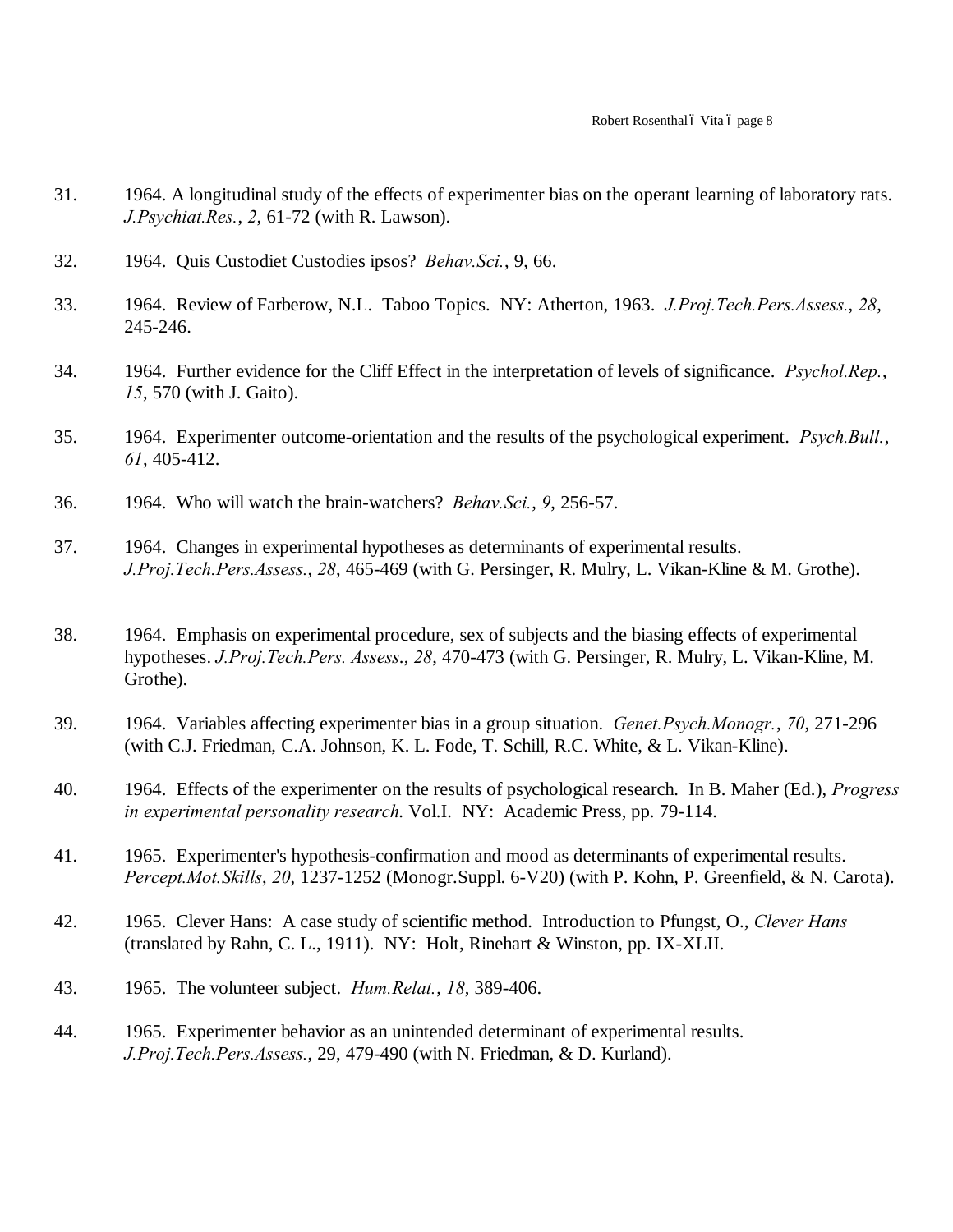- 45. 1966. On the modification of clinical procedures. *J.Proj.Tech. Pers.Assess.*, *30*, 88-89.
- 46. 1966. Data desirability, experimenter expectancy and the results of psychological research. *JPSP*, *3*, 20- 27 (with P. Kohn, P. Greenfield, & N. Carota).
- 47. 1966. Instruction-reading behavior of the experimenter as an unintended determinant of experimental results. *J.Exp.Res.Pers.*, *1*, 221-226 (with N. Friedman, & D. Kurland).
- 48. 1966. Teachers' expectancies: Determinants of pupils' IQ gains. *Psych.Rep., 19*, 115-118 (with L. Jacobson).
- 49. 1966. Volunteer subjects and the results of studies of opinion change. *Psych.Rep.*, *19*, 1183-1187 (with R. Rosnow).
- 50. 1966. *Experimenter effects in behavioral research*. NY: Appleton-Century-Crofts.
- 51. 1967. The doctor's voice: Postdictor of successful referral of alcoholic patients. *J.Abn.Psych.*, *72*, 78- 84 (with S. Milmoe, H. Blane, M. Chafetz, & I. Wolf).
- 52. 1967. Experimenter expectancy, experimenter experience, and Pascal's wager. *Psych. Rep.*, *20*, 619- 622.
- 53. 1967. Covert communication in the psychological experiment. *Psych. Bull.*, 67, 356-367.
- 54. 1967. The psychology of the psychologist. In F. L. Ruch, *Psychology and life*, 7th ed. Chicago: Scott, Foresman.
- 55. 1967. Unintended communication of interpersonal expectations. *The American Behavioral Scientist*, *10*, 24-26.
- 56. 1967. Experimenter expectancy, one tale of Pascal, and the distribution of three tails. *Psych.Reports*, *21*, 517-520.
- 57. 1968. Perception of emotion and response to teachers' expectancy by elementary school children. *Psych.Reports*, *22*, 27-34 (with L. K. Conn, C. N. Edwards, & D. P. Crowne).
- 58. 1968. An application of the Kolmogorov-Smirnov test for normality with estimated mean and variance. *Psych.Reports*, *22*, 570.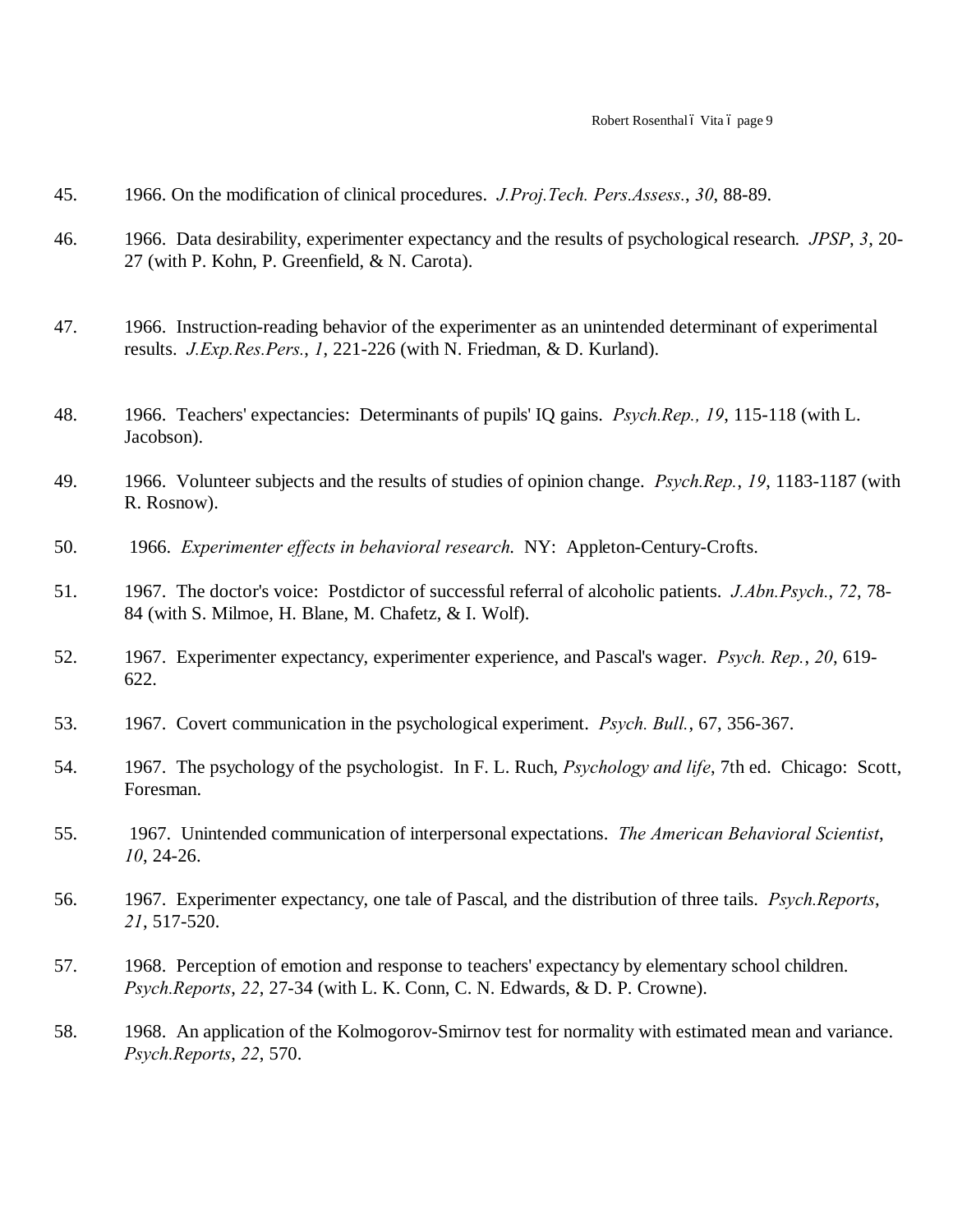- 59. 1968. Teacher expectations for the disadvantaged. *Scientific American*, *218*, 19-23 (with Lenore Jacobson).
- 60. 1968. *Pygmalion in the classroom: Teacher expectation and pupils' intellectual development*. NY: Holt, Rinehart & Winston (with Lenore Jacobson).
- 61. 1968. Some effects of interpersonal expectancy and social inter-action on institutionalized retarded children. *Proceedings of the 76th Annual Convention of APA*, 479-480 (with D.F. Anderson).
- 62. 1968. The mother's voice: Postdictor of aspects of her baby's behavior. *Proceedings of the 76th Annual Convention of APA*, 463-464 (with S. Milmoe, M. Novey, & J. Kagan).
- 63. 1968. Self-fulfilling prophecy. *Psychology Today*, *2*, September, 46-51.
- 64. 1968. Self-fulfilling prophecies in the classroom: Teachers' expectations as unintended determinants of pupils' intellectual competence. In M. Deutsch, I. Katz, & A.R. Jensen (Eds.), *Social class, race, and psychological development*. NY: Holt, Rinehart & Winston, pp. 219-253 (with L. Jacobson).
- 65. 1968. Vocal emphasis in experimenters' instruction reading as unintended determinant of subjects' responses. *Language and Speech*, *11*, Part 1, 20-26 (with S. Duncan).
- 66. 1968. Self-fulfilling prophecies in behavioral research and everyday life. In M.P. Douglass (Ed.), *Claremont Reading Conference, 32nd Yearbook*, Claremont University Center, Claremont, California, pp. 15-33.
- 67. 1968. Experimenter expectancy and the reassuring nature of the null hypothesis decision procedure. *Psych.Bull.Monogr.Suppl.*, *70*, Part 2, 30-47.
- 68. 1968. Review of Beier, E.G. The silent language of psycho- therapy. Chicago: Aldine, 1966. *Psychotherapy*, 5, 121-122.
- 69. 1969. On not so replicated experiments and not so null results. *J.Consulting and Clinical Psych.*, *33*, 7- 10.
- 70. 1969. Changing children's IQ by changing teachers' expectations. In G.B. Gottsegen & M.G. Gottsegen (Eds.), *Professional School Psychology*, *Vol. III*. NY: Grune & Stratton, pp. 172-197 (with Lenore Jacobson).
- 71. 1969. Teachers' expectations as self-fulfilling prophecies. In R. Sprinthall & N. Sprinthall (Eds.), *Educational Psychology: Selected Readings*. Van Nostrand-Reinhold, pp. 295-300.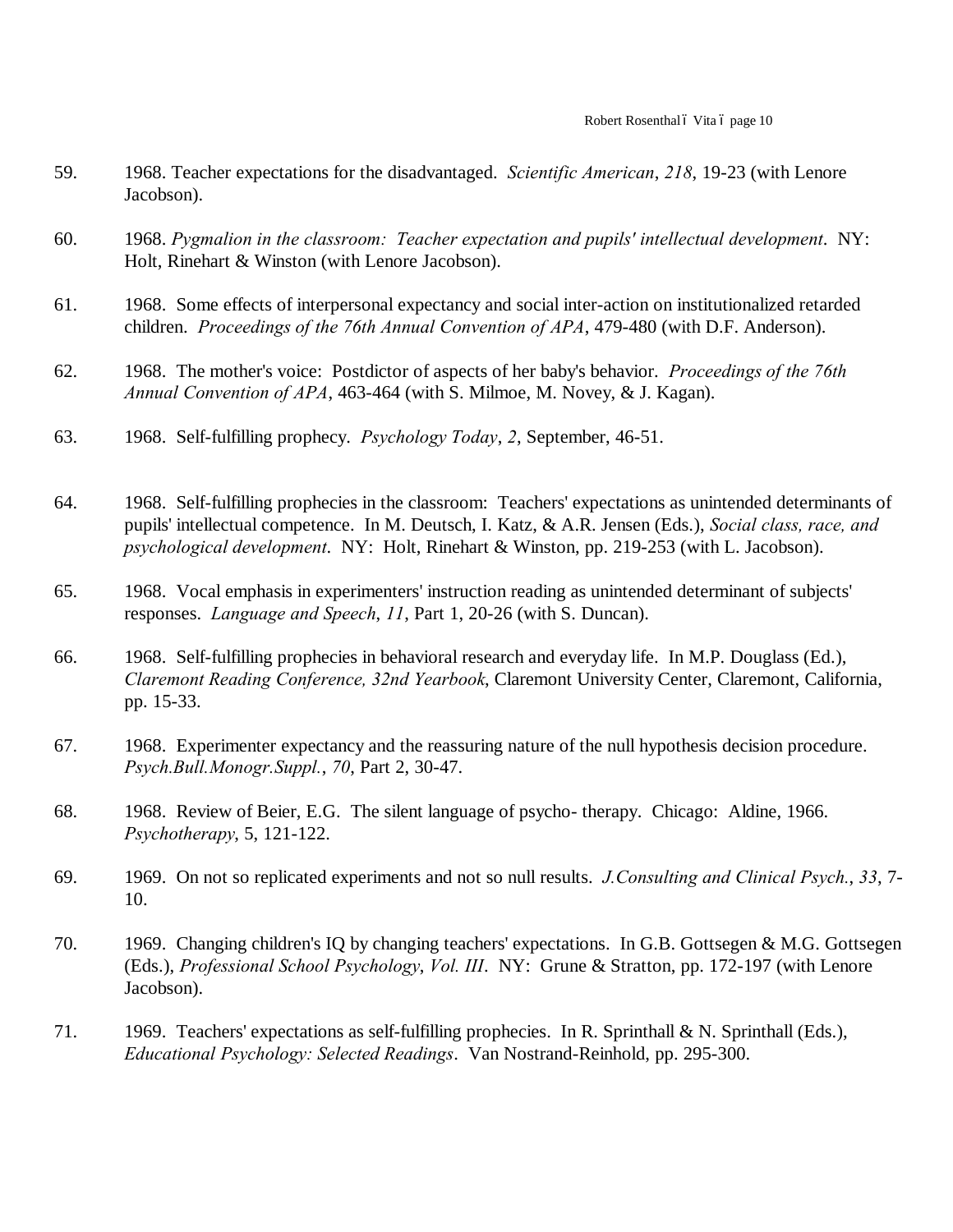- 73. 1969. Unintended effects of the clinician in clinical interaction: A taxonomy and a review of clinician expectancy effects. *Australian J. of Psych.*, *21*, 1-20.
- 74. 1969. Task variations in studies of experimenter expectancy effects. *Perceptual and Motor Skills*, *29*, 9-10.
- 75. 1969. The volunteer subject. In *Artifact in behavioral research*. NY: Academic Press, pp. 59-118 (with R. L. Rosnow).
- 76. 1969. Interpersonal expectations: Effects of the experimenter's hypothesis. In *Artifact in behavioral research*. NY: Academic Press, pp. 181-277.
- 77. 1969. *Artifact in behavioral research*. NY: Academic Press (with R. L. Rosnow, Editors).
- 78. 1969. Interpersonal self-fulfilling prophecies: Further extrapolations from the laboratory to the classroom. *Proceedings of the 77th Annual Convention of APA*, 371-372 (with Judith Evans).
- 79. 1969. Empirical vs. decreed validation of clocks and tests. *American Educational Research Journal*, *6*, 689-691.
- 80. 1970. Subject dogmatism, experimenter status and experimenter expectancy effects. *Personality*, 1, 11-23 (with J. Laszlo).
- 81. 1970. The social psychology of the behavioral scientist: On self-fulfilling prophecies in behavioral research and everyday life. In E.R. Tufte (Ed.), *The quantitative analysis of social problems*. Reading, MA: Addison-Wesley, pp. 153-167.
- 82. 1970. Review of Markel, N.N. Psycholinguistics. Homewood, IL: Dorsey, 1969. *Contemporary Psychology*, *15*, 251.
- 83. 1970. Teacher expectations and pupil learning. In N.V.Overly (Ed.), *The unstudied curriculum: Its impact on children*. Assoc. for Supervision and Curriculum Devel., NEA, Washington, D.C., pp. 53-84. Also in R.D. Strom, *Teachers and the learning process*. Englewood Cliffs, NJ: Prentice-Hall, 1971, pp. 33-60.
- 84. 1970. *New directions in psychology*, 4. NY: Holt, Rinehart & Winston (with R.L. Rosnow, J.A. Cheyne, K.H. Craik, B. Kleinmuntz & R.H. Walters).
- 85. 1970. Another view of Pygmalion. *Contemp.Psych., 15*, 524.
- 86. 1970. Expectancy effects in behavioral research. *Japanese Annals of Social Psychology*, *11*, 143-165.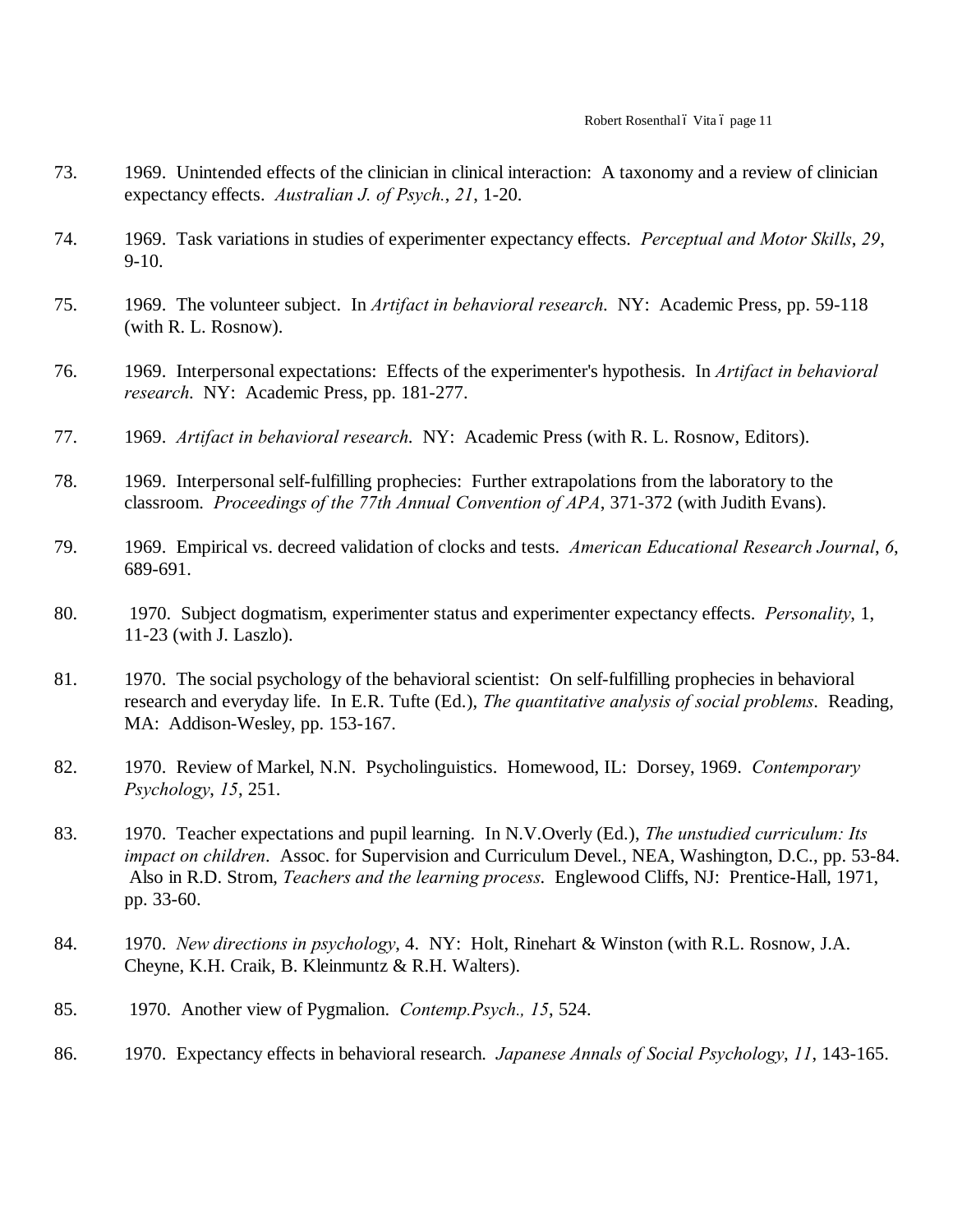- 87. 1970. Interpersonal expectancy effects among Japanese experimenters and subjects. *Psychologia*, *13*, 130-134 (with Y. Uno, R.D. Frager, K. Takashima & K. R. Scherer).
- 88. 1971. Content-filtering human speech: A simple electronic system. *Behavior Research Methods and Instrumentation*, 3, 16-18 (with P. L. Rogers & K. R. Scherer).
- 89. 1971. Teacher expectations and their effects upon children. In G. S. Lesser (Ed.), *Psychology and educational practice*. Glenview, IL: Scott, Foresman, pp. 64-87.
- 90. 1971. Early election returns and the voting behavior of adolescent voters*. J. of Applied Soc.Psych., 1*, 66-75 (with L. Mann & R. P. Abeles).
- 91. 1971. Experimenters' hypothesis confirmation as determinant of experimental results among Japanese experimenters and subjects. *Psychologia*, *14*, 24-30 (with Y. Uno, R.D. Frager & K.Takashima).
- 92. 1971. Pygmalion reaffirmed (with D.Rubin). In J.D. Elashoff & R.E. Snow, *Pygmalion reconsidered*. Worthington, Ohio: C. A. Jones, pp. 139-155.
- 93. 1971. The silent language of classrooms and laboratories. *Proceedings of the Parapsych. Assoc.,* Number *8*, 95-116.
- 94. 1972. Unintended experimenter behavior as evaluated by Japanese and American observers. *J. of Soc. Psych., 88*, 91-106 (with Y. Uno & J. H. Koivumaki).
- 95. 1972. Pygmalion revisited, revisited: On a loud and careless call for caution. *Interchange*, *3*, 86-91.
- 96. 1972. Minimal cues in the vocal communication of affect: Judging emotions for content-masked speech. *J. Psycholinguistic Research*, *1*, 269-285 (with K. R. Scherer & J. H. Koivumaki).
- 97. 1972. A cross-cultural analysis of vocal behavior as a determinant of experimenter expectancy effects: A Japanese case. *International J. of Psych*., *7*, 109-117 (with K. R. Scherer & H. Uno).
- 98. 1972. On the consistency of calling for caution carelessly: Further notes on mythical experiments and phantom footnotes. *Interchange*, *3*, 94-95.
- 99. 1972. Review of Jung, J. The experimenter's dilemma. NY: Harper & Row, 1971. *Contemp. Psych.*, *17*, 605.
- 100. 1972. Tacit communication between Japanese experimenters and subjects. *Psychologia*, 15, 213-222 (with Y. Uno).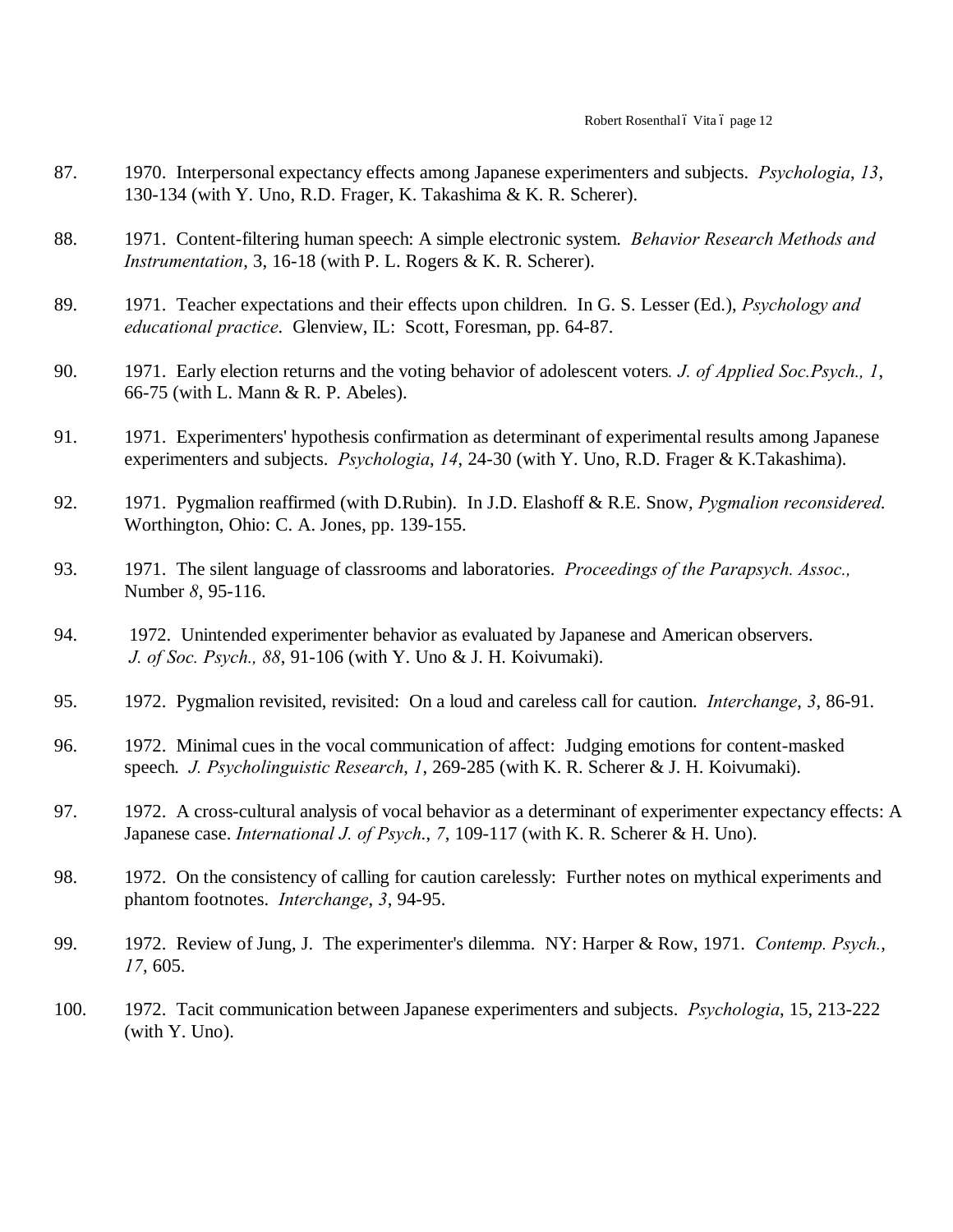- 101. 1972. Nonverbal communication in classrooms and laboratories. In D. O'Sullivan & R. Traill (Eds.), *The relation of theory to practice in teacher education*. Canberra, Australia: National Association of Teacher Education.
- 102. 1972. Mediating interpersonal expectancies via vocal cues: Differential speech intensity as a means of social influence. *European J. of Social Psych., 2*, 163-175 (with K. R. Scherer, & J. H. Koivumaki).
- 103. 1973. The Pygmalion Effect. *Psychology Today*, *7*, 56-63.
- 104. 1973. Estimating effective reliabilities in studies that employ judges' ratings. *J.Clinical Psych.*, *29*, 342- 345.
- 105. 1973. The mediation of Pygmalion effects: A four factor "theory." *Papua New Guinea J. of Education*, *9*, 1-12.
- 106. 1973. Nonverbal communication and the self-fulfilling prophecy. *Independent Education*, *3*, 6-9.
- 107. 1973. On the social psychology of the self-fulfilling prophecy: Further evidence for Pygmalion effects and their mediating mechanisms. NY: *MSS Modular Publication*, Module 53.
- 108. 1974. Assessing sensitivity to nonverbal communication: The PONS test (with D.Archer, J. H. Koivumaki, M. R. DiMatteo, & P. L. Rogers). In M.Guttentag (Ed.), *Division 8 Newsletter (APA)*, January, 1-3.
- 109. 1974. Teacher behavior, teacher expectations, and gains in pupils' rated creativity. *J. Genetic Psych., 124*, 115-121 (with S. S. Baratz, & C. M. Hall).
- 110. 1974. Taming of the volunteer problem: On coping with artifacts by benign neglect. *J. Personality and* Soc. Psych., *30*, 188-190 (with R. L. Rosnow).
- 111. 1974. Body talk and tone of voice: The language without words. *Psychology Today*, *8*, 64-68 (with D. Archer, M. R. DiMatteo, J. H. Koivumaki & P. L. Rogers).
- 112. 1974. Unintended experimenter behavior as determinant of experimental results among Japanese experimenters and subjects. *Psychologia*, *17*, 140-149 (with Y. Uno, R. D. Frager, K. Takashima & A. Shibamoto).
- 113. 1975. *The volunteer subject*. NY: Wiley-Interscience (with R. L. Rosnow).
- 114. 1975. *A primer of methods for the behavioral sciences*. NY: Wiley (with R. L. Rosnow).
- 115. 1975. On balanced presentation of controversy*. American Psychologist*, *30*, 937-938.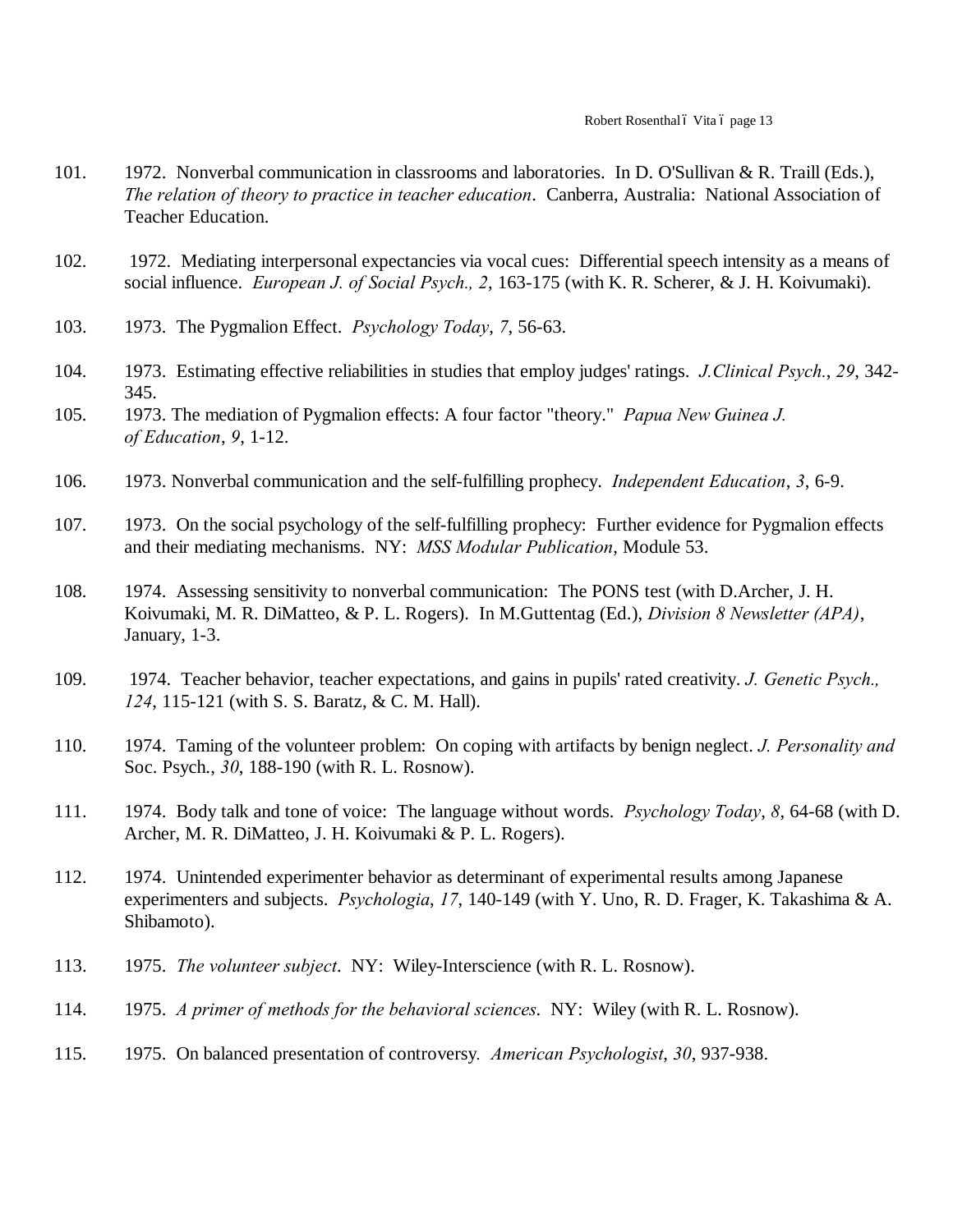- 116. 1975. Encoding and decoding nonverbal cues of emotion. *J. Pers. and Soc. Psych*., *32*, 1068-1076 (with M. Zuckerman, M. S. Lipets & J. H. Koivumaki).
- 117. 1975. Foreword to P. M. Insel & L. F. Jacobson (Eds.), *What do you expect?* Menlo Park, CA: Cummings Publ.Co., pp. vi-viii.
- 118. 1976. The volunteer subject revisited. *Australian J.Psych., 28*, 97-108 (with Ralph L. Rosnow).
- 119. 1976. *Experimenter effects in behavioral research*. Enlarged edition. NY: Irvington.
- 120. 1976. Encoding and decoding of spontaneous and posed facial expressions. *J. Pers. Soc. Psych.*, 34, 966-977 (with M. Zuckerman, J. A. Hall, & R. S. DeFrank).
- 121. 1976. Experimenter expectancy effects in a psychophysiological experiment. *Physiological Psych.*, *4*, 137-144 (with A. M. Clarke, P. T. Michie, A. G. Andreason, & L. L. Viney).
- 122. 1977. Experimenter effect. In B. B. Wolman (Ed.), *International encyclopedia of psychiatry*, *psychology*, *psychoanalysis, and neurology*, *Vol. IV*, 419.
- 123. 1977. Nonverbal skills in the classroom. *Theory Into Practice*, 16, 162-166 (with J. A. Hall, D. Archer, M. R. DiMatteo & P. L. Rogers).
- 124. 1977. Biasing effects of experimenters. *Etcetera*, *34*, 253-264.
- 125. 1977. Differential attribution of personality based on multi-channel presentation of verbal and nonverbal cues. *Psych. Res., 39*, 221-247 (with K. R. Scherer, U. Scherer & J. H. Koivumaki).
- 126. 1977. Effets de biais produits par les experimentateurs. *Cahiers Medicaux*, 3, 71-76.
- 127. 1977. Profile of nonverbal sensitivity (with J. A. Hall, D. Archer, M. R. DiMatteo, & P. L. Rogers). In P. McReynolds (Ed*.*)*, Advances in psychological assessment*, Vol.4. San Francisco: Jossey- Bass, pp. 179-221.
- 128. 1978. Combining results of independent studies. *Psych.Bull., 85*, 185-193.
- 129. 1978. Decoding wordless messages. *Human Nature*, *1*(5), 68-75 (with J.A. Hall, D.Archer, M.R. DiMatteo, & P. L. Rogers).
- 130. 1978. It was only chopped liver; with fish or fowl to follow. *Contemp. Psych., 23*, 105.
- 131. 1978. Decoding discrepant nonverbal cues. *JPSP*, *36*, 313-323 (with B.M. DePaulo, R.A.Eisenstat, S.Finkelstein, & P. L. Rogers).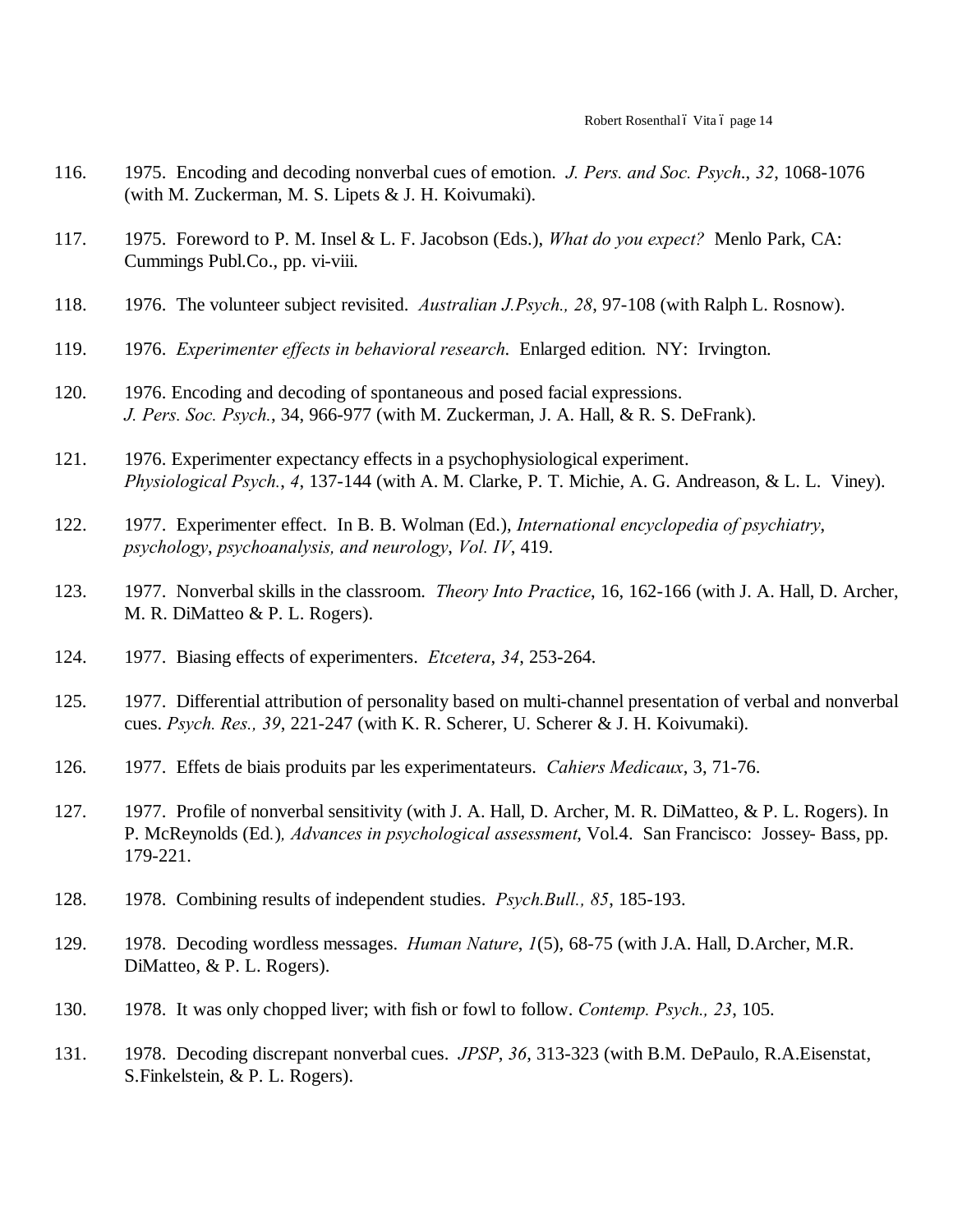- 132. 1978. Thumbs up, thumbs down; Two films on nonverbal communication. *Contemp. Psych., 23*, 197- 198.
- 133. 1978. The relative equivalence of senders in studies of nonverbal encoding and decoding. *Environmental Psychology and Nonverbal Behavior*, *2*, 161-166 (with J.A. Hall & M. Zuckerman).
- 134. 1978. How often are our numbers wrong? *American Psychologist*, *33*, 1005-1008.
- 135. 1978. Age changes in nonverbal decoding as a function of increasing amounts of information. *J. Experimental Child Psych., 26*, 280-287 (with B. M. DePaulo).
- 136. 1978. Accuracy of nonverbal communication as determinant of interpersonal expectancy effects. *Environmental Psychology and Nonverbal Behavior*, *2*, 206-214 (with M.Zuckerman, R. S. DeFrank, & J. A. Hall).
- 137. 1978. Interpersonal expectancy effects: The first 345 studies. *The Behavioral and Brain Sciences*, *3*, 377-386 (with D.B. Rubin).
- 138. 1978. Issues in summarizing the first 345 studies of interpersonal expectancy effects. *The Behavioral and Brain Sciences*, *3*, 410-415 (with D. B. Rubin).
- 139. 1979. The PONS test: Measuring sensitivity to nonverbal cues (with J. A. Hall, D. Archer, M. R. DiMatteo & P. L. Rogers). In S. Weitz (Ed.), *Nonverbal communication*, 2nd ed. Oxford U. Press, pp.357-370.
- 140. 1979. The developmental priority of the evaluative dimension in perceptions of nonverbal cues. *Environmental Psych.& Nonverbal Behavior*, 3, 164-171 (with B. M. DePaulo, S. Finkelstein, & R. A. Eisenstat).
- 141. 1979. Age changes in nonverbal decoding skills: Evidence for increasing differentiation. *Merrill-Palmer Quarterly*, *25*, 145-150 (with B. M. DePaulo).
- 142. 1979. *Sensitivity to nonverbal communication: The PONS test*. Baltimore, MD: The Johns Hopkins U. Press (with J. A. Hall, M. R. DiMatteo, P. L. Rogers, & D. Archer).
- 143. 1979. Sex differences in eavesdropping on nonverbal cues. *JPSP*, *37*, 273-285 (with B. M. DePaulo).
- 144. 1979. Expectancies, discrepancies, and courtesies in nonverbal communication. *Western Journal of Speech Communication*, *43*, 76-95 (with B. M. DePaulo).
- 145. 1979. The file drawer problem and tolerance for null results. *Psych.Bull.*, *86*, 638-641.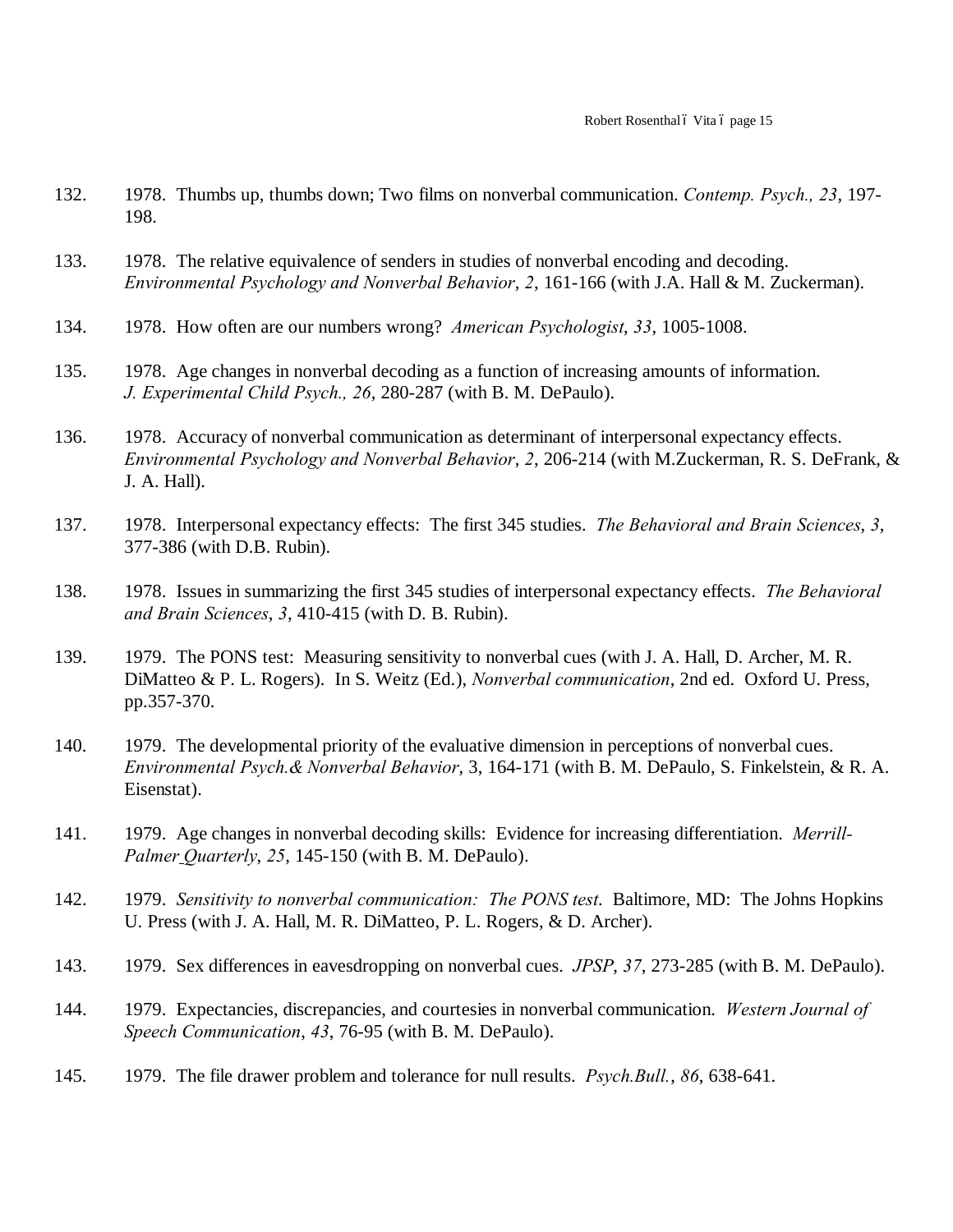- 146. 1979. Comparing significance levels of independent studies. *Psych.Bull., 86*, 1165-1168 (with D. B. Rubin).
- 147. 1979. *Skill in nonverbal communication* (Ed.). Cambridge, MA: Oelgeschlager, Gunn & Hain.
- 148. 1979. Sex differences in accommodation in nonverbal communication (with B.M. DePaulo). In R. Rosenthal (Ed.), *Skill in nonverbal communication*. Cambridge, MA: Oelgeschlager, Gunn & Hain, pp. 68-103.
- 149. 1979. Ambivalence, discrepancy, and deception in nonverbal communication (with B.M. DePaulo). In R. Rosenthal (Ed.), *Skill in nonverbal communication*. Cambridge, MA: Oelgeschlager, Gunn & Hain, pp. 204-248.
- 150. 1979. The structure of nonverbal decoding skills. *Journal of Personality*, *47*, 506-517 (with B. M. DePaulo).
- 151. 1979. *Profile of nonverbal sensitivity (PONS): The test manual*. NY: Irvington (with J. A. Hall, D. Archer, M. R. DiMatteo, & P. L. Rogers).
- 152. 1979. Telling lies. *JPSP*, *37*, 1713-1722 (with B. M. DePaulo).
- 153. 1979. Measuring sensitivity to nonverbal communication: The PONS test (with J. A. Hall, D. Archer, M. R. DiMatteo, & P. L. Rogers). In A.Wolfgang (Ed.), *Nonverbal behavior: Applications and cultural implications*. NY: Academic Press, pp. 67-98.
- 154. 1979. Replications and their relative utilities. *Replications in Social Psychology*, *1*(1), 15-23.
- 155. 1979. Citation classics: Experimenter effects in behavioral research. *Current Contents*, *11*(27), 14.
- 156. 1979. The volunteer subject (with R.L. Rosnow). In R. T. Mowday & R. M. Steers (Eds.), *Research in organizations: Issues and controversies*. Santa Monica, CA: Goodyear, pp. 101-113.
- 157. 1979. Posed and spontaneous communication of emotion via facial and vocal cues. *J. Personality*, *47*, 712-733 (with M. Zuckerman, D. T. Larrance, R. S. DeFrank, & J. A. Hall).
- 158. 1979. Facial and vocal cues of deception and honesty. *Journal of Experimental Social Psych.*, *15*, 378- 396 (with M. Zuckerman, R. S. DeFrank, J. A. Hall, & D. T. Larrance).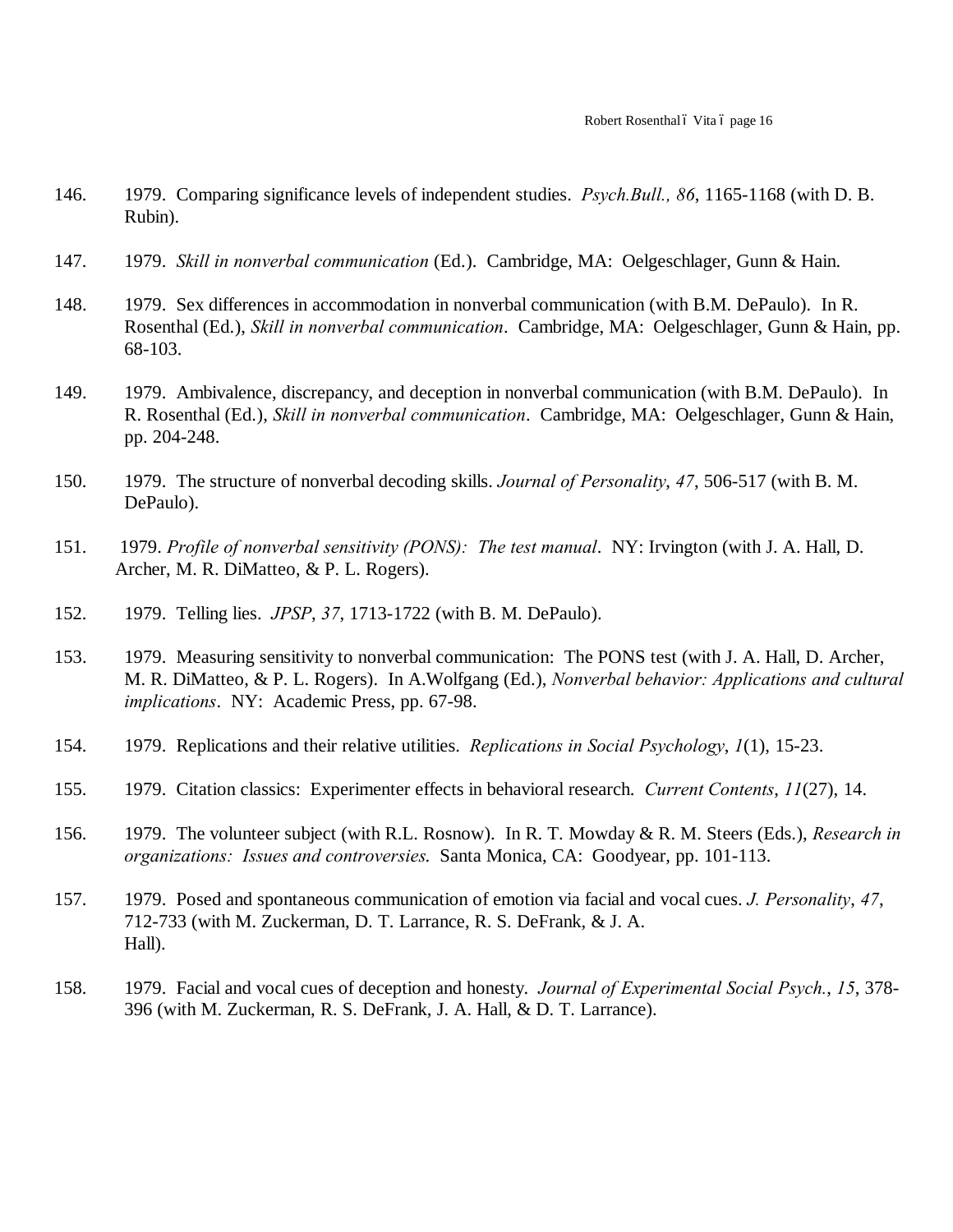- 159. 1979. A sound-motion picture test for measuring sensitivity to nonverbal communication: The PONS test (with D. Archer, J. H. Koivumaki, M. R. DiMatteo, & P. L. Rogers). In S. Chatman, U. Eco, & J. Klinkenberg (Eds.), *A semiotic Landscape: Proceedings of the First Congress of the International Assoc. for Semiotic Studies, Milan*. Berlin: Mouton.
- 160. 1979. A note on percent variance explained as a measure of the importance of effects. *J. Applied Soc .Psych.*, *9*, 395-396 (with D. B. Rubin).
- 161. 1980. Citation classics: Pygmalion in the classroom. *Current contents*, *12*, 7, 12.
- 162. 1980. Statistical versus traditional procedures for summarizing research findings. *Psych. Bull*., *87*, 442- 449 (with H.M. Cooper).
- 163. 1980. Replicability and experimenter influence: Experimenter effects in behavioral research. *Parapsych. Review*, *11*, 5-11.
- 164. 1980. Developmental changes in decoding discrepant and nondiscrepant nonverbal cues. *Developmental Psych*.*,* 16, 220-228 (with M. Zuckerman, P. D. Blanck, & B. M. DePaulo).
- 165. 1980. Humans as lie detectors. *Journal of Communication*, *30*, 129-139 (with B. M.DePaulo & M. Zuckerman).
- 166. 1980. Sibling resemblances in nonverbal skill and style. *J. of Nonverbal Behavior*, *4*, 219-226 (with P. D. Blanck, M. Zuckerman & B. M. DePaulo).
- 167. 1980. Experimenter effects in behavioral research and their implications for research on nonverbal communication. In B. Shapin & L. Coly (Eds.), *Communication and Parapsychology*. NY: Parapsychology Foundation, pp. 75-92.
- 168. 1980. Comparing within and between-subject studies. *Sociological Methods and Research, 9*, 127-136 (with D.B. Rubin).
- 169. 1980. Combining probabilities and the file drawer problem*. Evaluation in Education*, *4*, 18-21.
- 170. 1980. A comparison of statistical and traditional procedures for summarizing research*. Evaluation in Education*, *4*, 33-36 (with H. M. Cooper).
- 171. 1980. *New directions for methodology of social and behavioral science: Quantitative assessment of research domains* (Ed.). San Francisco: Jossey-Bass, No. 5.
- 172. 1980. Summarizing significance levels. In R. Rosenthal (Ed.), *New directions for methodology of social and behavioral science: Quantitative assessment of research domains*. San Francisco: Jossey-Bass, No. 5, pp. 33-46.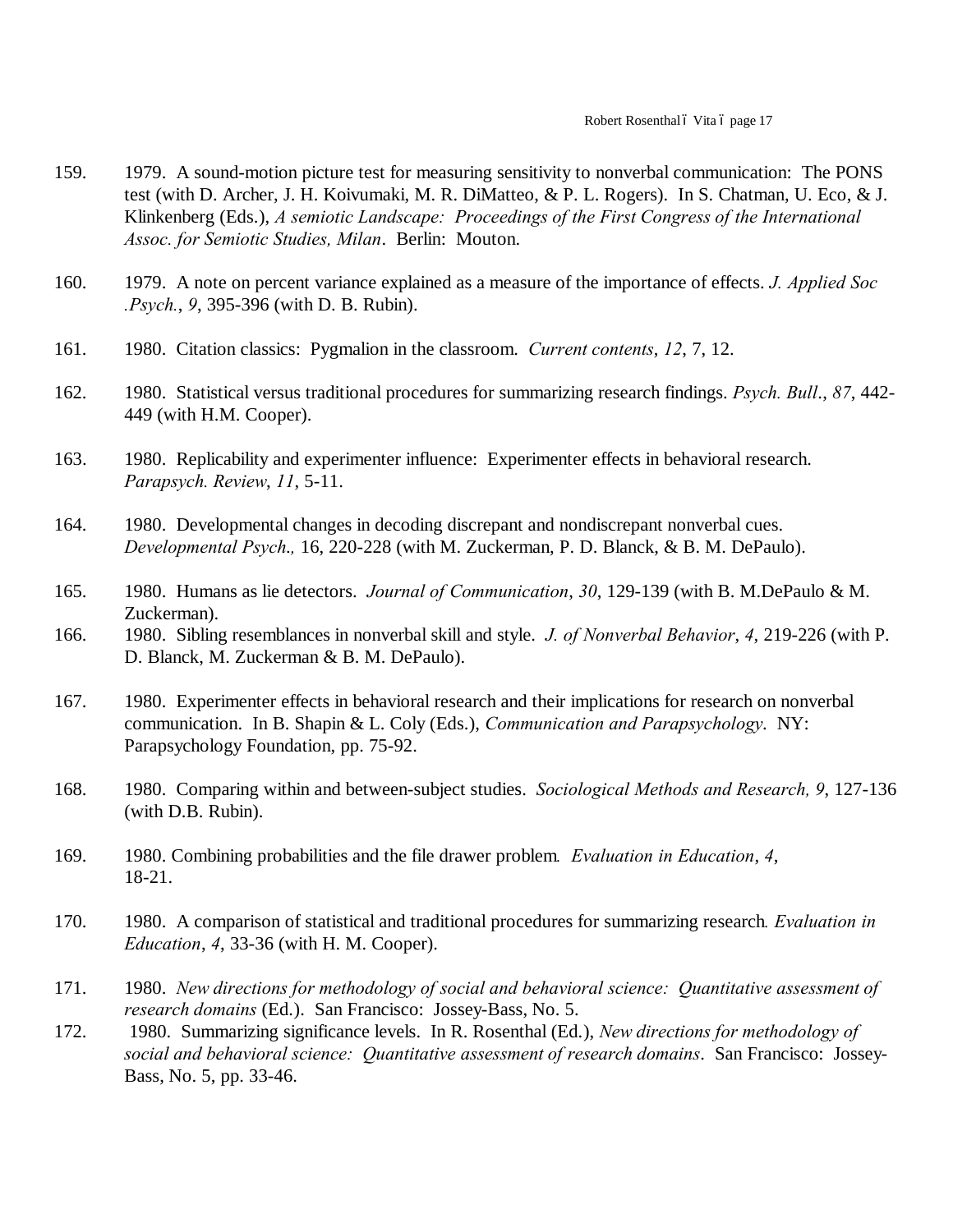- 173. 1980. Summarizing 345 studies of interpersonal expectancy effects (with D.B. Rubin). In R. Rosenthal (Ed*.), New directions for methodology of social and behavioral science: Quantitative assessment of research domains*. San Francisco: Jossey-Bass, No. 5, pp. 79-95.
- 174. 1980. Detecting deception: Modality effects (with B.M. DePaulo & M. Zuckerman). In L. Wheeler (Ed.), *The review of personality and social psychology: 1*. Beverly Hills, CA: Sage, pp. 125-162.
- 175. 1980. Further issues in summarizing 345 studies of interpersonal expectancy effects. *The Behavioral and Brain Sciences*, *3*, 475-476 (with D. B. Rubin).
- 176. 1980. On telling tails when combining results of independent studies. *Psych. Bull., 88*, 496-497.
- 177. 1980. Error and bias in the selection of data. *The Behavioral and Brain Sciences*, *3*, 352-353.
- 178. 1980. The deceptions of everyday life. *J. of Communication*, *30*, 216-218 (with B. M. DePaulo & M. Zuckerman).
- 179. 1980. Encoders vs. decoders as units of analysis in research in nonverbal communication. *J. of Nonverbal Behavior*, *5*, 92-103 (with B. M. DePaulo).
- 180. 1981. Critical values of *Z* for combining independent probabilities. *Replications in Soc. Psych., 1*(2), 1- 6 (with J.A. Hall).
- 181. 1981. Pavlov's mice, Pfungst's horse, and Pygmalion's PONS: Some models for the study of interpersonal expectancy effects. In T.A. Sebeok & R. Rosenthal (Eds.), *The Clever Hans phenomenon: Communication with horses, whales, apes, and people. Annals of the New York Academy of Sciences*, No. 364, pp. 182-198.
- 182. 1981*. The Clever Hans phenomenon: Communication with horses, whales, apes, and people* (Ed. with T.A. Sebeok). *Annals of the New York Academy of Sciences*, No. 364.
- 183. 1981. Sex differences in eavesdropping on nonverbal cues: Developmental changes. *JPSP*, *41*, 391- 396 (with P.D. Blanck, S.E. Snodgrass, B.M. DePaulo & M. Zuckerman).
- 184. 1981. Verbal and nonverbal communication of deception (with M. Zuckerman & B.M. DePaulo). In L. Berkowitz (Ed.), *Advances in experimental social psychology*, *14*, pp. 1-59.
- 185. 1981. *Sex-role socialization via teachers' behaviors and sexually stereotyped materials.* Cambridge, MA: Harvard U. (ERIC Document Reproduction Service No. ED 209588)(with S. E. Snodgrass & P. D. Blanck).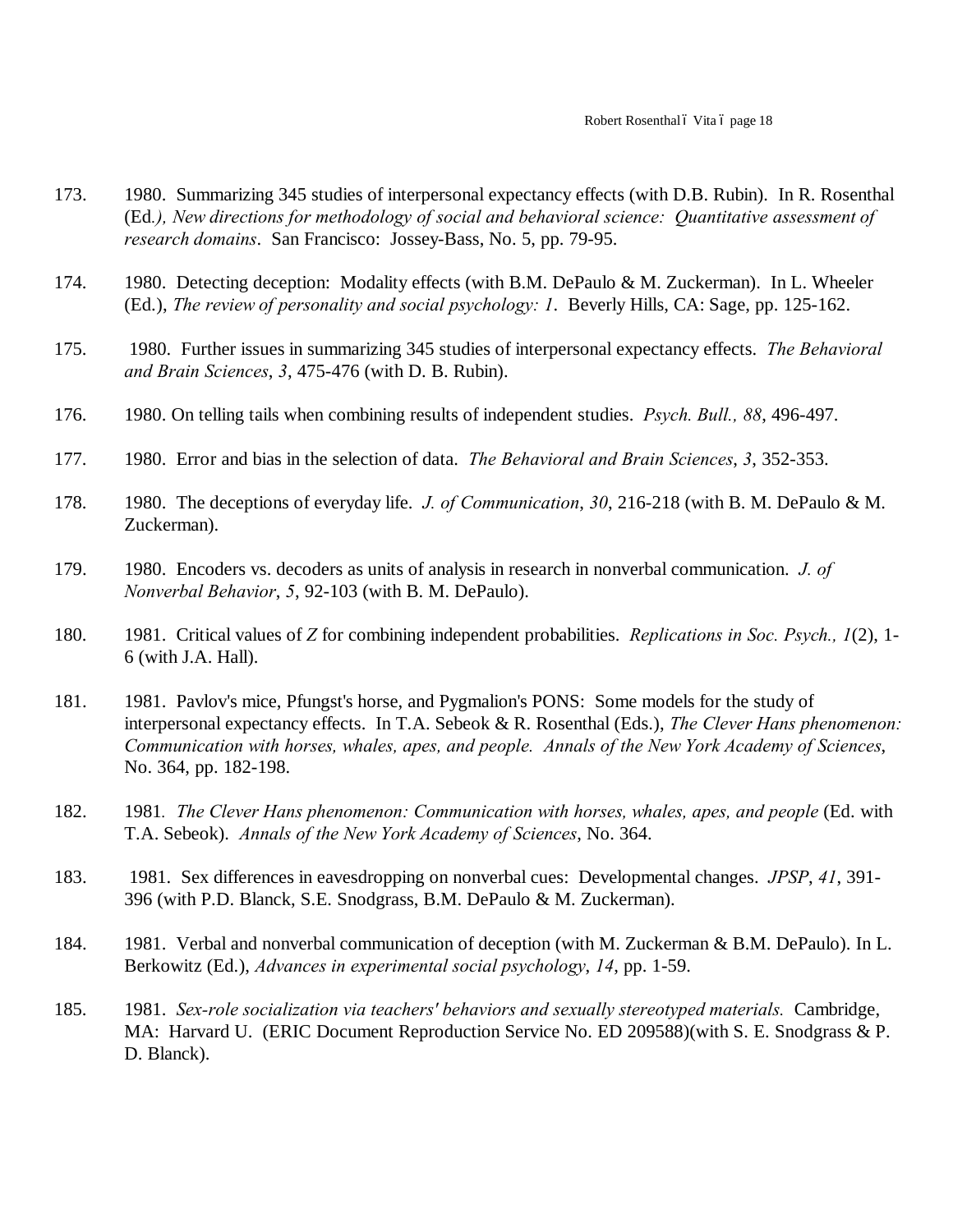- 186. 1982. Measuring the development of sensitivity to nonverbal communication (with B.M. DePaulo). In C.E. Izard (Ed.), *Measuring emotions in infants and children*. NY: Cambridge University Press, pp. 208-247.
- 187. 1982. Gender and nonverbal decoding skill as determinants of interpersonal expectancy effects. *JPSP*, *42*, 75-87 (with D. Christensen).
- 188. 1982. A simple, general purpose display of magnitude of experimental effect. *J. Ed. Psych., 74*, 166- 169 (with D. B. Rubin).
- 189. 1982. Nonverbal strategies for decoding deception (with M. Zuckerman, N.H. Spiegel & B.M. DePaulo). *J. Nonverb. Behav*., *6*, 171-187.
- 190. 1982. Pygmalion, Galatea, and the Golem: Investigations of biased and unbiased teachers. *J. Ed. Psych., 74*, 459-474 (with E. Y. Babad & J. Inbar).
- 191. 1982. Teachers' judgment of students' potential as a function of teachers' susceptibility to biasing information. *JPSP*, *42*, 541-547 (with E. Y. Babad & J. Inbar).
- 192. 1982. Conducting judgment studies. In K.R. Scherer & P. Ekman (Eds.), *Handbook of methods in nonverbal behavior research*. NY: Cambridge University Press, pp. 287-361.
- 193. 1982. Longitudinal and cross-sectional age effects in nonverbal decoding skill and style. *Devel. Psych., 18*, 491-498 (with P. D. Blanck, S.E. Snodgrass, B.M. DePaulo & M. Zuckerman).
- 194. 1982. Valid interpretation of quantitative research results. In D.Brinberg & L.H. Kidder (Eds.), *New directions for methodology of social and behavioral science: Forms of validity in research*. San Francisco: Jossey-Bass , *12*, pp. 59-75.
- 195. 1982. Comparing effect sizes of independent studies (with D.B. Rubin). *Psych. Bull.*, *92*, 500-504.
- 196. 1982. Further meta-analytic procedures for assessing cognitive gender differences (with D.B. Rubin). *J. Ed. Psych.*, *74*, 708-712.
- 197. 1982. Developing strategies for decoding "leaky" messages: On learning how and when to decode discrepant and consistent social communications (with P.D. Blanck). In R. S. Feldman (Ed.), *Development of nonverbal behavior in children*. NY: Springer-Verlag, pp. 203-229.
- 198. 1982. Teacher suspiciousness of experimenter's intent and the mediation of teacher expectancy effects (with S.E. Snodgrass). *Basic and Applied Soc. Psych., 3*, 219-230.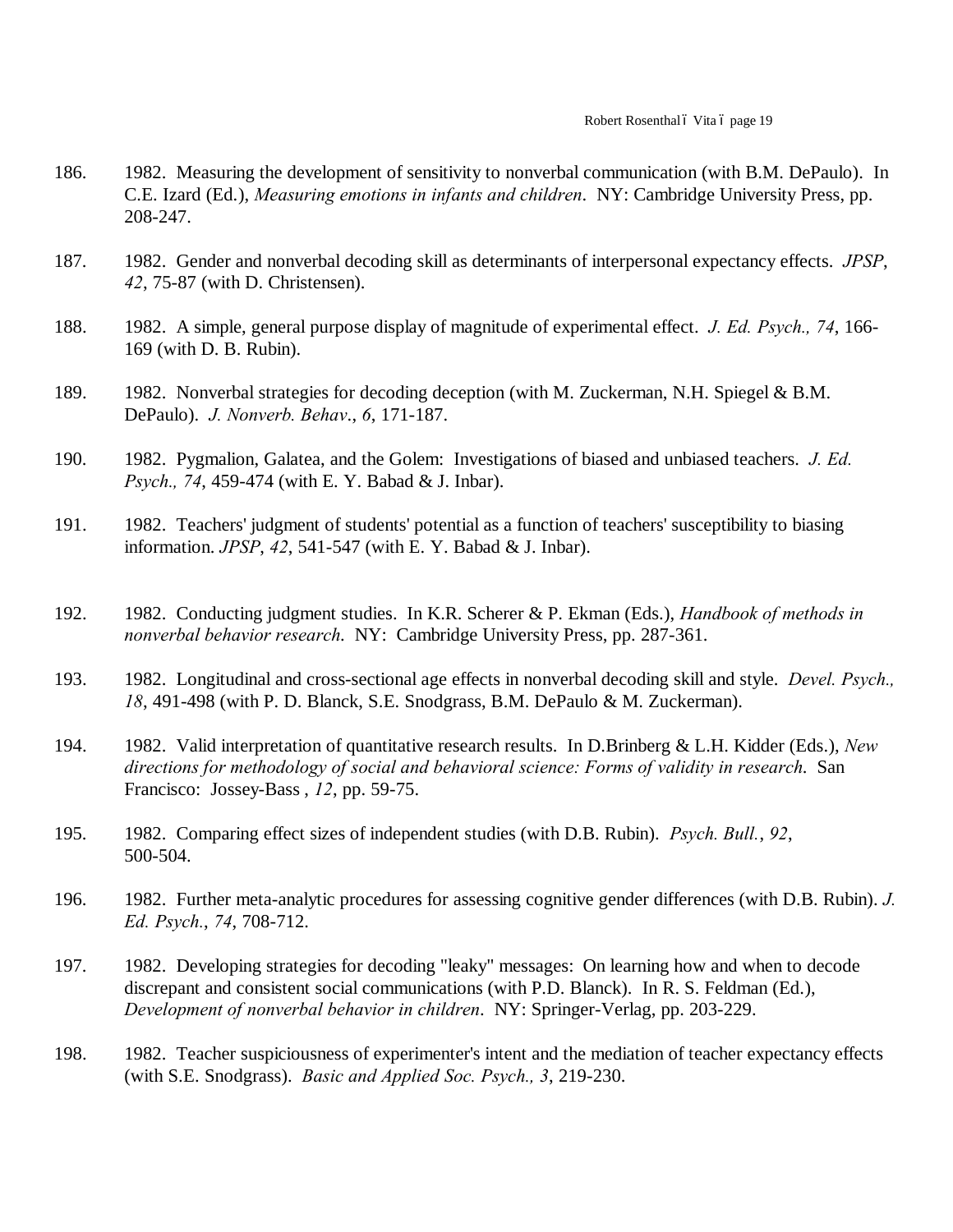- 199. 1982. Diagnosing deceptive and mixed messages from verbal and nonverbal cues. *J. Experimental Soc. Psych.*, *18*, 433-446 (with B. M. DePaulo, C.R. Green, & J. Rosenkrantz).
- 200. 1982. Reliability and bias in peer review practices. *The Behavioral and Brain Sciences*, *5*, 235-236.
- 201. 1982. Controversial science, crypto science, and taboo science. *Zetetic Scholar*, *10*, December, 103- 104.
- 202. 1982. Actual and perceived cues to deception: A closer look at speech (with B.M. DePaulo, J. Rosenkrantz, & C.R. Green). *Basic and Applied Soc. Psych.*, *3*, 291-312.
- 203. 1983. Interpersonal expectancy effects. In T. F. Pettijohn, *Instructor's resource manual* (for L.A. Lefton & L. Valvatne's *Mastering Psychology*). Boston: Allyn and Bacon, pp. 19-26.
- 204. 1983. Assessing the statistical and social importance of the effects of psychotherapy. *J. Consult. and Clin. Psych., 51*, 4-13.
- 205. 1983. Hemispheric specialization in nonverbal communication (with L. I. Benowitz, D. M. Bear, M. M. Mesulam, E. Zaidel, & R. W. Sperry). *Cortex*, *19*, 5-12.
- 206. 1983. Contributions of the right cerebral hemisphere in perceiving paralinguistic cues of emotion (with L.I. Benowitz, D.M. Bear, M.M. Mesulam, E. Zaidel & R.W. Sperry). In Vaina & Hintikka (Eds.), *Cognitive constraints on communication*. Reidel Publishers, pp. 75-95.
- 207. 1983. Improving meta-analytic procedures for assessing the effects of psychotherapy versus placebo. *The Behavioral and Brain Sciences*, *6*, 298-299.
- 208. 1983. Reaction and adjustment to spinal cord injury: A descriptive study (with M.A. Dew, K. Lynch, & J. Ernst. *J. Applied Rehabilitation Counseling*, *14*, 32-39.
- 209. 1983. Dear Prof. Pecjak. In V. Pecjak (Ed.), *Letters from distinguished psychologists--The world over*. Belgrade: Nolit, pp. 187-189.
- 210. 1983. Ensemble-adjusted *p* values (with D.B. Rubin). *Psych. Bull.*, *94*, 540-541.
- 211. 1983. Methodological issues in behavioral sciences. In B.B. Wolman (Ed.), *Progress volume I: International encyclopedia of psychiatry, psychology, psychoanalysis, & neurology*. NY: Aesculapius Publishers, pp. 273-277.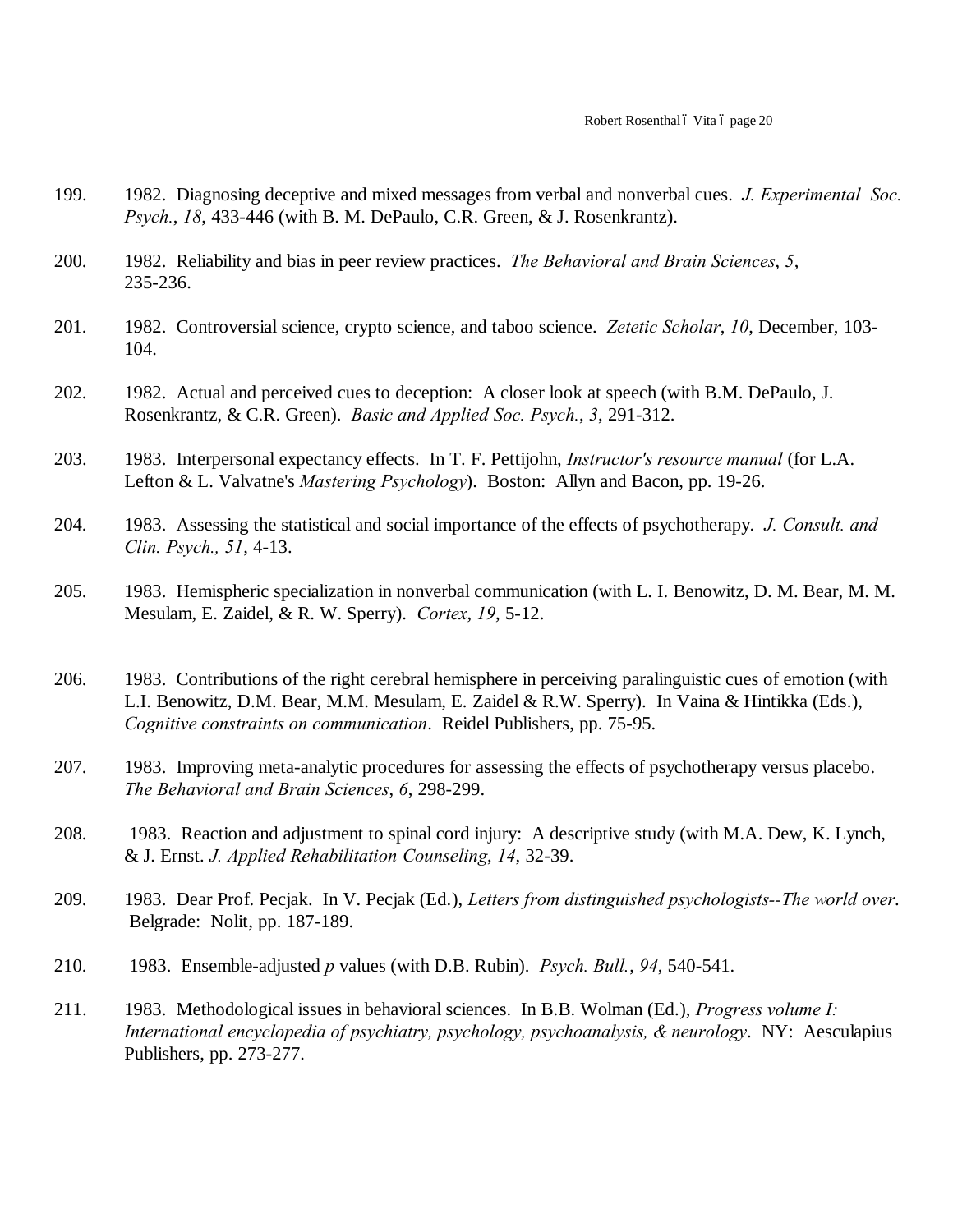- 212. 1983. Meta-analysis: Toward a more cumulative social science. In L. Bickman (Ed.), *Applied social psychology annual* (Vol.4). Beverly Hills, CA: Sage, pp. 65-93.
- 213. 1983. Experimenter effects in laboratories, classrooms, and clinics. In J. Murray & P.R. Abramson (Eds.), *Bias in psychotherapy*. NY: Praeger, pp. 84-102.
- 214. 1983. Physicians' head and body positions as determinants of perceived rapport (with J.A. Harrigan). *J. Applied Soc. Psych.*, *13*, 496-509.
- 215. 1983. Micromomentary movement and the decoding of face and body cues (with P.L. McLeod). *J. Nonverbal Behavior*, *8*, 83-90.
- 216. 1984. Interpersonal expectancy effects and psi: Some communalities and differences. *New Ideas in Psychology*, *2*, 47-50.
- 217. 1984. Applying Hamlet's question to the ethical conduct of research: A conceptual addendum (with R.L. Rosnow). *American Psychologist*, *39*, 561-563.
- 218. 1984*. Essentials of behavioral research: Methods and data analysis* (with R.L. Rosnow). NY: McGraw-Hill.
- 219. 1984. *Understanding behavioral science* (with R.L. Rosnow). NY: McGraw-Hill.
- 220. 1984. Mediation of interpersonal expectancy effects: Counselor's tone of voice (with P.D. Blanck). *J Ed. Psych.*, *76*, 418-426.
- 221. 1984. Speaking to and about patients: Predicting therapists' tone of voice (with P.D. Blanck & M. Vannicelli). *J. Consulting and Clinical Psych.*, *52*, 679-686.
- 222. 1984. Effects of psychotherapy in schizophrenia: I. Design and implementation of a controlled study (with A.H. Stanton, J.G. Gunderson, P.H. Knapp, A.F. Frank, M.L. Vannicelli, & R. Schnitzer). *Schizophrenia Bulletin*, *10*, 520-563.
- 223. 1984. *Meta-analytic procedures for social research*. Beverly Hills, CA: Sage.
- 224. 1984. Multiple contrasts and ordered Bonferroni procedures (with D.B. Rubin*). J. Ed. Psych.*, *76*, 1028-1034.
- 225. 1984. Females in charge: Effects of sex of subordinate and romantic attachment status upon self-ratings of dominance (with S.E. Snodgrass). *J. of Personality*, *52*, 355-371.
- 226. 1985. *Contrast analysis: Focused comparisons in the analysis of variance* (with R.L. Rosnow). NY: Cambridge University Press.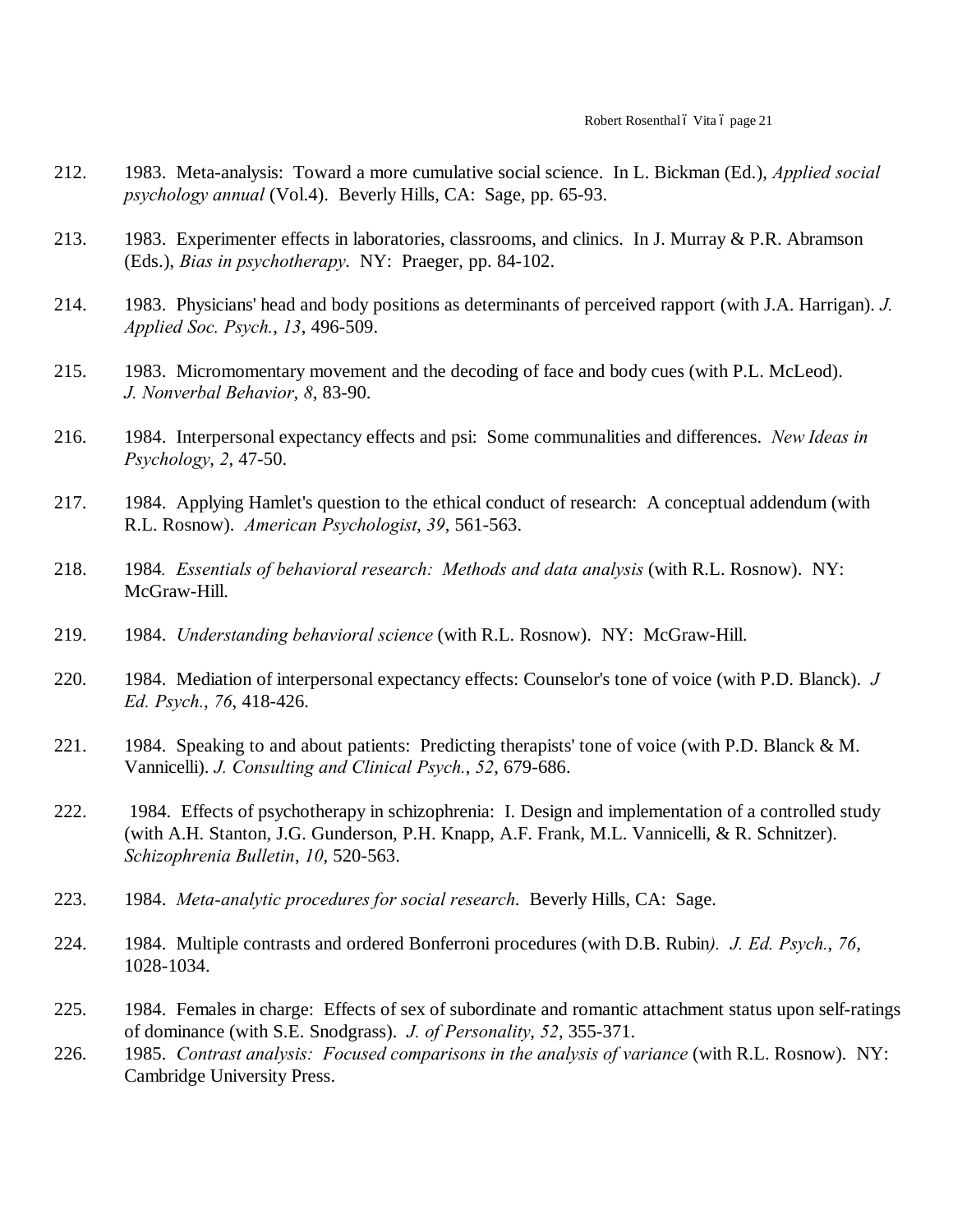- 227. 1985. Interpersonal effects of experimenter attractiveness, attire, and gender (with M. Barnes). *JPSP*, *48*, 435-446.
- 228. 1985. Sex differences in nonverbal and verbal communication with bosses, peers, and subordinates (with N.A. Steckler). *J. Applied Psych.*, 70, 157-163.
- 229. 1985. Nonverbal cues in the mediation of interpersonal expectancy effects. In A.W. Siegman & S. Feldstein (Eds.), *Multi-channel integrations of nonverbal behavior*. Hillsdale, NJ: Lawrence Erlbaum Associates, pp. 105-128.
- 230. 1985. Designing, analyzing, interpreting, and summarizing placebo studies. In L. White, B. Tursky, & G.E. Schwartz (Eds.), *Placebo: Theory, research, and mechanisms*. NY: Guilford, pp. 110-136.
- 231. 1985. From unconscious experimenter bias to teacher expectancy effects. In J.B. Dusek, V.C. Hall & W.J. Meyer (Eds.), *Teacher expectancies*. Hillsdale, NJ: Erlbaum, pp. 37-65.
- 232. 1985. A causal analysis of factors affecting adjustment to spinal cord injury (with M.A. Dew, K.A. Lynch, J. Ernst, & C.M. Judd). *Rehab. Psych.*, *30*, 39-46.
- 233. 1985. *BASIC meta-analysis: Procedures and programs* (with B. Mullen). Hillsdale, NJ: Erlbaum.
- 234. 1985. Statistical analysis: Summarizing evidence versus establishing facts (with D.B. Rubin). *Psych. Bull.*, *97*, 527-529.
- 235. 1985. The mediation of interpersonal expectancy effects: 31 meta-analyses (with M.J. Harris). *Psych. Bull.*, *97*, 363-386.
- 236. 1985. Interpersonal sensitivity and skills in decoding nonverbal channels: The value of face value (with S.E. Snodgrass). *Basic and Applied Soc. Psych.*, *6*, 243-255.
- 237. 1985. Rapport expressed through nonverbal behavior (with J.A. Harrigan & T. E. Oxman). *J. Nonverbal Behavior*, *9*, 95-110.
- 238. 1985. Pygmalion in the gymnasium (with E.Y. Babad). *Educational Leadership*, *43*(1), 36-39.
- 239. 1985. Content-masking methods as determinants of results of studies of nonverbal communication (with J.B. Sincoff). *J. Nonverbal Behavior*, *9*, 121-129.
- 240. 1985. The appearance of justice: Judges' verbal and nonverbal behavior in criminal jury trials (with P.D. Blanck & L.D.H. Cordell). *Stanford Law Review*, *38*, 89-164.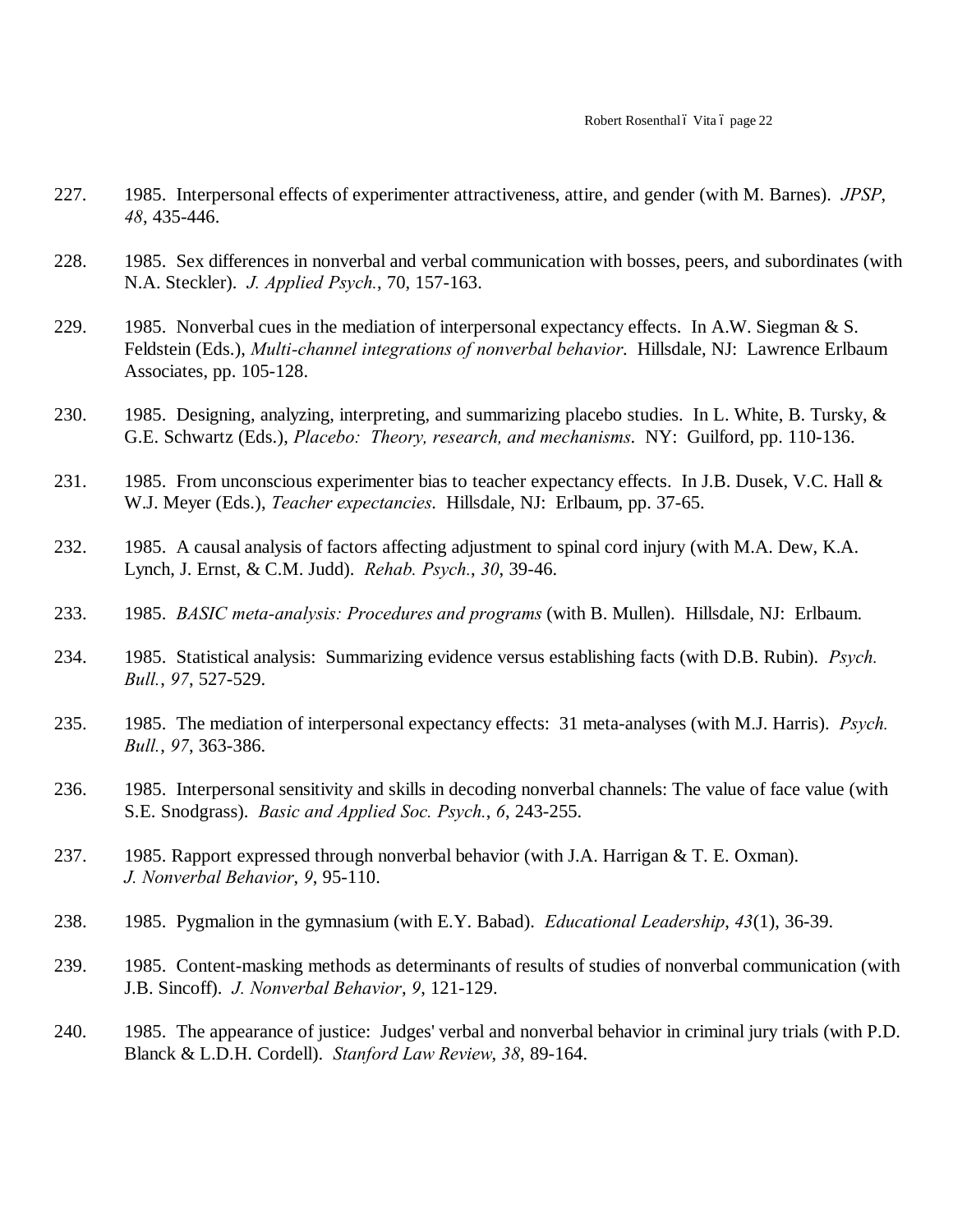- 241. 1985. Vocal cues to deception: A comparative channel approach (with K.R. Scherer, S. Feldstein, & R. Bond). *J. Psycholinguistic Research*, *14*, 409-425.
- 242. 1986. *Nonverbal communication in the clinical context* (Eds. with P.D. Blanck & R.W. Buck). University Park, PA: Pennsylvania State University Press.
- 243. 1986. Sensitivity to nonverbal communication in normal, psychiatric, and brain-damaged samples (with L.I. Benowitz). In P.D. Blanck, R.W. Buck, & R. Rosenthal (Eds.), *Nonverbal communication in the clinical context*. University Park, PA: Pennsylvania State University Press, pp. 223-257.
- 244. 1986. Humans as deceivers and lie detectors (with M. Zuckerman & B.M. DePaulo). In P.D. Blanck, R.W. Buck, & R. Rosenthal (Eds.), *Nonverbal communication in the clinical context*. University Park, PA: Pennsylvania State University Press, pp. 13-35.
- 245. 1986. Talking to and about patients: The therapist's tone of voice (with P.D. Blanck & M. Vannicelli). In P.D. Blanck, R.W. Buck, & R. Rosenthal (Eds.), *Nonverbal communication the clinical context*. University Park, PA: Penn State U. Press, pp. 99-143.
- 246. 1986. Nonverbal aspects of empathy and rapport in physician-patient interaction (with J.A. Harrigan). In P.D. Blanck, R.W. Buck, & R. Rosenthal (Eds.), *Nonverbal communication in the clinical context*. U Park, PA: Penn State U. Press, pp. 36-73.
- 247. 1986. The effects of teacher expectations, gender, and behavior on pupil academic performance and self concept (with M.J. Harris & S.E. Snodgrass). *J. Educational Research*, *79*, 173-179.
- 248. 1986. Counselor and client personality as determinants of counselor expectancy effects (with M.J. Harris). *JPSP*, *50*, 362-369.
- 249. 1986. Therapists' tone of voice: Descriptive, psychometric, interactional, and competence analyses (with P.D. Blanck, M. Vannicelli, & T.D. Lee). *J. Soc.& Clinical Psych., 4*, 154-178.
- 250. 1986. Meta-analytic procedures for combining studies with multiple effect sizes (with D.B. Rubin). *Psych*. *Bull., 99*, 400-406.
- 251. 1986. Self-touching behavior in the job interview: Antecedents and consequences (with S. Goldberg). *J. Nonv. Behav.*, *10*, 65-80.
- 252. 1986. Four factors in the mediation of teacher expectancy effects (with M.J. Harris). In R.S. Feldman (Ed.), *The social psychology of education*. NY: Cambridge U. Press, pp. 91-114.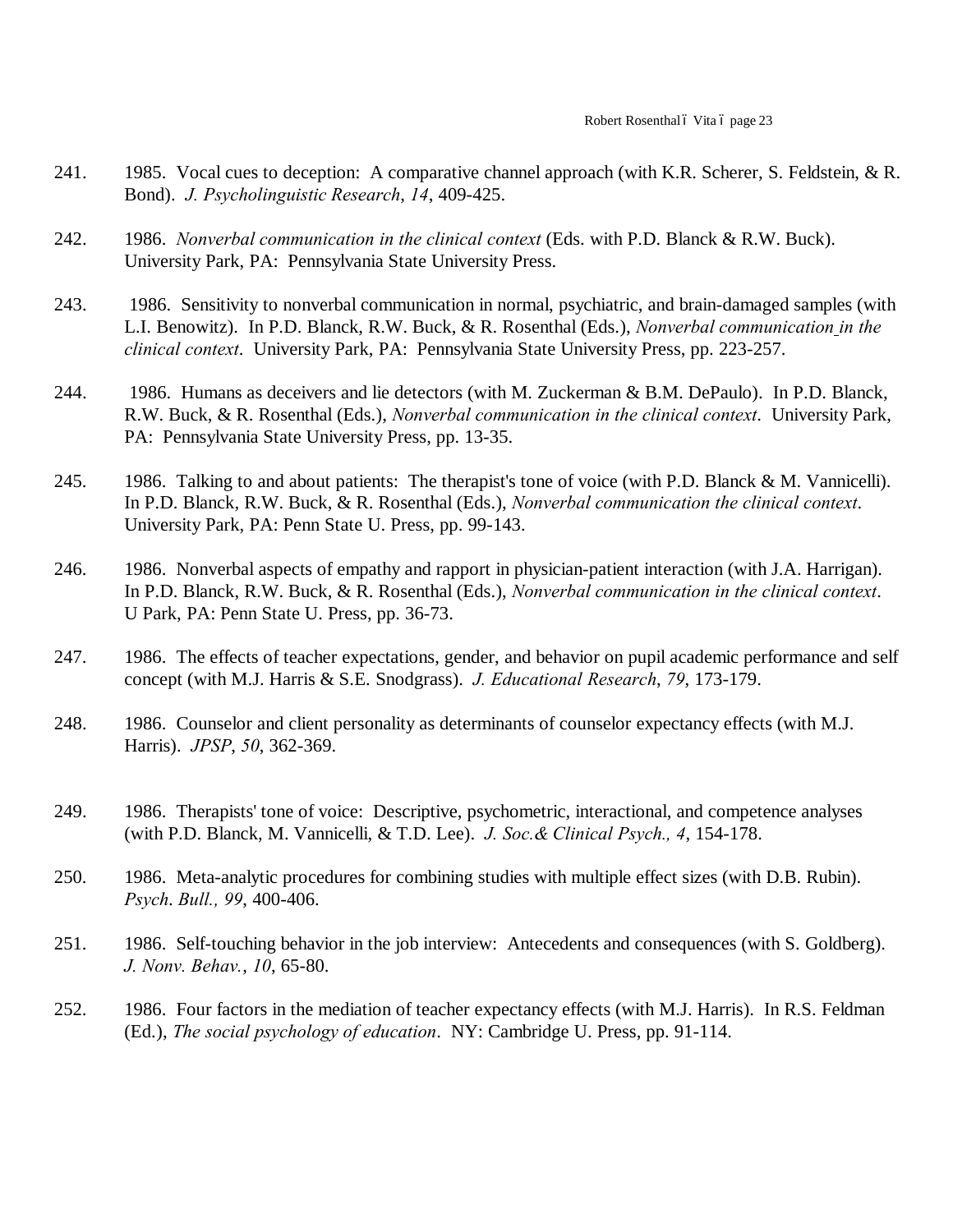- 253. 1986. Interpretation of significance levels and effect sizes by psychological researchers (with N. Nelson & R.L. Rosnow). *American Psychologist*, *41*, 1299-1301.
- 254. 1986. Nonsignificant relationships as scientific evidence. *The Behavioral and Brain Sciences*, *9*, 479- 481.
- 255. 1986. Meta-analytic procedures and the nature of replication: The ganzfeld debate. *Journal of Parapsychology*, *50*, 315-336.
- 256. 1986. Media violence, antisocial behavior, and the social consequences of small effects. *J. Social Issues*, *42*, 141-154.
- 257. 1987. *Judgment studies: Design, analysis, and meta-analysis*. New York: Cambridge University Press.
- 258. 1987. Paradoxical interventions: A meta-analysis (with V. Shoham-Salomon). *J. Consult.& Clin. Psych.*, *55*, 22-28.
- 259. 1987. Harvard is teaching. *Harvard Yearbook*, 52.
- 260. 1987. Group rapport and nonverbal behavior (with L. Tickle Degnen). In C. Hendrick (Ed.), *Group processes and intergroup relations*; Vol. 9 of *Review of Personality and Social Psychology*, pp. 113- 136.
- 261. 1987. Pygmalion effects: Existence, magnitude, and social importance. *Educational Researcher*, *16*, 37-41.
- 262. 1987. Self-touching and impressions of others (with J.A. Harrigan, J.R. Kues, & J.J. Steffen). *Personality and Social Psychology Bulletin*, *13*, 497-512.
- 263. 1987. Nonverbal and verbal behavior of preschool, remedial, and elementary school teachers (with E.Y. Babad & F. J. Bernieri). *American Educational Research Journal*, *24*, 405-415.
- 264. 1987. Review of Wolf, F.M. (1986). *Meta-analysis*. Beverly Hills: Sage. *Contemporary Sociology*, *16*, 911.
- 265. 1988. Synchrony, pseudosynchrony, and dissynchrony: Measuring the entrainment process in motherinfant interactions (with F.J. Bernieri & J.S. Reznick). *JPSP*, *54*, 243-253.
- 266. 1988. Focused tests of significance and effect size estimation in counseling psychology (with R.L. Rosnow). *J. Counseling Psych.*, 35, 203-208.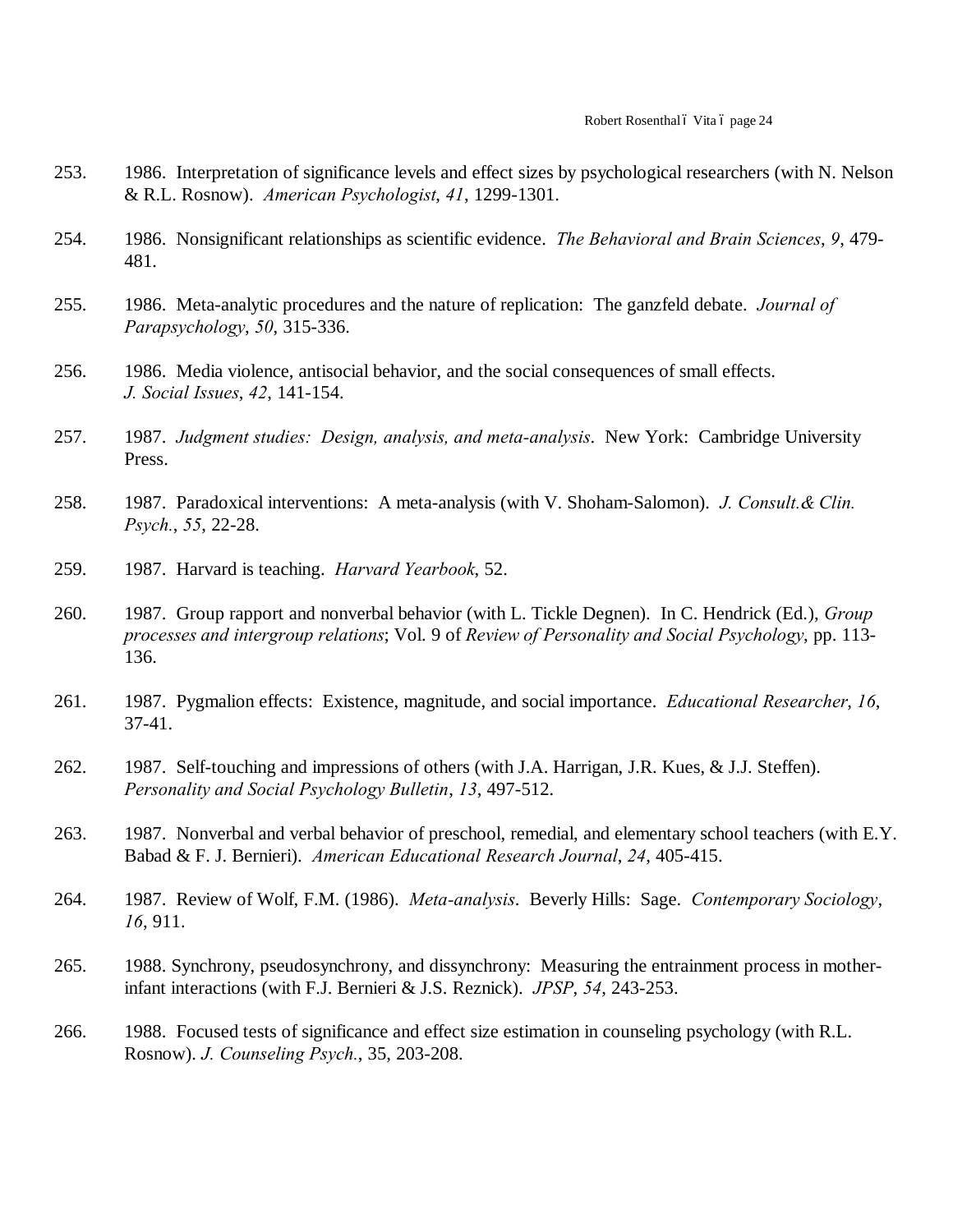#### Robert Rosenthal ó Vita ó page 25

- 267. 1988. Unintended communication in classrooms, clinics, and courtrooms. *MWERA Researcher*, *1*, 1-7.
- 268. 1988. Human performance research: An overview (with M.J. Harris). Background paper commissioned by the National Research Council, Washington, D.C.: National Academy Press.
- 269. 1988. Community consultation in socially sensitive research: Lessons from clinical trials of treatments for AIDS (with G.B. Melton, R.J. Levine, G.P. Koocher, & W.C. Thompson). *American Psychologist*, *43*, 573-581.
- 270. 1988. Interpersonal expectancies, nonverbal communication, and research on negotiation*. Negotiation Journal*, *4*, 267-279.
- 271. 1988. Evaluating explanations of sex differences in mathematical reasoning scores. *The Behav. & Brain* Sci*., 11*, 207-208.
- 272. 1988. Comment: Assumptions and procedures in the file drawer problem (with D.B. Rubin). *Statistical Science*, *3*, 120-125.
- 273. 1988. Publication bias, retrieval bias, and pipeline effects. *Journal of the Royal Statistical Society*, A, *151*, 457.
- 274. 1989. Visual cues, student sex, material taught, and the magnitude of teacher expectancy effects (with A.A. Badini). *Communication Education*, *38*, 162-166.
- 275. 1989. Definition and interpretation of interaction effects (with R.L. Rosnow). *Psych. Bull., 105*, 143- 146.
- 276. 1989. Nonverbal communication and leakage in the behavior of biased and unbiased teachers (with E. Y. Babad & F. J. Bernieri). *J. Personality & Soc. Psych., 56*, 89-94.
- 277. 1989. Effect size estimation for one-sample multiple-choice-type data: Design, analysis, and metaanalysis (with D.B. Rubin). *Psych .Bull., 106*, 332-337.
- 278. 1989. To predict some of the people some of the time: In search of moderators (with M. Zuckerman, F. J. Bernieri, & R. Koestner). *JPSP*, 57, 279-293.
- 279. 1989. How students learn: Part II. *On Teaching and Learning*, *3*, (April), 22-27.
- 280. 1989. Statistical procedures and the justification of knowledge in psychological science (with R.L. Rosnow). *American Psychologist*, *44*, 1276-1284.
- 281. 1989. *Suggestibility: Theory and research*. (Ed. with V. Gheorghiu, P. Netter, & H. J. Eysenck). Heidelberg and New York: Springer.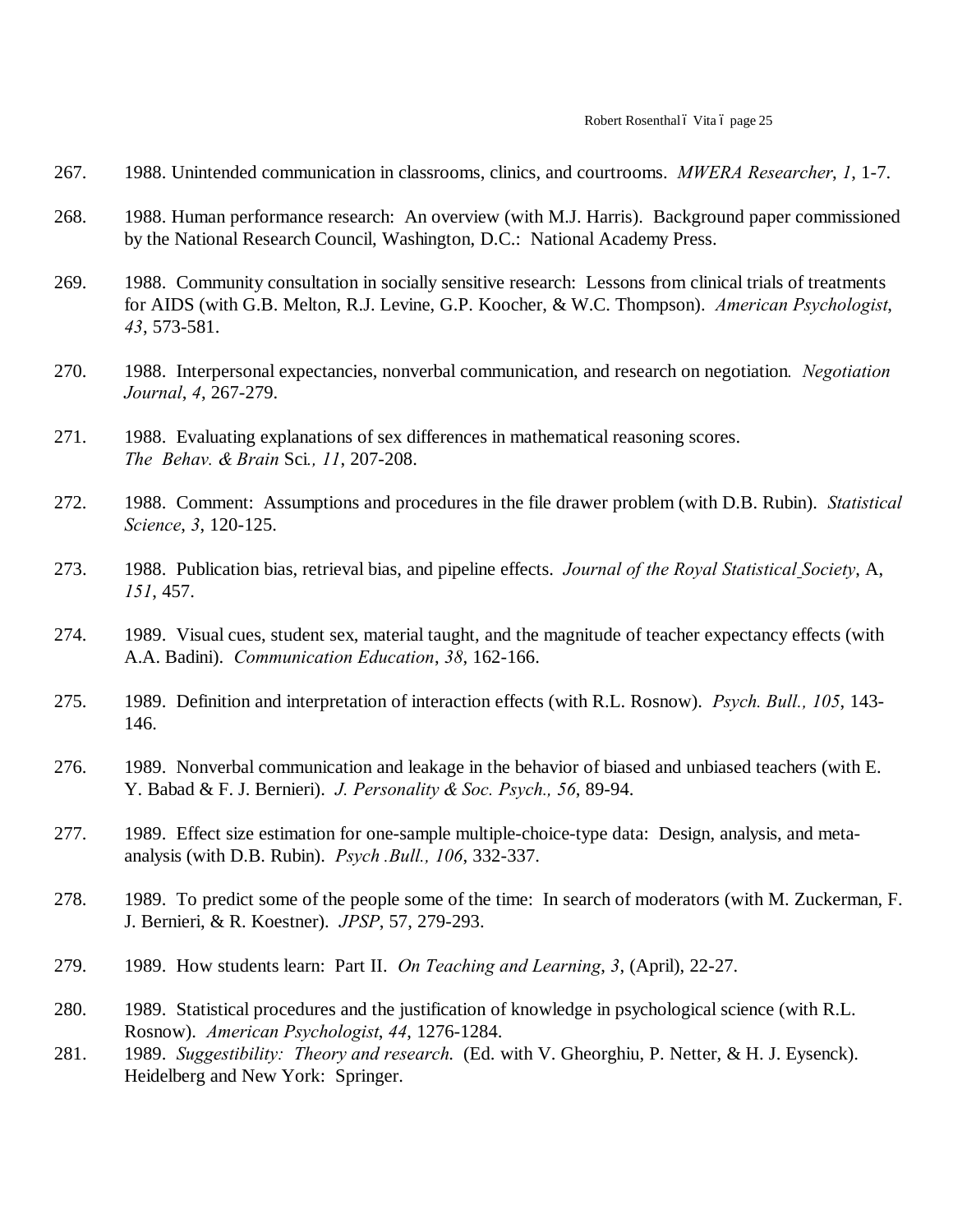- 282. 1989. When less information is more informative: Diagnosing teacher expectations from brief samples of behaviour (with E.Y. Babad & F. J. Bernieri). *British J. Ed. Psych*., *59*, 281-295.
- 283. 1989. Self-fulfilling prophecy. In H. Tierney (Ed.), *Women's studies encyclopedia*. NY: Greenwood Press, pp. 327-329.
- 284. 1990. How are we doing in soft psychology? *American Psychologist*, *45*, 775-777.
- 285. 1990. Sex and expectations of teachers and sex and race of students as determinants of teaching behavior and student performance (with S. Page). *Journal of School Psychology*, *28*, 119-131.
- 286. 1990. Replication in behavioral research. *Journal of Social Behavior & Personality*, *5*, 1-30.
- 287. 1990. *Research: How are we doing?* Cambridge, MA: Harvard University. (Eastern Psychological Association Distinguished Lecture, Boston, April 2, 1989) (ERIC Document Reproduction Service No. TM014551, ED 316580).
- 288. 1990. *Experimenter expectancy, covert communication, and meta-analytic methods*. (Donald T. Campbell Award presentation, American Psychological Association Meeting, August 14, 1989) (ERIC Document Reproduction Service No. TMO14556, ED 317551).
- 289. 1990. Pygmalion in the nursing home: The effects of caregiver expectations on patient outcomes (with L.A. Learman, J. Avorn, & D.E. Everitt). *Journal of the American Geriatric Society*, *38*, 797-803.
- 290. 1990. Evaluation of procedures and results. In K. W. Wachter & M. L. Straf (Eds.), *The future of meta-analysis*. NY: Russell Sage Foundation, pp. 123-133.
- 291. 1990. Frederick Mosteller, social science, and the meta-analytic age. Appendix to S.E. Fienberg, Contributions to methodology & applications. In S.E. Fienberg, D. C. Hoaglin, W. H. Kruskal, & J. M. Tanur (Eds.), *A statistical model: Frederick Mosteller's contributions to statistics, science, and public policy*. NY: Springer-Verlag, pp. 106-107.
- 292. 1990. Enhancing human performance: A bibliographic footnote. *Psychological Science*, *1*, 329.
- 293. 1990. The behavioral and cognitive response of brain-damaged patients to therapist instructional style (with L. Tickle Degnen). *Occupational Therapy Journal of Research*, *10*, 345-359.
- 294. 1990. Some differing viewpoints on doing psychological science. *Zeitschrift für Pädagogische Psychologie 4*, 161-165.
- 295. 1990. The measure of the judge: An empirically-based framework for exploring trial judges' behavior (with P. D. Blanck, A.J. Hart, & F. Bernieri). *Iowa Law Review*, *75*(3), 653-684.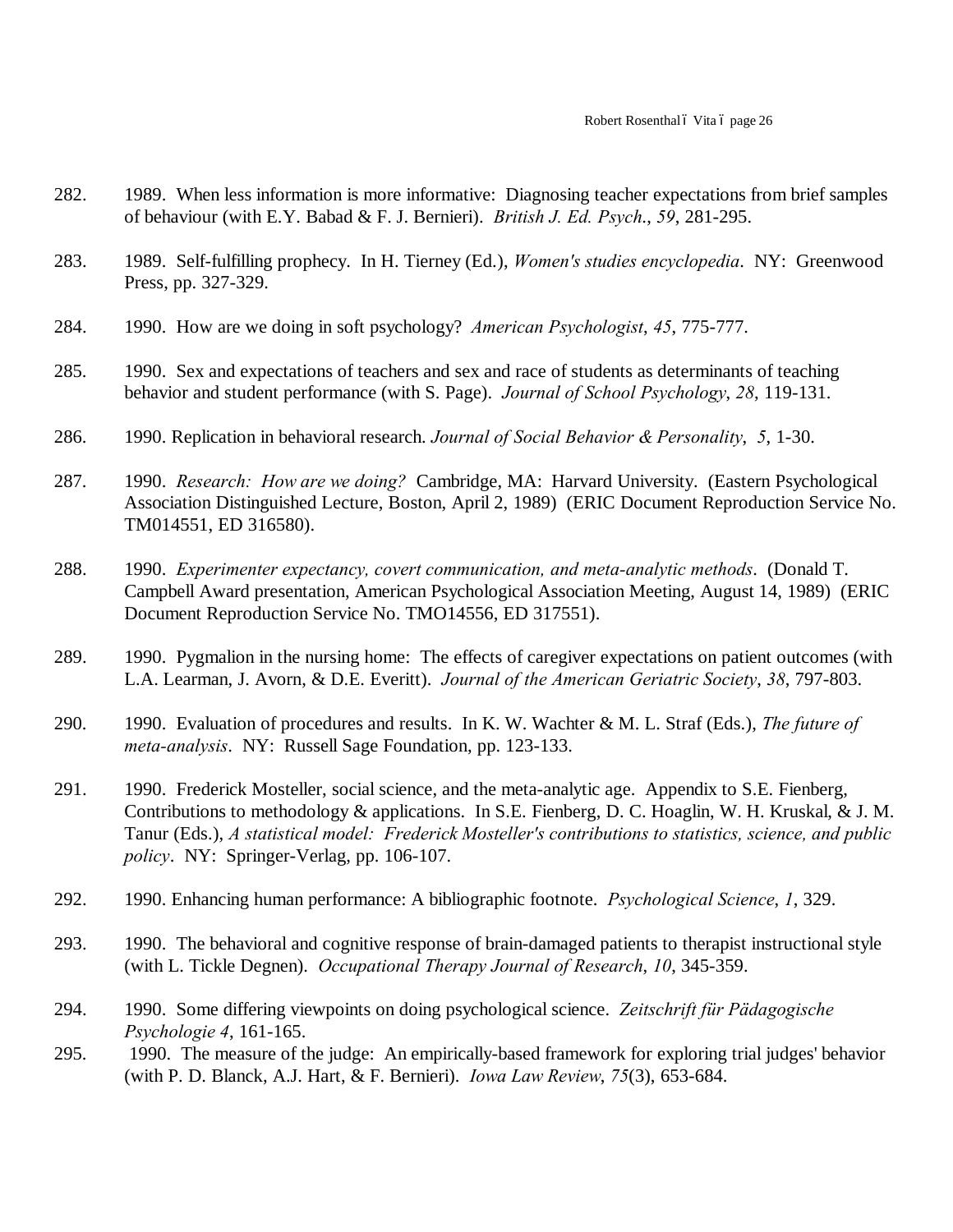- 296. 1990. Physical attractiveness of face and voice: Effects of positivity, dominance, and sex (with R.S. Raines & S. B. Hechtman). *Journal of Applied Social Psychology*, *20*, 1558-1578.
- 297. 1990. Nonverbal behavior and gender as determinants of physical attractiveness (with R. S. Raines & S. B. Hechtman). *Journal of Nonverbal Behavior*, *14*, 253-267.
- 298. 1990. The nature of rapport and its nonverbal correlates (with L. Tickle Degnen). *Psychological Inquiry*, *1*, 285-293.
- 299. 1990. Authors' response (with L. Tickle Degnen). *Psych. Inquiry*, *1*, 324-329.
- 300. 1991. *Essentials of behavioral research* (2nd ed.)(with R. L. Rosnow). NY: McGraw-Hill.
- 301. 1991. Further issues in effect size estimation for one-sample multiple-choice-type data (with D. B. Rubin). *Psychological Bulletin*, *109*, 351-352.
- 302. 1991. Teacher sex and nonverbal behavior in the teaching of sexually stereotyped materials (with S. Hechtman). *Journal of Applied Social Psychology*, *21*, 446-459.
- 303. 1991. Some indices of the reliability of peer review. *The Behavioral and Brain Sciences*, *14*, 160-161.
- 304. 1991. Teacher expectancy effects: A brief update 25 years after the Pygmalion experiment. *Journal of Research in Education*, *1*, 3-12.
- 305. 1991. *Meta-analytic procedures for social research* (Rev. ed.). Newbury Park, CA: Sage.
- 306. 1991. Quality-weighting of studies in meta-analytic research. *Psychotherapy Research*, *1*, 25-28.
- 307. 1991. Meta-analysis: A review. *Psychosomatic Medicine*, *53*, 247-271.
- 308. 1991. Interpersonal coordination: Behavior matching and interactional synchrony. In R.S. Feldman & B. Rime (Eds.), *Fundamentals of Nonverbal Behavior* (with F. J. Bernieri). NY: Cambridge University Press, pp. 401-432.
- 309. 1991. Cumulating psychology: An appreciation of Donald T. Campbell*. Psychological* Science, *2*, 213, 217-221.
- 310. 1991. Effect sizes: Pearson's correlation, its display via the BESD, and alternative indices. *American Psychologist*, *46*, 1086-1087.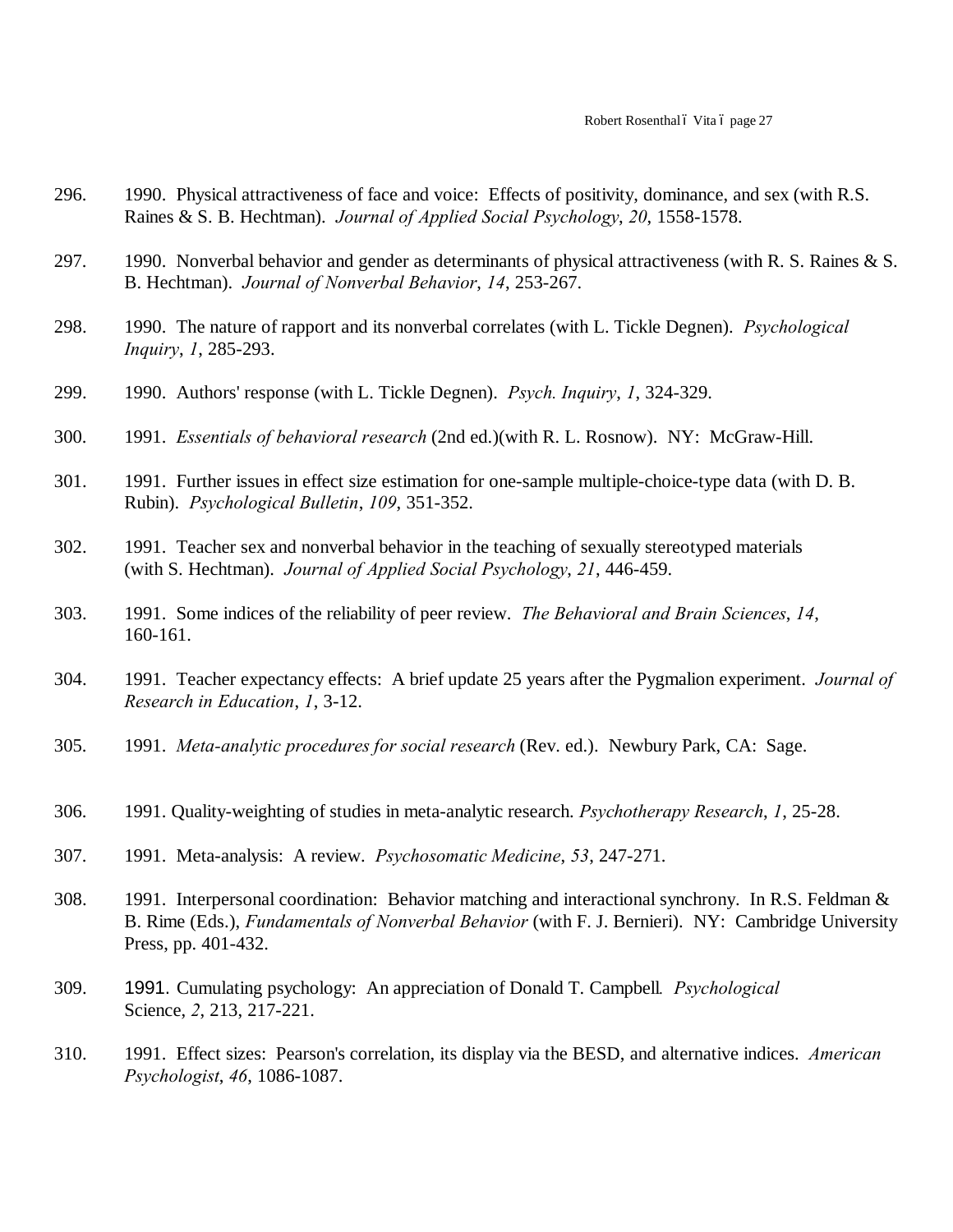- 311. 1991. If you're looking at the cell means you're not looking at *only* the interaction (unless all main effects are zero) (with R. L. Rosnow). *Psychological Bulletin*, *110*, 574-576.
- 312. 1991. Effect of expresser role and type of self-touching on observers' perceptions (with J.A. Harrigan, K.S. Lucic, D.Kay, & A. McLaney). *Journal of Applied Social Psychology*, *21*,585-609.
- 313. 1991. Introduction to P. H. Ludwig. *Self-fulfilling prophecies in everyday life*. Stuttgart: VAP, pp. 9- 12.
- 314. 1991. Retelling anxious events: Effects on trait and state anxiety (with J. A. Harrigan & K. S. Lucic). *Personality and Individual Differences*, *12*, 917-927.
- 315. 1991. Testing for moderator variables in meta-analysis: Issues and methods (with J. A. Hall). *Communication Monographs*, *58*, 437-448.
- 316. 1991. Students as judges of teachers' verbal and nonverbal behavior (with E. Y. Babad & F. J. Bernieri). *American Educational Research Journal*, *28*, 211-234.
- 317. 1992. Comparing correlated correlation coefficients (with X. L. Meng & D.B. Rubin). *Psychological Bulletin*, *111*, 172-175.
- 318. 1992. *Pygmalion in the classroom* (with L. Jacobson). Expanded edition. NY: Irvington.
- 319. 1992. Thin slices of expressive behavior as predictors of interpersonal consequences: A meta-analysis (with N. Ambady). *Psychological Bulletin*, *111*, 256-274.
- 320. 1992. Nonverbal behavior in the courtroom (with P. D. Blanck). In R. S. Feldman (Ed.), *Applications of nonverbal behavioral theories and research*. Hillsdale, NJ: Erlbaum, pp. 89-115.
- 321. 1992. Nonverbal aspects of therapeutic rapport (with L. Tickle Degnen). In R. S. Feldman (Ed.), *Applications of nonverbal behavioral theories and research*. Hillsdale, NJ: Erlbaum, pp. 143-164.
- 322. 1992. Judging others' anxiety (with J.A. Harrigan, K. S. Lucic, L. Bailyn, & S. Zarnowiecki). *Journal of Applied Social Psychology*, *22*, 855-873.
- 323. 1992. Effect size estimation, significance testing, and the file drawer problem*. Journal of Parapsychology*, *56*, 57-58.
- 324. 1992. Computing contrasts: On sharpening psychological science. *Dialogue*, Fall, 3.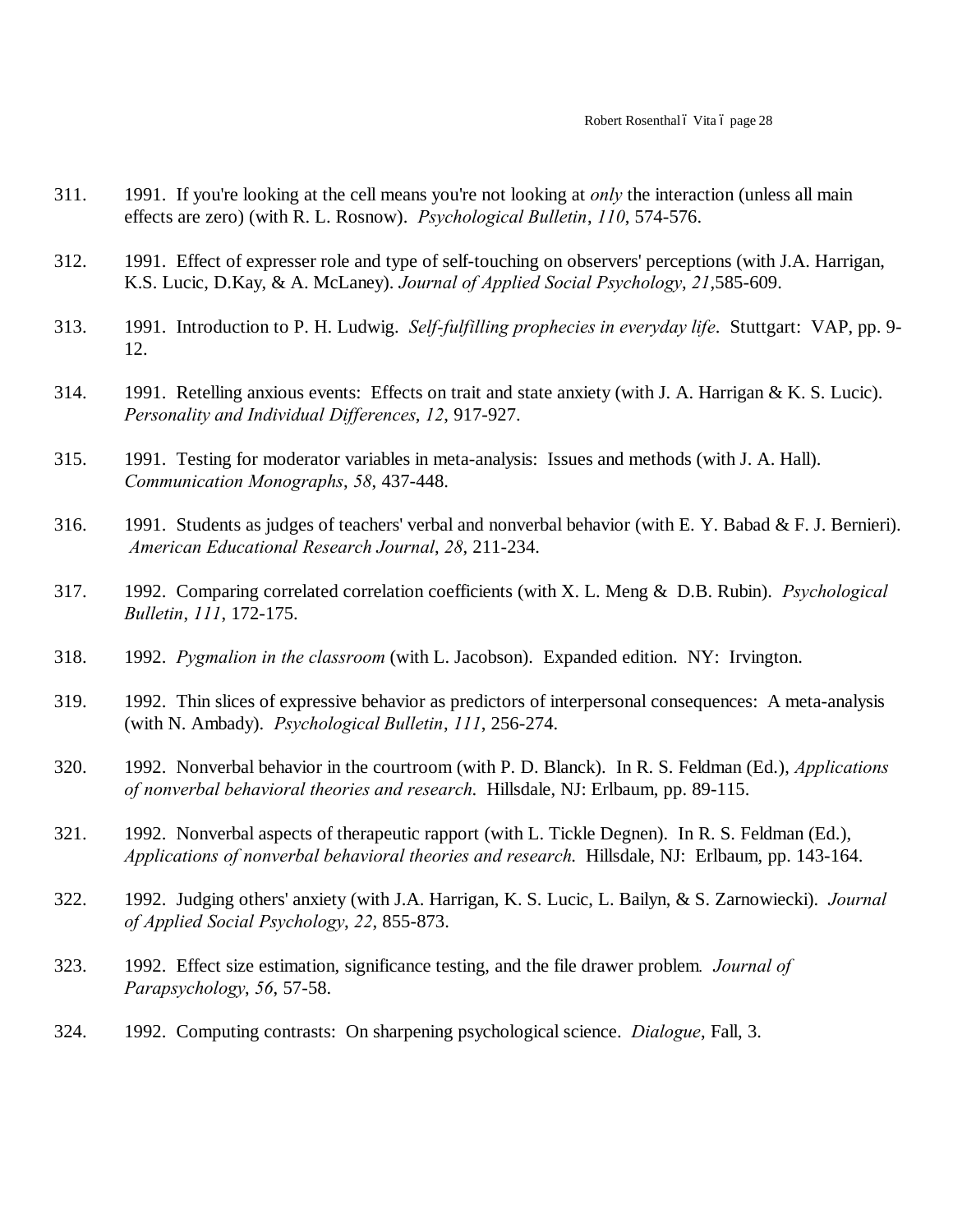- 325. 1992. Content-free voice analysis of mothers talking about their failure-to-thrive children (with C. Liggon, J. Weston, N. Ambady, M. Colloton, & M. Reite). *Infant Behavior and Development*, *15*, 507- 511.
- 326. 1992. Effect of context on the rating of students by faculty and house staff in a clinical clerkship (with N. D. Rosenblum, O. Platt, & M. Wetzel.) *Academic Medicine*, *67*, 485.
- 327. 1992-93. An effect size estimator for parapsychological research (with D. B. Rubin). *European Journal of Parapsychology*, *9*, 1-11.
- 328. 1993. Cumulating evidence. In G. Keren & C. Lewis (Eds.), *A handbook for data analysis in the behavioral sciences*: *Methodological issues*. Hillsdale, NJ: Erlbaum, pp. 519-559.
- 329. 1993. *Beginning behavioral research*: *A conceptual primer* (with R. L. Rosnow). NY: Macmillan.
- 330. 1993. Contemporary issues in the analysis of data: A survey of 551 psychologists (with M. Zuckerman, H. S. Hodgins, & A. Zuckerman). *Psychological Science*, *4*, 49-53.
- 331. 1993. Half a minute: Predicting teacher evaluations from thin slices of nonverbal behavior and physical attractiveness (with N. Ambady). *Journal of Personality and Social Psychology*, *64*, 431-441.
- 332. 1993. Notes from the editorial board: How big was the effect? (with D. B. Rubin & D.S.P. Schubert). *International Journal of Psychiatry in Medicine*, 23, 95-98.
- 333. 1993. Interpersonal expectations: Some antecedents and some consequences. In P. D. Blanck (Ed.), *Interpersonal expectations: Theory, research, and applications*. New York: Cambridge University Press, pp. 3-24.
- 334. 1993. Judge-jury communications: Improving communications and understanding bias (with P. D. Blanck, P. D., L. D. H. Cordell, C.F.C. Ruff, & S.J. Adler). *Indiana Law Journal*, *68*, 1037-1059.
- 335. 1993. Science and ethics in conducting, analyzing, and reporting social science research: Implications for social scientists, judges, and lawyers (with P. D. Blanck). *Indiana Law Journal*, *68*, 1209-1228.
- 336. 1994. On being one's own case study: Experimenter effects in behavioral research--30 years later. In W. R. Shadish & S. Fuller (Eds.), *The social psychology of science*. NY: Guilford Press, pp. 214-229.
- 337. 1994. Social psychology of science: A conceptual and research program (with W. R. Shadish, S. Fuller, M. E. Gorman, T. M. Amabile, A. Kruglanski, & R. Rosenwein). In W. R. Shadish & S. Fuller (Eds.), *The social psychology of science*. NY: Guilford Press, pp. 3-123.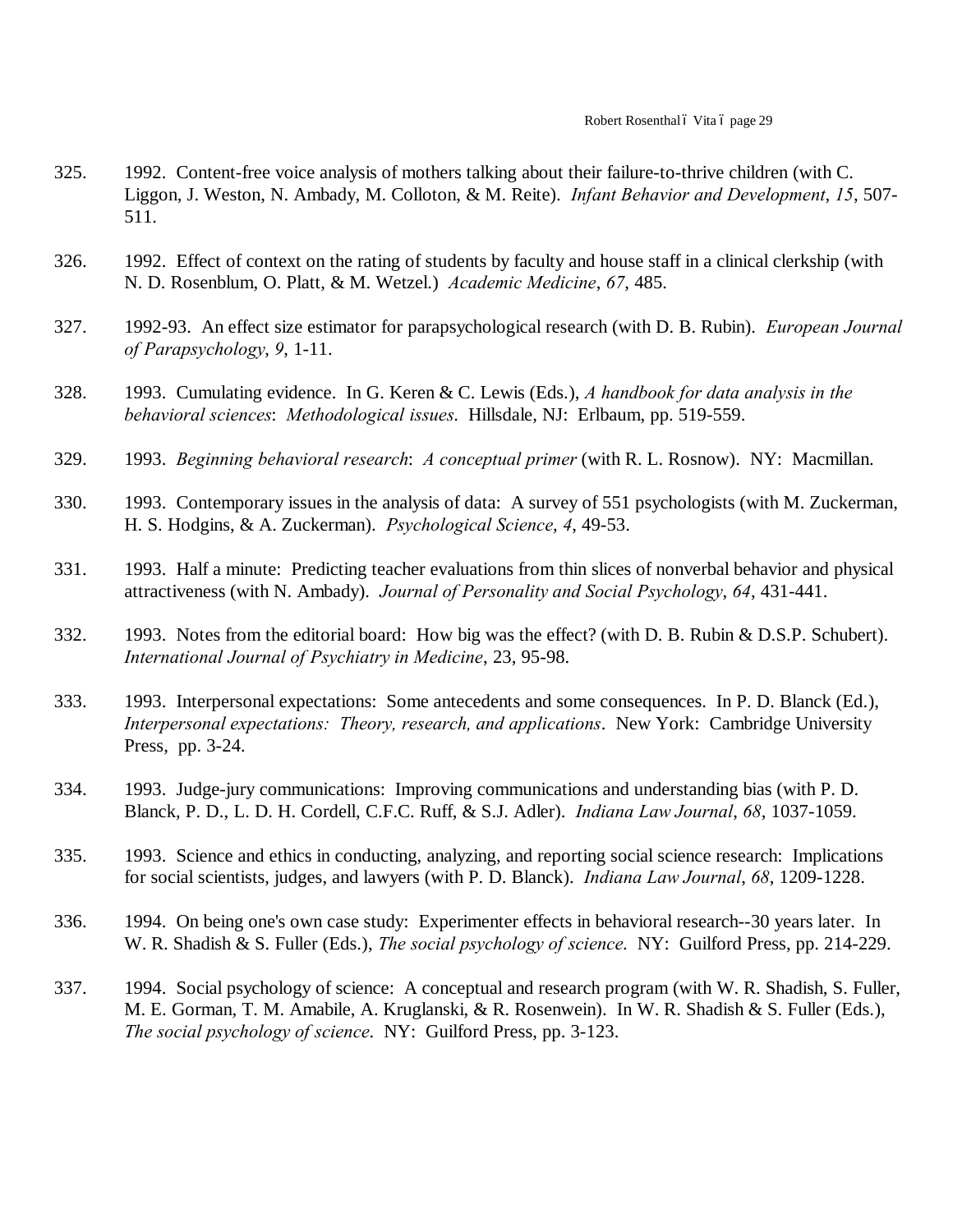- 338. 1994. Hypotheses and problems in research synthesis (with J. Hall, L. Tickle Degnen, & F. Mosteller). In H. Cooper & L. Hedges (Eds.), *Handbook of research synthesis*. NY: Russell Sage Foundation, pp. 17-28.
- 339. 1994. Parametric measures of effect size. In H. M. Cooper & L. V. Hedges (Eds.), *Handbook of research synthesis*. NY: Russell Sage Foundation, pp. 231-244.
- 340. 1994. Predicting medical student success in a clinical clerkship by rating students' nonverbal behavior (with N. D. Rosenblum, M. Wetzel, O. Platt, S. Daniels, & J. Crawford). *Archives of Pediatrics & Adolescent Medicine*, *148*, 213-219.
- 341. 1994. Science and ethics in conducting, analyzing, and reporting psychological research*. Psychological Science*, *5*, 127-134.
- 342. 1994. Nonverbal Behavior. *Encyclopedia of Human Behavior: Vol. 3* (with L. Tickle Degnen & J. A. Hall). San Diego, CA: Academic Press, pp. 293-302.
- 343. 1994. Interactional synchrony and rapport: Measuring synchrony in displays devoid of sound and facial affect (with F. J. Bernieri, J. M. Davis, & C. Knee). *Personality and Social Psychology Bulletin*, *20*, 303-311.
- 344. 1994. Measuring person perception accuracy: Another look at self-other agreement (with F. J. Bernieri, M. Zuckerman, & R. Koestner). *Personality and Social Psychology Bulletin*, *20*, 367-378.
- 345. 1994. The counternull value of an effect size: A new statistic (with D. B. Rubin). *Psychological Science*, *5*, 329-334.
- 346. 1994. Contrast analysis in behavioral research (with W. Koutstaal). In J. Brzezinski (Ed.), Probability in theory-building: Experimental and non-experimental approaches to scientific research in psychology*. Poznan Studies in the Philosophy of the Sciences and the Humanities*, *39*, 135-173. Amsterdam: RODOPI.
- 347. 1994. Speaking of women: Men and women talking, listening, and being talked about (with C. Rieder). *Journal of Social Behavior and Personality*, *9*, 443-454.
- 348. 1994. Interpersonal expectancy effects: A 30-year perspective. *Current Directions in Psychological Science*, *3*, 176-179.
- 349. 1995. Methodology. In A. Tesser (Ed.), *Advanced social psychology*. NY: McGraw-Hill, pp. 16-49.
- 350. 1995. Nonverbal behavior in clinician-patient interaction (with J. A. Hall & J. A. Harrigan). *Applied & Preventive Psychology*, *4*, 21-37.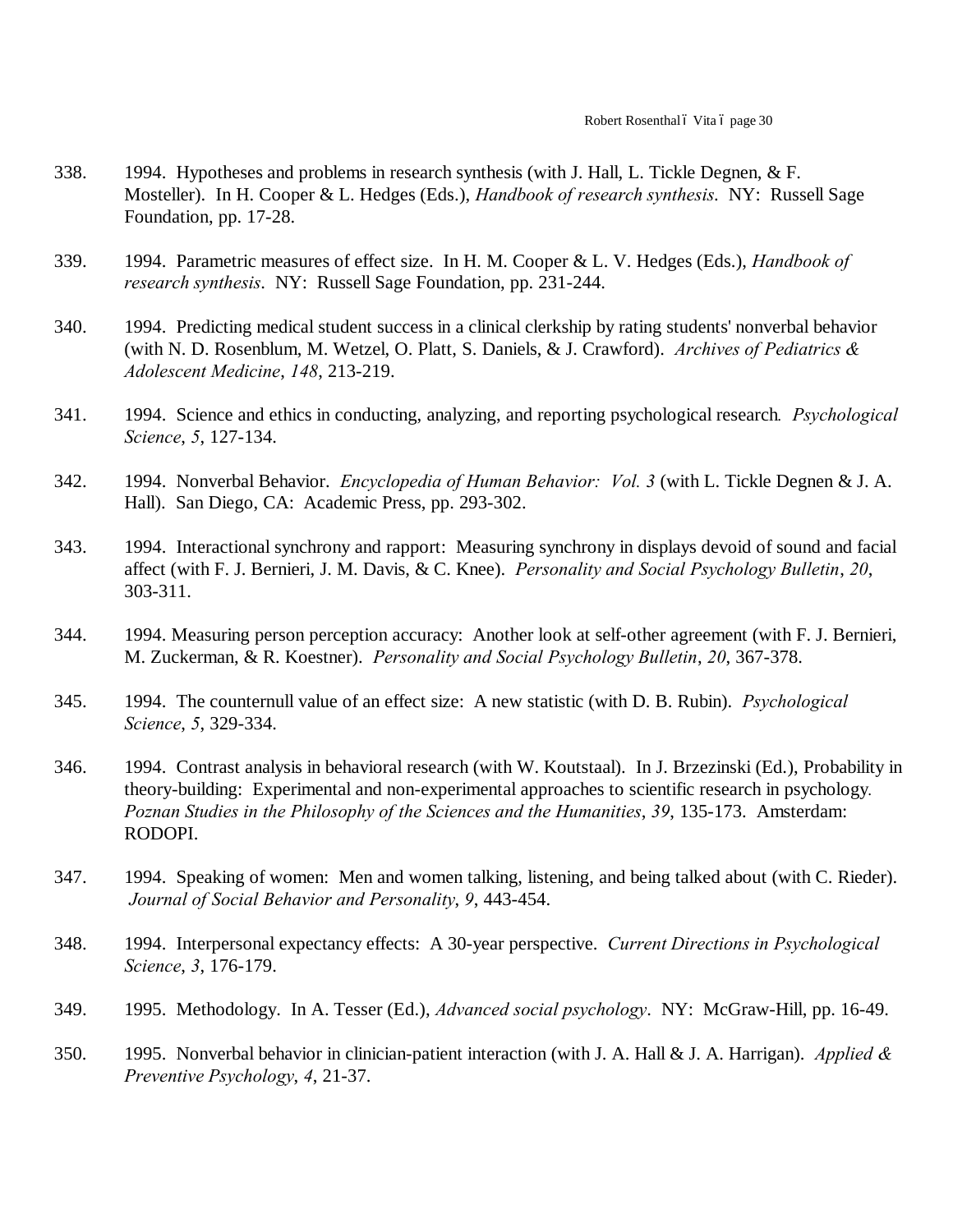- 351. 1995. Progress in clinical psychology: Is there any? *Clinical Psychology: Science and Practice*, 2, 133-150.
- 352. 1995. "Some things you learn aren't so": Cohen's paradox, Asch's paradigm, and the interpretation of interaction (with R. L. Rosnow). *Psychological Science*, *6*, 3-9.
- 353. 1995. Effects of preinteraction expectancies and target communication on perceiver reciprocity and compensation in dyadic interaction (with J. K. Burgoon & B. A. LePoire). *Journal of Experimental Social Psychology*, *31*, 287-321.
- 354. 1995. On judging and being judged accurately in zero acquaintance situations (with N. Ambady & M. Hallahan). *Journal of Personality and Social Psychology*, *69*, 518-529.
- 355. 1995. Writing meta-analytic reviews. *Psychological Bulletin*, 118, 183-192.
- 356. 1995. Critiquing Pygmalion: A 25-year perspective. *Current Directions in Psychological Science*, *4*, 171-172.
- 357. 1995. Interpreting and evaluating meta-analysis (with J. A. Hall). *Evaluation and the Health Professions*, *18*, 393-407.
- 358. 1995. Experimenter effects (with N. Ambady). In A.S.R. Manstead & M. Hewstone (Eds.), *Blackwell Encyclopedia of Social Psychology*. Oxford, Eng.: Blackwell, pp. 230-235.
- 359. 1995. Ethical issues in psychological science: Risk, consent, and scientific quality. *Psychological Science*, *6*, 322-323.
- 360. 1996. *Beginning behavioral research: A conceptual primer* (2nd ed.) (with R. L. Rosnow). Englewood Cliffs, NJ: Prentice-Hall.
- 361. 1996. Reliability of measurement in psychology: From Spearman-Brown to maximal reliability (with H. Li & D. B. Rubin). *Psychological Methods*, *1*, 98-107.
- 362. 1996. Contrasts and interactions redux: Five easy pieces (with R. L. Rosnow). *Psychological Science*, *7*, 253-257.
- 363. 1996. Statistical power: Concepts, procedures, and applications (with M. Hallahan). *Behaviour Research and Therapy*, *34*, 489-499.
- 364. 1996. More than words: Linguistic and nonlinguistic politeness in two cultures (with N. Ambady, J. Koo, & F. Lee). *Journal of Personality and Social Psychology*, *70*, 996-1011.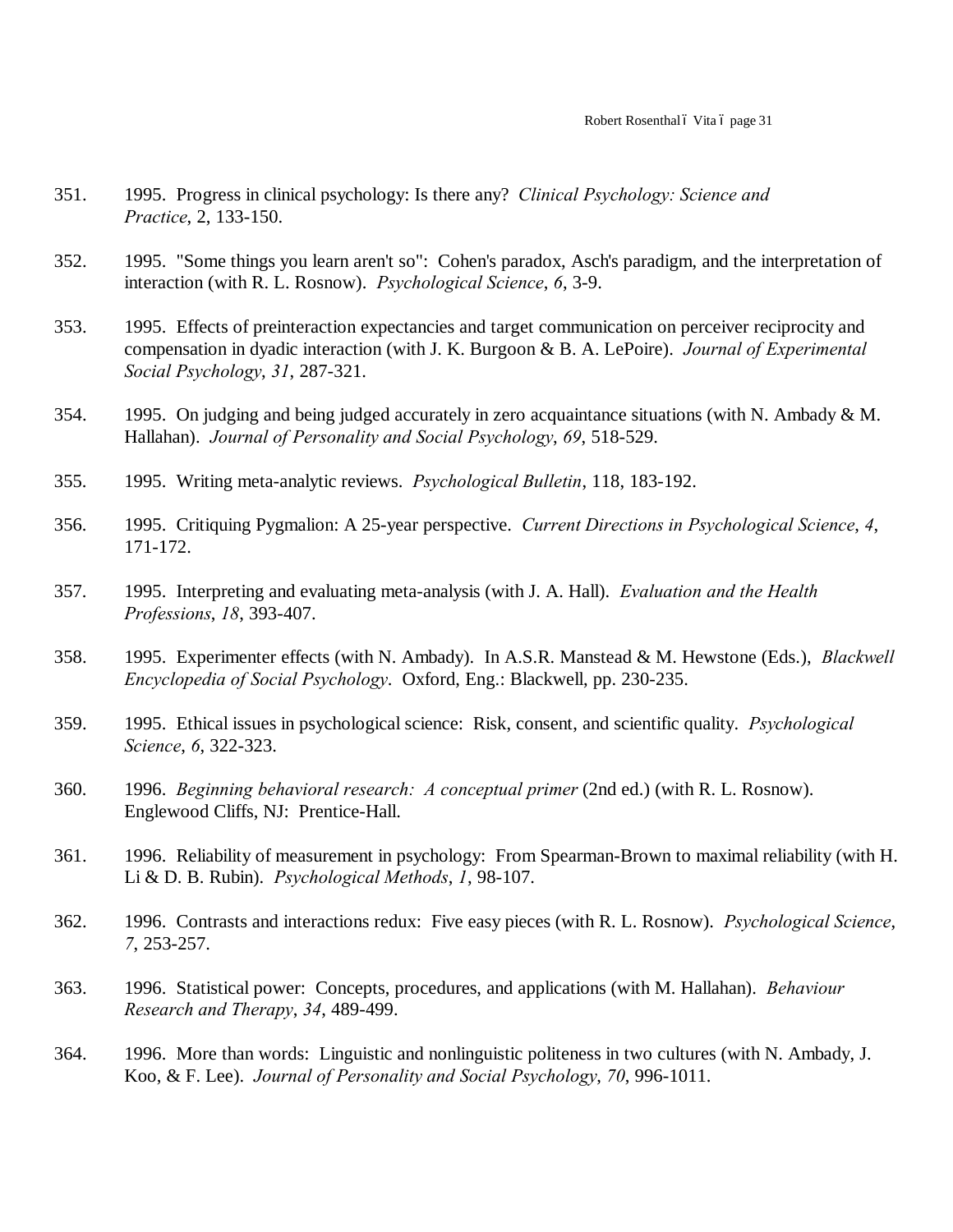- 365. 1996. Comparing correlated but nonoverlapping correlations (with T. E. Raghunathan, & D. B. Rubin). *Psychological Methods*, *1*, 178-183.
- 366. 1996. Computing contrasts, effect sizes, and counternulls on other people's published data: General procedures for research consumers (with R. L. Rosnow). *Psychological Methods*, *1*, 331-340.
- 367. 1996. Detecting anxiety and defensiveness from visual and auditory cues (with J. A. Harrigan, K. M. Harrigan, & B. A. Sale). *Journal of Personality*, *64*, 675-709.
- 368. 1996. Contrast analysis in educational research (with M. Hallahan). *Journal of Research in Education*, *6*, 3-17.
- 369. 1997*. People studying people: Artifacts and ethics in behavioral research* (with R. L. Rosnow). New York: Freeman.
- 370. 1997. Some issues in the replication of social science research. *Labour Economics: An International Journal*, *4*, 121-123.
- 371. 1997. Reducing the biasing effects of judges' nonverbal behavior with simplified jury instruction (with A. M. Halverson, M. Hallahan, & A. J. Hart). *Journal of Applied Psychology*, *82*, 590-598.
- 372. 1997. Interactional synchrony, positivity, and patient satisfaction in the physician-patient relationship (with T. Koss). *Medical Care*, *35*, 1158-1163.
- 373. 1997. Judging social behavior using "thin slices" (with N. Ambady). *Chance*, *10*, 12-18 + 51.
- 374. 1997. Science and ethics: Conducting, analyzing, and reporting psychological research: An update. In *Ethical and regulatory issues in social and behavioral science and health services research*. Boston: PRIM&R, pp. 4 -18.
- 375. 1998. Interpersonal expectancy effects: A forty year perspective. *Psychology Teacher Network, 8*, 2-4, 9*.*
- 376. 1998. Meta-analysis: Concepts, corollaries, and controversies. In J. G. Adair, D. Bélanger, & K. L. Dion (Ed.), *Advances in Psychological Science: Vol. 1, Social, personal and cultural aspects*, Hove, East Sussex: Psychology Press, pp. 371-384.
- 377. 1998. Nonverbal communication. In H. Friedman (Ed.), *Encyclopedia of Mental Health* (Vol. 2) (with N. Ambady). San Diego, CA: Academic Press, pp. 775-782.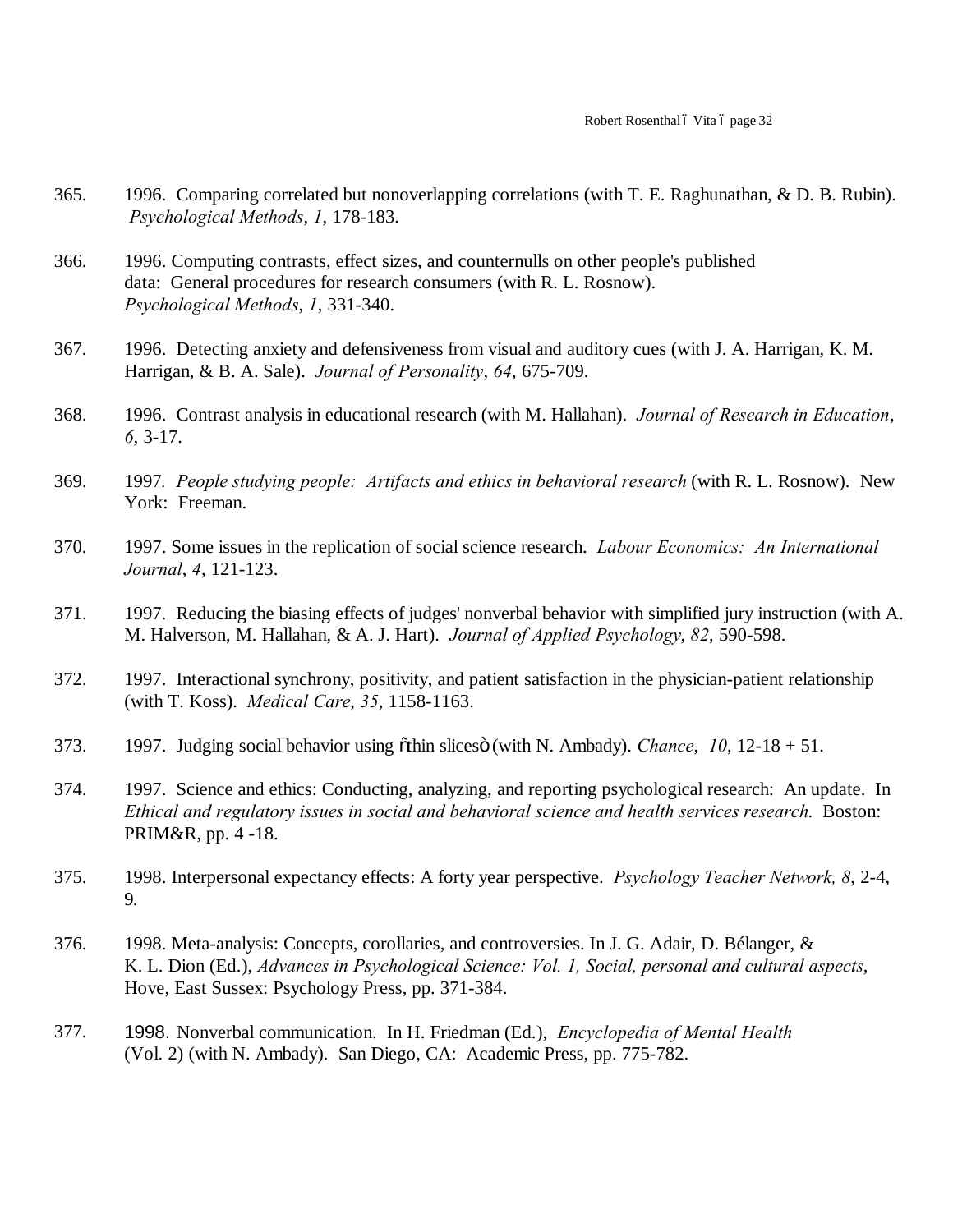- 378. 1998. Meta-analytic research synthesis (with S. Kramer). In N. Schooler (Ed.), *Research Methods*  (Volume 3) of *Comprehensive Clinical Psychology* edited by A. S. Bellack & M. Hersen. NY: Pergamon, pp. 351-368.
- 379. 1998. Covert communication in classrooms, clinics, and courtrooms. *Eye on Psi Chi*, *3*, 18-22.
- 380. 1999.*Beginning behavioral research: A conceptual primer* (3rd ed.) (With R. L. Rosnow). Upper Saddle River, NJ: Prentice Hall.
- 381. 1999.Effect sizes and significance levels in small sample research (with S. Kramer). In R. Hoyle (Ed.), *Statistical strategies for small sample research*. Thousand Oaks, CA: Sage, pp. 59-79.
- 382. 1999. The researcher to own therapy allegiances: A owild cardo in comparisons of treatment efficacy (with L. Luborsky, L. Diguer, D. A. Seligman, E. D. Krause, S. Johnson, G. Halperin, M. Bishop, J. S. Berman, & E. Schweizer). *Clinical Psychology: Science and Practice*, *6*, 95-106.
- 383. 1999. Statistical methods in psychology journals: Guidelines and explanations (with L. Wilkinson and APA Task Force on Statistical Inference). *American Psychologist*, *54*, 594-604.
- 384. 1999. A comparative meta-analysis of Rorschach and MMPI validity (with J. Hiller, R. F. Bornstein, D. T. R. Berry, S. Brunell-Neuleib). *Psychological Assessment*. *11*, 278-296.
- 385. 1999. Self-fulfilling prophecy. In H. Tierney (Ed.), *Women's studies encyclopedia* (revised and expanded ed.). NY: Greenwood Press, pp. 1282-1283.
- 386. 1999. Three models of conflict resolution: Effects on intergroup expectancies and attitudes (with S. Cross). *Journal of Social Issues*, *55*, 561-580.
- 387. 2000. *Contrasts and effect sizes in behavioral research: A correlational approach* (with R. L. Rosnow & D. B. Rubin). NY: Cambridge University Press.
- 388. 2000. Effect sizes in behavioral and biomedical research: Estimation and interpretation. In L. Bickman (Ed.), *Validity and social experimentation: Donald Campbell's legacy*. Vol. 1. Newbury Park, CA: Sage, pp. 121-139.
- 389. 2000. Expectancy effects. In Kazdin, A. E. (Ed.), *Encyclopedia of psychology*. NY: Oxford University Press. Volume 3, pp. 294-296.
- 390. 2000. Replication in research. In Kazdin, A. E. (Ed.), *Encyclopedia of psychology*. NY: Oxford University Press. Volume 7, pp. 62-64.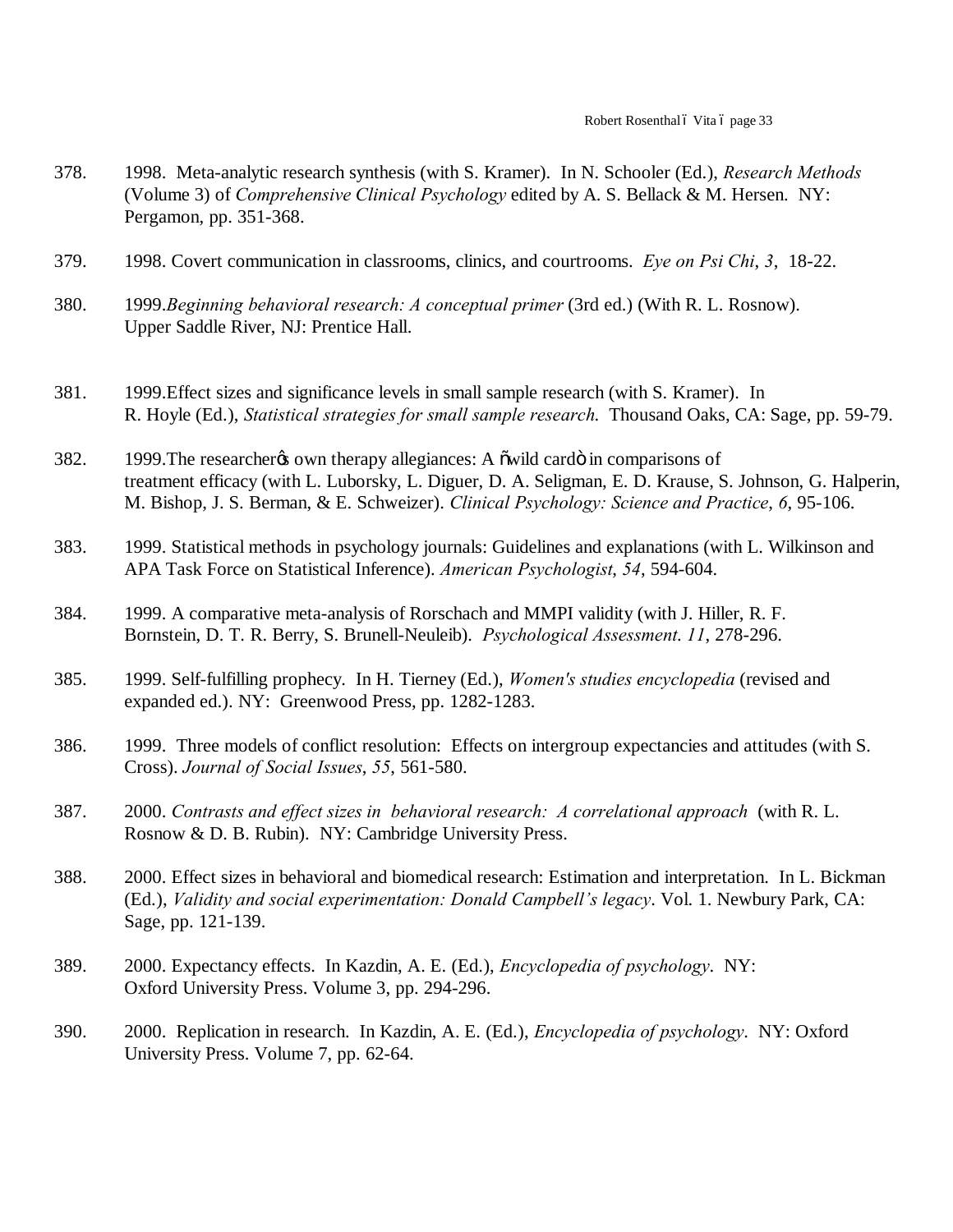- 391. 2000. Interpreting and reporting results (with Hallahan, M). In H. E. A. Tinsley & S. D. Brown (Eds.), *Handbook of Applied Multivariate Statistics and Mathematical Modeling*. San Diego, CA: Academic Press, pp. 125-149.
- 392. 2000. Effect size, practical importance, and social policy for children (with K. McCartney). *Child Developmen*t, *71*, 173-180.
- 393. 2000. Interpersonal expectancies, nonverbal communication, and research on negotiation: What & new? In M. Wheeler (Ed.). *Teaching negotiation: Ideas and innovations*. 2001 Cambridge, MA: Program on Negotiation, Harvard Law School, pp. 149-165.
- 394. 2000. Narrow and shallow . (with APA Task Force on Statistical Inference). *American Psychologist*, *55*, 965-966.
- 395. 2000. Contrasts and correlations in effect-size estimation (with R. L. Rosnow & D. B. Rubin). *Psychological Science*, *11*, 446-453.
- 396. 2001. Meta-analysis: Recent developments in quantitative methods for literature reviews (with M. R. Di Matteo). *Annual Review of Psychology*, *52*, 59-82.
- 397. 2001. Pygmalion effect. In W. E. Craighead & C. B. Nemeroff (Eds.), *The Corsini encyclopedia of psychology and behavioral science* (3rd ed.). NY: Wiley. Volume 3, pp. 1357-1358.
- 398. 2001. Meta-analysis. In W. E. Craighead & C. B. Nemeroff (Eds*.), The Corsini encyclopedia of psychology and behavioral science* (3rd ed.). NY: Wiley. Volume 3, pp. 949-951.
- 399. 2001. Preface. In J. A. Hall & F. J. Bernieri (Eds.), *Interpersonal sensitivity: Theory and measurement*. Mahwah, NJ: Erlbaum, pp. *xi*-*xii*.
- 400. 2001. Lessons from self-experimentation: counting for content, inspecting for insight. *Chance*, vol. *14*, 15.
- 401. 2001. The relationship of depression and stressors to immunological assays: A meta-analytic review (with E. P. Zorilla, L. Luborsky, J. R. McKay, A. Houldin, A. Tax, R. McCorkle, D. A. Seligman, & K. Schmidt). *Brain, Behavior, and Immunity*, *15*, 199-226.
- 402. 2001. Meta-analytic methods, the Rorschach, and the MMPI (with J. Hiller, R. F. Bornstein, D. T. R. Berry, S. Brunell-Neuleib). *Psychological Assessment*, *13*, 449-451.
- 403. 2001. Meta-analysis: Its use and value in arts education (with L. Hetland). In E. Winner & L. Hetland (Eds.) Proceedings of the conference *Beyond the soundbite: What the research actually shows about arts education and academic outcomes*. Los Angeles, Getty, pp. 1-16.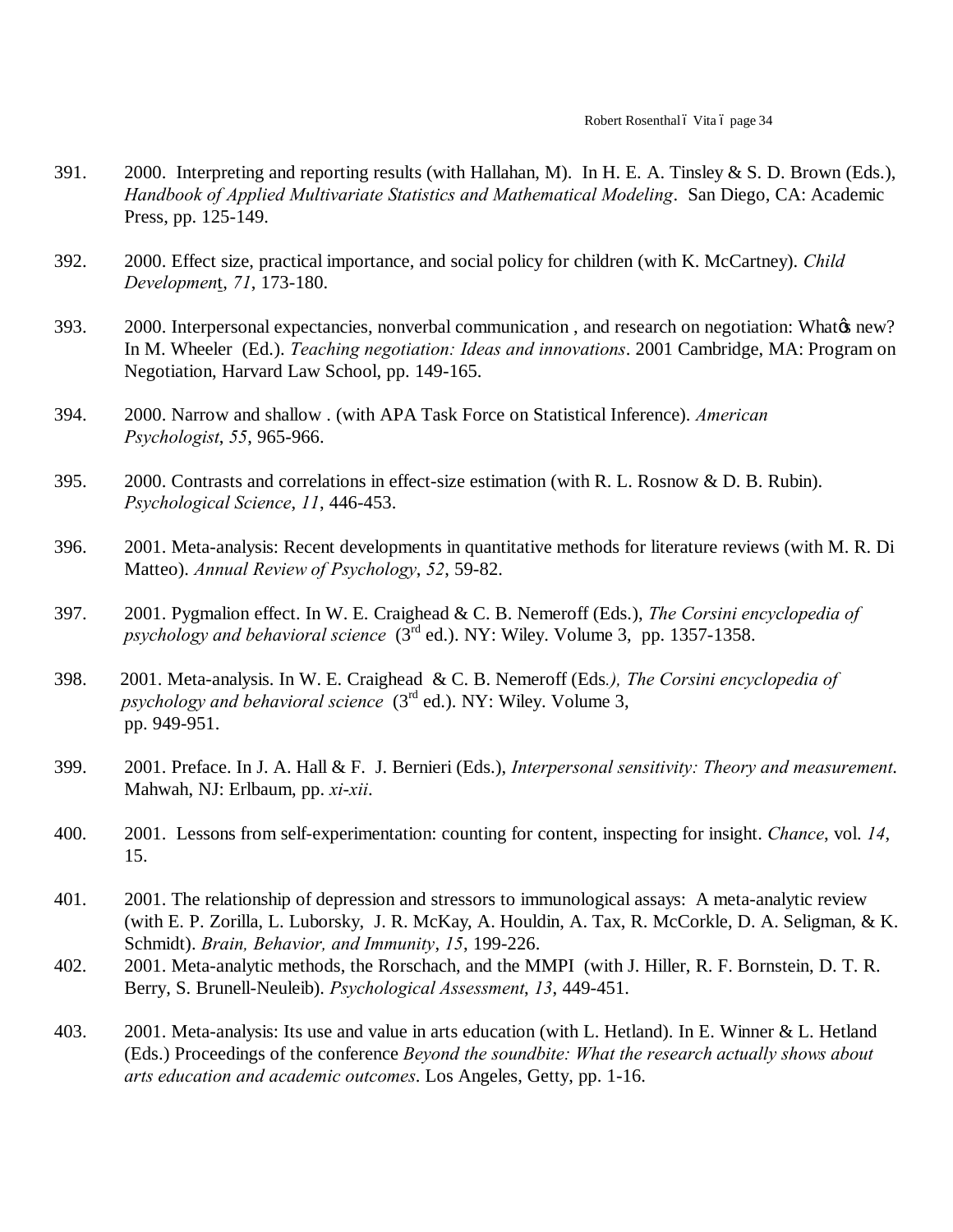- 404. 2001. Replication. In N. J. Smelser & P. B. Baltes (Eds.) *International encyclopedia of the social and behavioral sciences*. Oxford, U.K., pp. 13164-13167.
- 405. 2001. Why introverts cange always tell who likes them: Multi-tasking and nonverbal decoding (with M. D. Lieberman). *Journal of Personality and Social Psychology*, *80*, 294-310.
- 406. 2002. Contrasts and correlations in theory assessment (with R. L. Rosnow). *Journal of Pediatric Psychology*, *27*, 59-66.
- 407. 2002. *Beginning behavioral research: a conceptual primer* (4<sup>th</sup> ed.). (with R. L. Rosnow). Upper Saddle River, NJ: Prentice Hall.
- 408. 2002. The *Daubert/Kumho* implications of observer effects in forensic science: Hidden problems of expectation and suggestion (with D. M. Risinger, M. J. Saks, & W. C. Thompson*). California Law Review*, *90*, 1-56.
- 409. 2002. The Dodo Bird verdict is alive and well 6 mostly (with L. Luborsky, L. Diguer, T. D. Andrusyna, J. T. Levitt, D. A. Seligman, J. S. Berman, & E. D. Krause). *Clinical Psychology: Science and Practice, 9*, 2-12.
- 410. 2002. Meta-analysis. In Volume IV (Methodology), (with M. R. DiMatteo). J. Wixted (Ed.) *Stevens' Handbook of Experimental Psychology* (3rd ed.). Wiley, pp. 391-428.
- 411. 2002. The Pygmalion effect and its mediating mechanisms. In J. Aronson (Ed.) *Improving academic achievement*. Academic Press, pp. 25-36.
- 412. 2002. Surgeonsøtone of voice: A clue to malpractice history (with N. Ambady, D. LaPlante, T. Nguyen, N. Chaumeton, & W. Levinson). *Surgery*, *132*, (1), 5-9.
- 413. 2002. Covert communication in classrooms, clinics, courtrooms, and cubicles. *American Psychologist*, *57*, 839-849.
- 414. 2002. Experimenter and clinician effects in scientific inquiry and clinical practice. *Prevention & Treatment*, *5*, Article 38, posted October 18, 2002. http://journals.apa.org/prevention/volume5/
- 415. 2002. Physical therapists pronverbal communication predicts geriatric patients *o* health outcomes. (with N. Ambady, J. Koo, & C. H. Winograd). *Psychology and Aging*, *17*, 443-452.
- 416. 2003. Quantifying construct validity: Two simple measures (with D. Westen). *Journal of Personality and Social Psychology*, *84*, 608-618.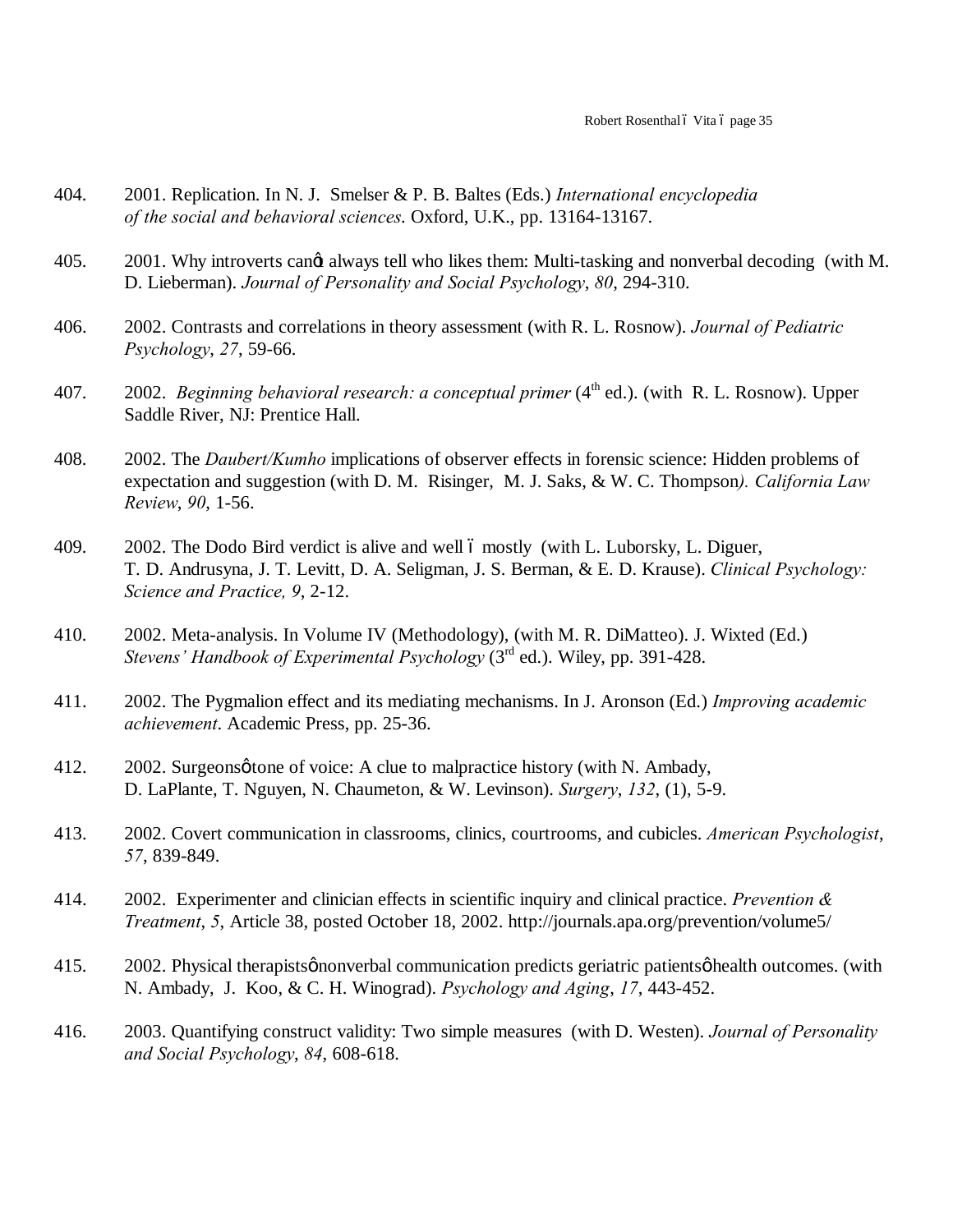- 417. 2003. Context effects in forensic science (with Saks, M. J., Risinger, D. M., & Thompson, W.C.). *Science & Justice*, *43*, 77-90.
- 418.  $2003$ . Teachers  $\phi$  brief nonverbal behaviors in defined instructional situations can predict students  $\phi$ evaluations (with E. Babad, & D. Avni-Babad). *Journal of Educational Psychology*, *95*, 553-562.
- 419. 2003. Effect sizes for experimenting psychologists (with R. L. Rosnow). *Canadian Journal of Experimental Psychology*, *57*, 221-237.
- 420. 2003. Covert communication in laboratories, classrooms, and the truly real world. *Current Directions in Psychological Science*, *12*, 151-154.
- 421. 2003. Gold Medal Award for Life Achievement in the Science of Psychology: Biography. *American Psychologist*, 58, 554-556.
- 422. 2003. Are some psychotherapies much more effective than others? (with L. Luborsky, L. Diguer, T. P. Andrusyna, J. T. Levitt, D. A. Seligman, J. S. Berman, & E. D. Krause). *Journal of Applied Psychoanalytic Studies*, *5*, 455-460.
- 423. 2003. Evaluating theories efficiently: The nuts and bolts of contrast analysis (with R. M. Furr). *Understanding Statistics: Statistical Issues in Psychology, Education, and the Social Sciences*, *2*, 45-67.
- 424. 2003. Effect of dyadic context on judgments of rapport: Dyad task and partner presence. (with N. M. Puccinelli & L. Tickle Degnen). *Journal of Nonverbal Behavior*, *27*, 211-236.
- 425. 2003. Repeated measures contrasts for "multiple patterns" hypotheses. (with R. M. Furr). *Psychological Methods*, *8*, 275-293.
- 426. 2003. *requivalent*: A simple effect size indicator (with D. B. Rubin). *Psychological Methods*, *8*, 492-496.
- 427. 2003. Investigator effects. In M. Lewis-Beck, A. Bryman, & T. F. Liao (Eds.) *Encyclopedia of social science research methods*. Thousand Oaks, CA: Sage. pp. 527-528.
- 428. 2003. Experimenter expectancy effect. In M. Lewis-Beck, A. Bryman, & T. F. Liao (Eds.) *Encyclopedia of social science research methods*. Thousand Oaks, CA: Sage. pp. 356-357.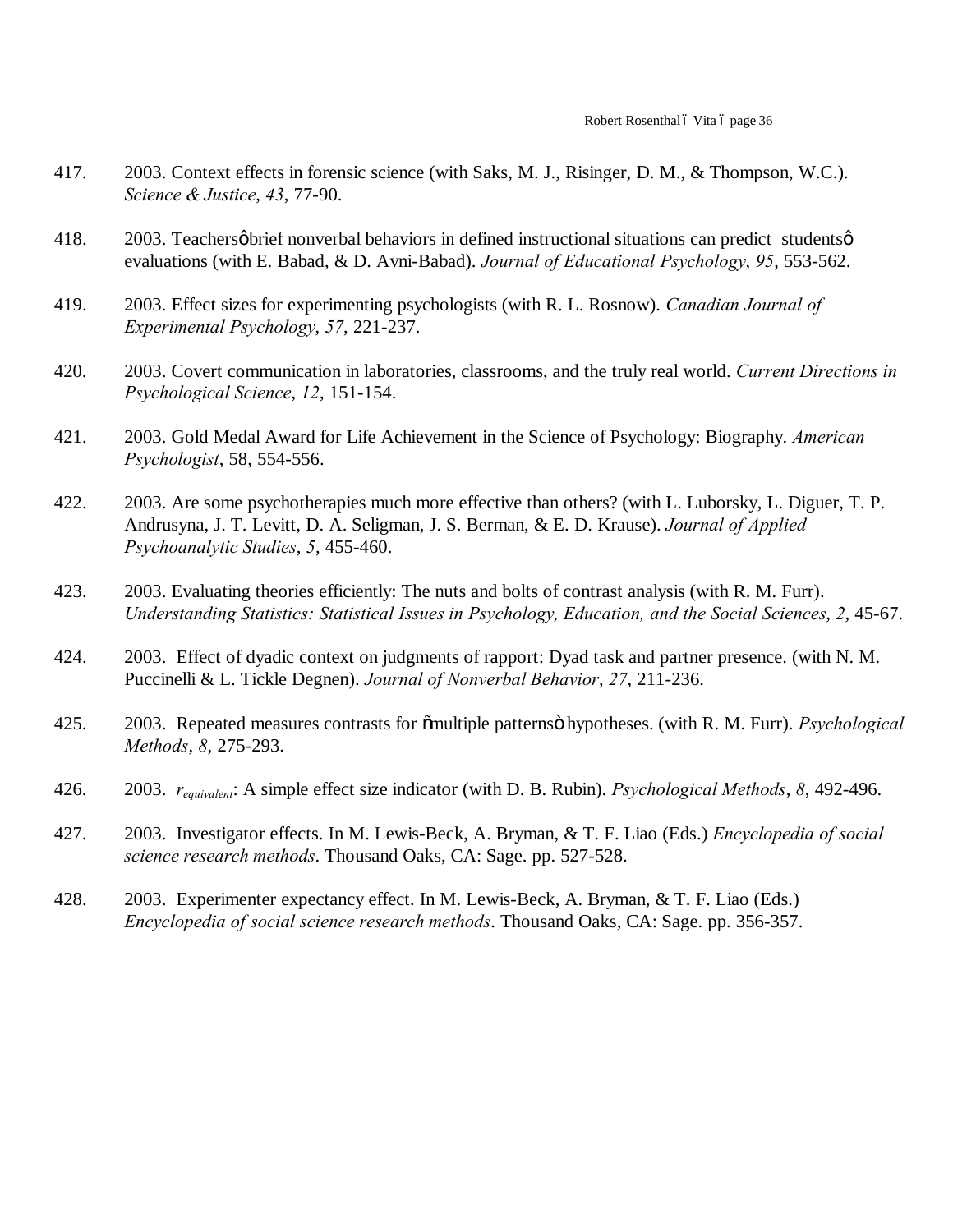- 429. 2003. Pygmalion effect. In M. Lewis-Beck, A. Bryman, & T. F. Liao (Eds.) *Encyclopedia of Social Science Research Methods*. Thousand Oaks, CA: Sage. pp. 885-886.
- 430. 2004. Detecting state and trait anxiety from auditory and visual cues: A meta-analysis  $(3<sup>rd</sup>$  author with J. A. Harrigan & K. Wilson). *Personality and Social Psychology Bulletin*, *30*, 56-66.
- 431. 2004. The process of discovery: Self-fulfilling prophecies. In Kassin, S. *Psychology* (4<sup>th</sup> ed.) Upper Saddle River, NJ: Prentice Hall. p. 425.
- 432. 2004. Meta-analysis. In W. E. Craighead & C. B. Nemeroff (Eds.) *Concise Corsini Encyclopedia of Psychology and Behavioral Science*. NY: Wiley. pp. 569-570.
- 433. 2004. Effect of target position and target task on judge sensitivity to felt rapport  $(3<sup>rd</sup>$  author with N. M. Puccinelli & L. Tickle-Degnen). *Journal of Nonverbal Behavior*, *28*, 211-220.
- 434. 2004. Pygmalion effect. In W. E. Craighead & C. B. Nemeroff (Eds.) *Concise Corsini Encyclopedia of Psychology and Behavioral Science*. NY: Wiley. pp. 782-783.
- 435. 2004. Prediction of students gevaluations from professors' nonverbal behavior in defined instructional situations (3rd author with E. Babad, & D. Avni-Babad). *Social Psychology of Education, 7,* 3-33.
- 436. 2005. Experimenter effects. In K. Kempf-Leonard (Ed*.) Encyclopedia of social measurement*. San Diego: Academic Press. Volume 1, pp. 871-875.
- 437. 2005. *Beginning behavioral research: a conceptual primer* (5<sup>th</sup> ed.). (2<sup>nd</sup> author with R. L. Rosnow). Upper Saddle River, NJ: Prentice Hall.
- 438. 2005. Counternull value of an effect size. In B. Everitt & D. Howell, (Eds.) *Encyclopedia of statistics in behavioral science.* Chichester, UK: Wiley, Volume 1, pp. 422-423.
- 439. 2005. Binomial effect size display. In B. Everitt & D. Howell, (Eds.) *Encyclopedia of statistics in behavioral science.* Chichester, UK: Wiley, Volume 1, pp. 157-158.
- 440. 2005. Expectancy effect by experimenters. In B. Everitt & D. Howell, (Eds.) *Encyclopedia of statistics in behavioral science.* Chichester, UK: Wiley, Volume 2, pp. 581-582.
- 441. 2005. No more teachers  $\phi$  dirty looks: Effects of teacher nonverbal behavior on student outcomes. (2<sup>nd</sup> author with M. J. Harris) In R. E. Riggio & R. S. Feldman (Eds.) A*pplications of nonverbal communication*. Mahwah, NJ: Erlbaum, pp. 157-192.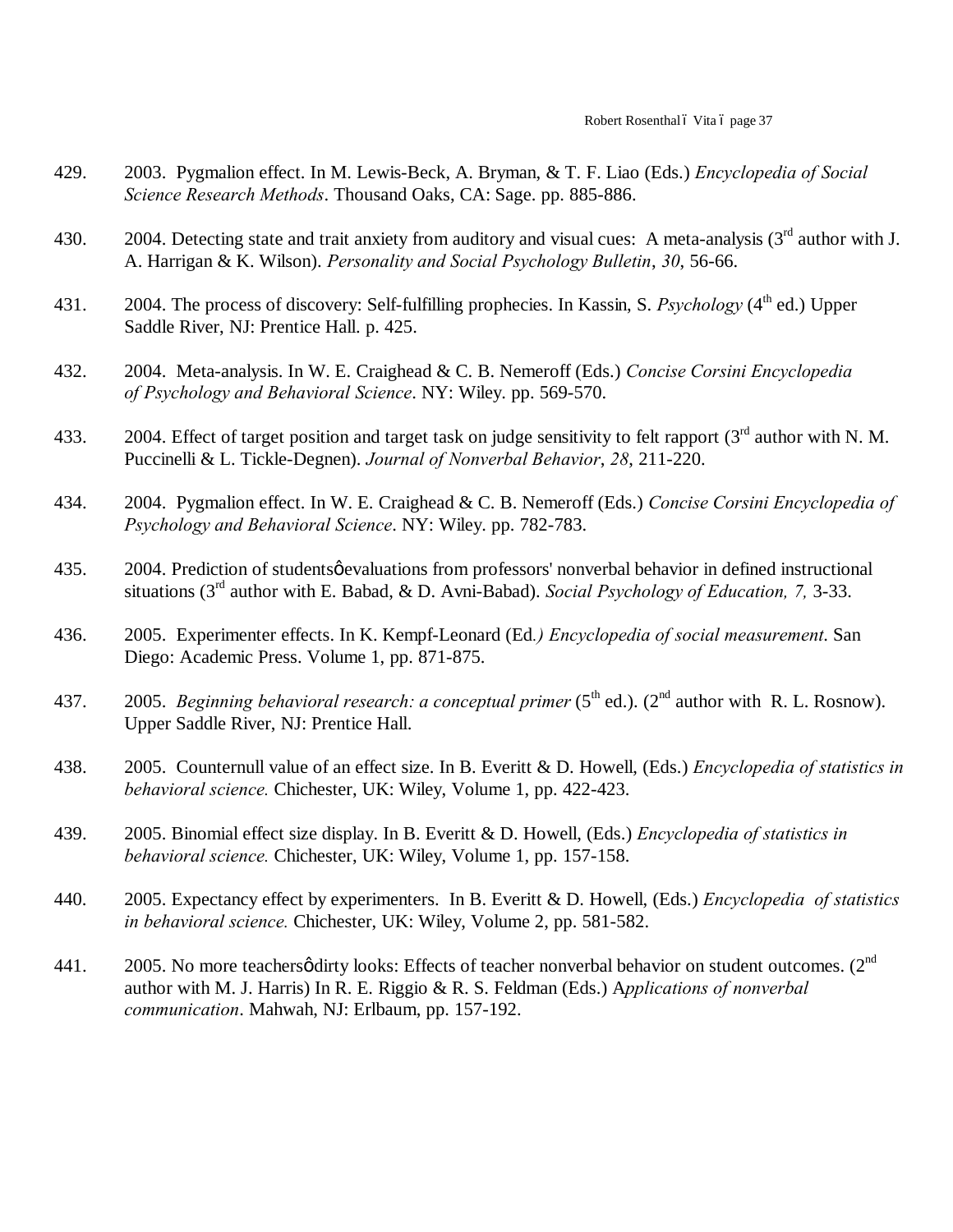- 442. 2005. Conducting judgment studies: Some methodological issues. In J. A. Harrigan, R. Rosenthal, & K. R. Scherer (Eds.) *The new handbook of methods in nonverbal behavior research* (pp. 199-234).Oxford, England: Oxford University Press.
- 443. 2005. Introduction (2<sup>nd</sup> author with J. A. Harrigan and K. R. Scherer). In J. A. Harrigan, R. Rosenthal, & K. R. Scherer (Eds.) *The new handbook of methods in nonverbal behavior research* (pp. 1-6). Oxford, England: Oxford University Press.
- 444. 2005. *The new handbook of methods in nonverbal behavior research*. (2nd author with J. A. Harrigan and K. R. Scherer) (Eds.). Oxford, England: Oxford University Press.
- 445. 2005. Improving construct validity: Cronbach, Meehl, and Neurath $\alpha$ s ship (2<sup>nd</sup> author with D. Westen). *Psychological Assessment*, *17*, 409-412.
- 446. 2006. Science and ethics in conducting, analyzing, and reporting disability policy research (4<sup>th</sup> author with P. Blanck, H. A. Schartz, H. Ritchie). In D. A. Hantula (Ed.) *Advances in social and organizational psychology: A tribute to Ralph Rosnow* (pp. 141-159). Mahwah, NJ: Erlbaum.
- 447. 2006. Praising Pearson properly: Correlations, contrasts, and construct validity. In D. A. Hantula (Ed.) *Advances in social and organizational psychology: A tribute to Ralph Rosnow* (pp. 25-40). Mahwah, NJ: Erlbaum.
- 448. 2006. Applying psychological research on interpersonal expectations and covert communication in classrooms, clinics, corporations, and courtrooms. In S. I. Donaldson, D. E. Berger, and K. Pezdek (Eds.). *Applied psychology: New frontiers and rewarding careers* (pp. 107-118). Mahwah, NJ. Erlbaum.
- 449. 2006. Stage left, stage right? Position effects on perception of a spokesperson. ( $3<sup>rd</sup>$  author with N. M. Puccinelli Upton & L. Tickle-Degnen.) *Advances in Consumer Research*, *33*, 576-577.
- 450. 2007. Poor expression: concealing social class stigma (3<sup>rd</sup> author with S. M. Garcia & M. Hallahan) *Basic and Applied Social Psychology*, *29*, 99-107.
- 451. 2007. Experimenter effects. In R. Baumeister & K. D. Vohs (Eds.). *Encyclopedia of social psychology*. (pp. 331-332).Thousand Oaks, CA: Sage.
- 452. 2008. *Beginning behavioral research: a conceptual primer* ( $6<sup>th</sup>$  ed.). ( $2<sup>nd</sup>$  author with R. L. Rosnow). Upper Saddle River, NJ: Pearson Prentice Hall.
- 453. 2008. *Essentials of behavioral research: Methods and data analysis* (3<sup>rd</sup> ed.). (1<sup>st</sup> author with R. L. Rosnow). New York: McGraw-Hill.
- 454. 2008. Assessing the effect size of outcome research ( $2<sup>nd</sup>$  author with R. L. Rosnow). In A. M. Nezu & C.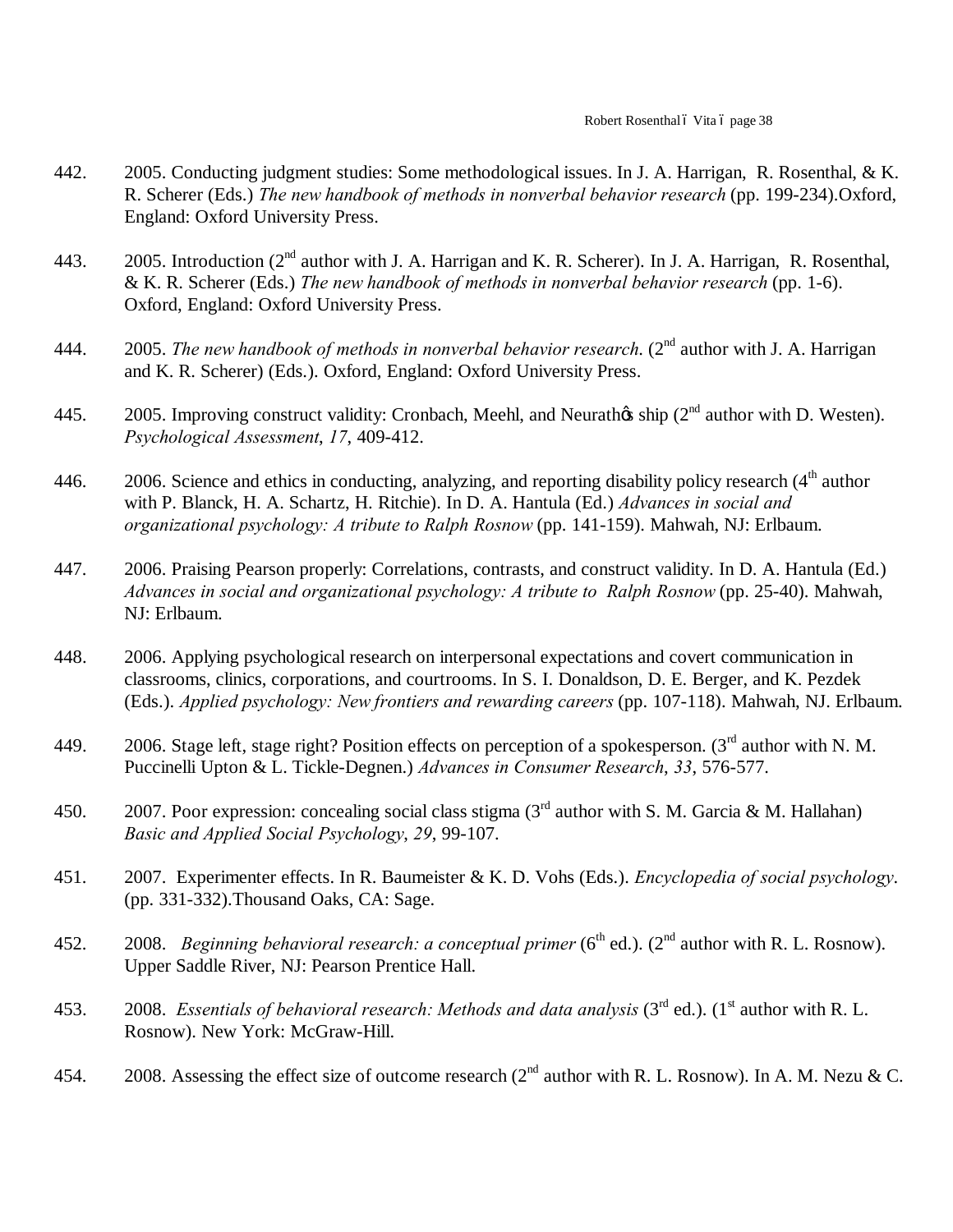M. Nezu (Eds.) *Evidence-based outcome research: A practical guide to conducting randomized controlled trials for psychosocial interventions* (pp. 379 - 401). NY: Oxford University Press.

- 455. 2008. Selective publication of antidepressant trials and its influence on apparent efficacy. (last author with E. Turner, A. M. Matthews, E. Linardatos, & R. A. Tell). *New England Journal of Medicine*, *358*, 252-260 plus Supplementary Appendix. http://content.nejm.org/cgi/content/abstract/358/3/252
- 456. 2008. Policy Forum: Studying eyewitness investigations in the field (last author with D. L. Schacter, R. Dawes, L. L. Jacoby, D. Kahneman, R. Lempert, & H. L. Roediger.) *Law and Human Behavior*, *32*, 3- 5.
- 457. 2008. Introduction, methods, results, discussion: The story of a career. In R. V. Levine, A. Rodrigues, & L. C. Zelezny (Eds.) *Journeys in social psychology*: *Looking back to inspire the future*. New York: Psychology Press, pp. 129-143.
- 458. 2008. Efficacy of antidepressants is not an absolute measure, and it depends on how clinical significance is defined. (last author with E. Turner.) *British Medical Journal*, Vol. 336, March 8, 516-517.
- 459. 2008. The provider to voice: Patient satisfaction and the content-filtered speech of nurses and physicians in primary medical care. (last author with K. B. Haskard, S. L. Williams, M. R. DiMatteo, & J. Heritage.) *Journal of Nonverbal Behavior*, *32*, 1-20.
- 460. 2008. Physician and patient communication training in primary care: Effects on participation and satisfaction ( $4<sup>th</sup>$  author with K. B. Haskard, S. L. Williams, M. R. DiMatteo, M. K. White, & M. G. Goldstein), *Health Psychology*, *27*, 513-522.
- 461. 2008. Meta-analytically quantifying the reliability and biasability of forensic experts. (last author with I. Dror). *Journal of Forensic Sciences*, Vol. 53, No. 4, 900-903. www.blackwell-synergy.com.
- 462. 2008. Rosenthal effect. In N. J. Salkind (Ed.). *Encyclopedia of educational psychology*. (pp. 858-859). Thousand Oaks, CA: Sage.
- 463. 2009. Effect sizes: Why, when, and how to use them (last author with R. L. Rosnow). *Zeitschrift fűr Psychologie/Journal of Psychology, 217*(1), 6-14.
- 464. 2009. Lineup administrator influences on eyewitness identification decisions. (3rd author with S. E. Clark, & T. E. Marshall). *Journal of Experimental Psychology: Applied*, *15*, 63-75.
- 465. 2009. A preface to three prefaces. .*Artifacts in behavioral research: Rosenthal and Rosnow's classic books.* (pp. ix 6 xi)  $(1^{\text{st}} \text{ editor with R. L. Rosnow})$ . Oxford, UK: Oxford University Press.
- 466. 2009. *Artifacts in behavioral research: Rosenthal and Rosnow's classic books.* (1<sup>st</sup> editor with R. L.